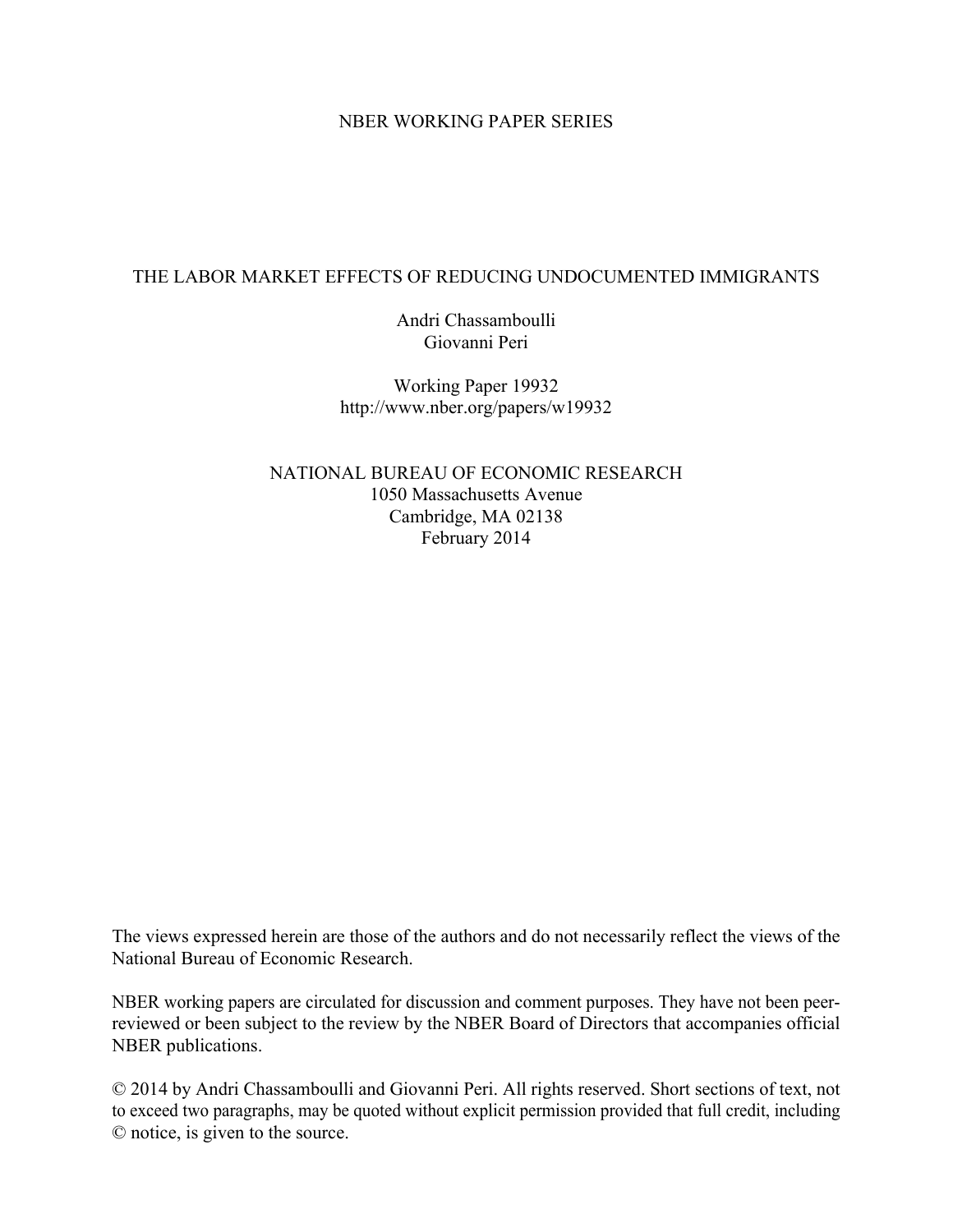The Labor Market Effects of Reducing Undocumented Immigrants Andri Chassamboulli and Giovanni Peri NBER Working Paper No. 19932 February 2014 JEL No. E24,J15,J64

### **ABSTRACT**

A key controversy in US immigration reforms is how to deal with undocumented workers. Some policies aimed at reducing them, such as increased border security or deportation will reduce illegal immigrants as well as total immigrants. Other policies, such as legalization would decrease the illegal population but increase the legal one. These policies have different effects on job creation as they affect the firm profits from creating a new job. Economists have never analyzed this issue. We set up and simulate a novel and general model of labor markets, with search and legal/illegal migration between two countries. We then calibrate it to the US and Mexico labor markets and migration. We find that policies increasing deportation rates have the largest negative effect on employment opportunities of natives. Legalization, instead has a positive employment effect for natives. This is because repatriations are disruptive of job matches and they reduce job-creation by US firms. Legalization instead stimulates firms' job creation by increasing the total number of immigrants and stimulating firms to post more vacancies some of which are filled by natives.

Andri Chassamboulli University of Cyprus CY-1678, Nicosia Cyprus andricha@ucy.ac.cy

Giovanni Peri Department of Economics University of California, Davis One Shields Avenue Davis, CA 95616 and NBER gperi@ucdavis.edu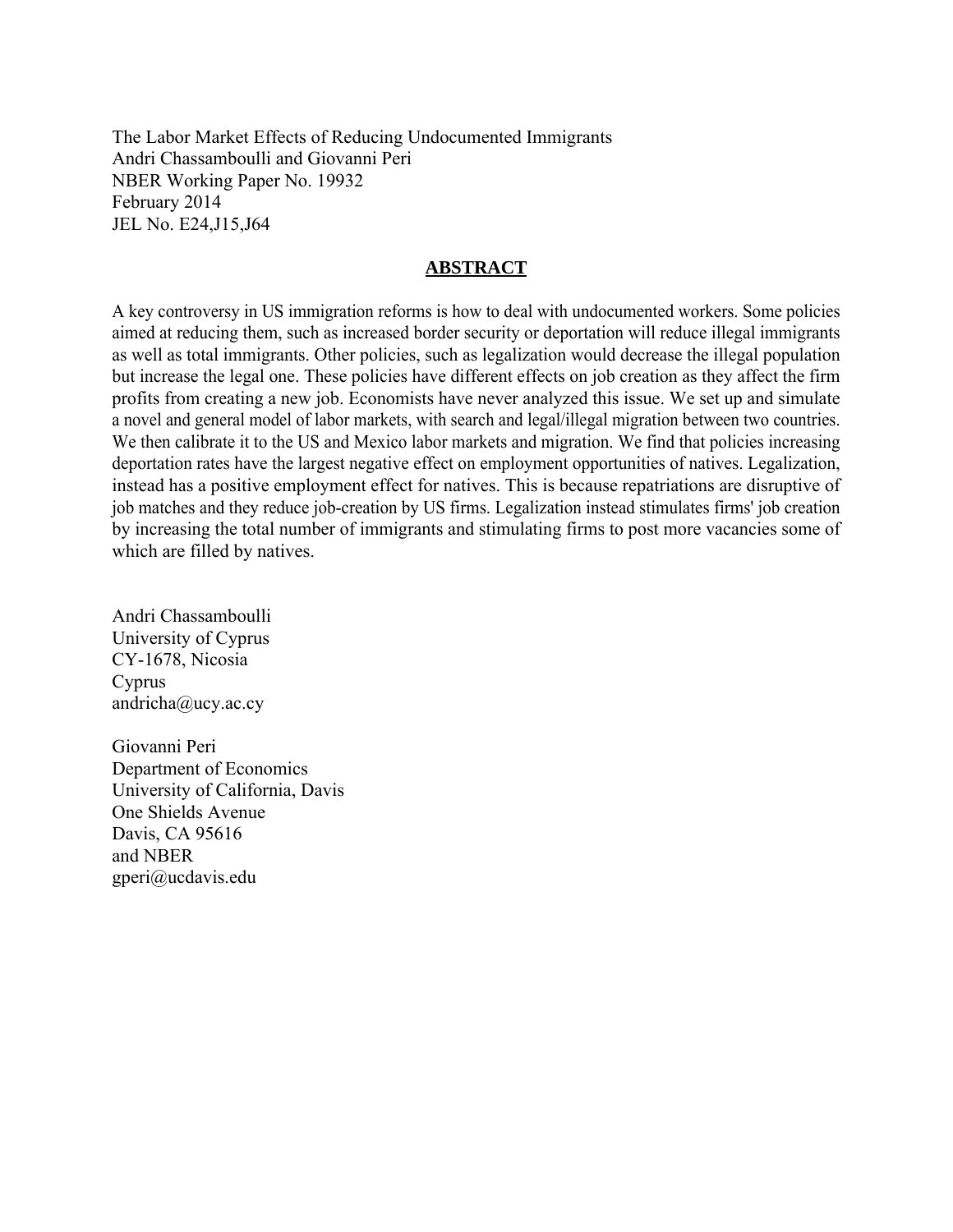# 1 Introduction

The current theoretical and empirical literature on the labor market effects of immigration considers the number of immigrants as an exogenous variable. Most studies, then analyze the consequences of increasing the number and/or changing the skill distribution of immigrants on native labor market outcomes. The number and type of immigrants entering a country, however, is not a "policy variable". It is the outcome of economic and social pull forces and policy barriers and controls. Nevertheless, in the economic literature on the effect of immigration, very little attention is paid to the specific policies used to influence immigration and their potentially different effects on labor markets. Moreover, those analysis rarely differentiate between legal and illegal immigrants and their effects on natives.

If one moves outside of academia, however, the perception of legal and illegal immigration is sharply differentiated, with most people and politicians approving of (and often praising) legal immigrants but many of them strongly criticizing (and often vilifying) illegal ones. Moreover a large part of the very vigorous policy debate, in the US, is around what policies should be used to reduce the number of (or ideally eliminate) undocumented immigrants in the United States. Everybody agrees that the presence of undocumented is an anomaly to be solved but there is harsh disagreement on how to solve it. Is border enforcement the only policy needed? What would be the solution for those already in the US? Will we need massive deportation? or "self deportation"? or is legalization the most reasonable and practical option and what are its long-run consequences? These are the main issues that (as we write) generate disagreement and bog down any possibility of immigration reform.

There is also a very clear perception that the US government should consider these policies not only based on the effectiveness in reducing the number of undocumented immigrants but also with an eye to the other consequences that policies would have. First, the effects on undocumented immigrants (their rights and safety) should be considered. Equally important, however, are their effects on labor markets opportunities of US workers and on the economic success of US firms: will fewer illegal immigrants free jobs for Americans or cause firms to close? Moreover, the incentive that these policies can produce on perspective immigrants should be considered: will legalization cause a wave of new immigrants? Economists, so far, have not produce a framework to analyze quantitatively these effects in a coherent structure and hence they have been marginal to this debate.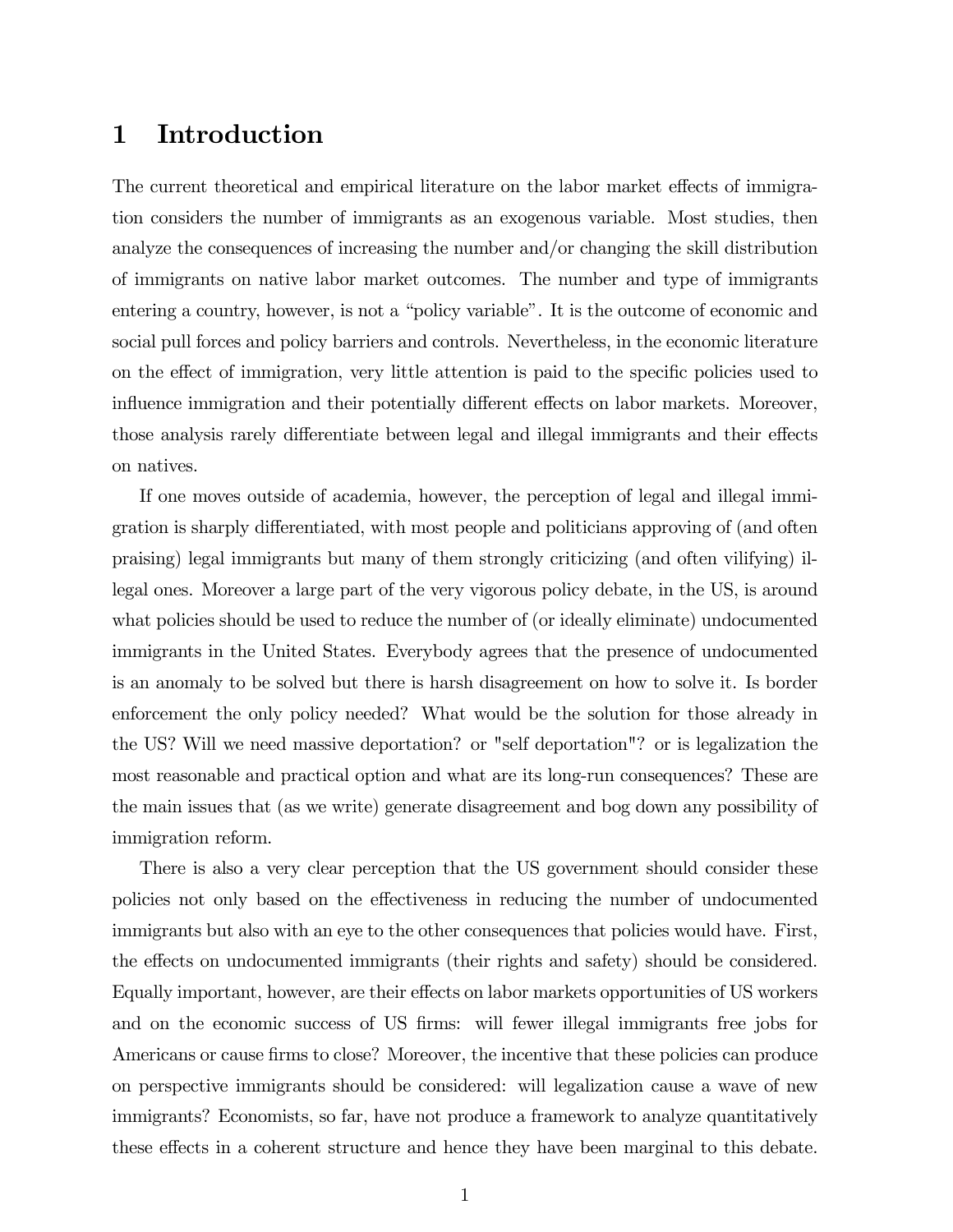This paper begins to fill this gap.

We propose a novel model representing two connected labor markets (parameterized, in the quantitative analysis, to be those in US and Mexico), in which workers search for employment. Firms create jobs and search frictions in the market exist. Legal and Illegal migration opportunities arises from the poor to the rich country because of working incentives. This model, that incorporates several crucial realistic aspects of labor markets and migration, which would not be captured by a classical demand-supply framework, is used to analyze different policies aimed at reducing illegal immigration. The quantitative predictions of the model are used to evaluate the labor market implications on natives and immigrants, of different policies to reduce undocumented Mexican immigrants in the US.

The model builds on the search and job-posting model of Chassamboulli and Palivos (forthcoming) and extends it to two countries. We also include the migration decision and we endogenize it as function of several policy parameters and of labor market conditions. The possibility of migration creates economic opportunities to the potential migrants of the poorer country as they can increase their salary and the value of search. It also creates opportunities to the firms of the richer country who could hire immigrants at lower salary cost, increasing their profits and the value of job posting. While firms in the rich country and workers in the poor country are helped by migration, the group of workers in the rich country can be hurt by immigration, as competition on the labor market may become steeper. However, the model shows that a larger share of immigrants and the option of hiring them drives the rich country firms to create more job-openings. This is because labor market frictions generate match-specific surplus and, as immigrants are paid less than natives (because of their a worse outside option), a larger share of immigrants increases the expected profit from creating a job. This drives firm to create more jobs. Some native workers are employed (ex-post) in some of those job-openings. Hence, in equilibrium, more immigrants produce (for reasonable parameter values) lower unemployment rates and higher wages for natives because they stimulate higher job creation per unemployed.

In this framework, undocumented immigration that allows access to the labor market of the rich country, albeit at worse conditions and with the risk of deportation, can be attractive for poor country's workers and for rich country's firms. Cheaper workers are available, firms increase their profit and more jobs are created. These features seem to capture exactly the economic incentives that have lead to undocumented immigration in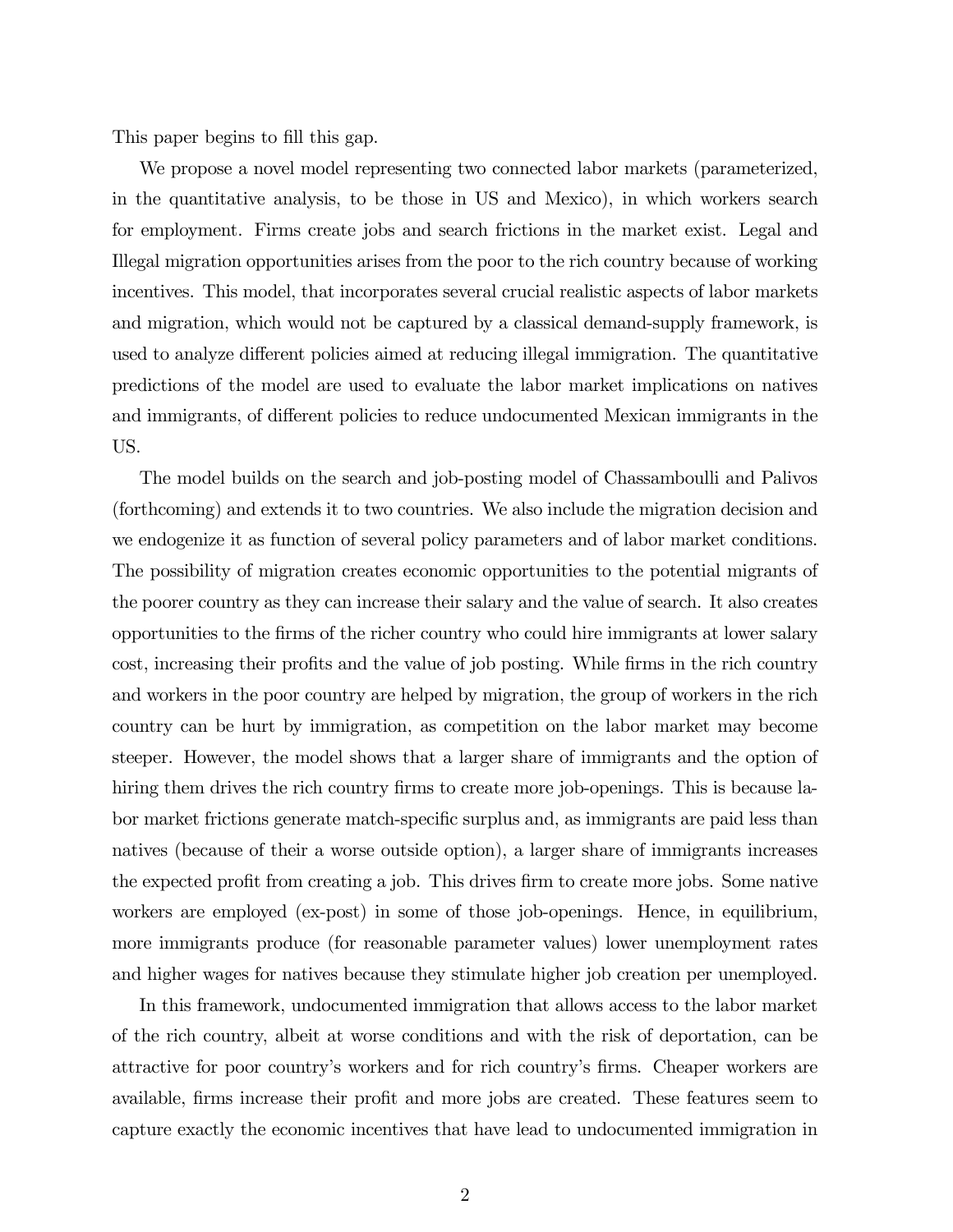the US. The paper asks: how can we reduce undocumented immigration in the least costly way for US firms and workers?

The four policies that we analyze are the following: (i) Reducing the opportunities of illegal immigration (more border enforcement), (ii) increasing the costs that undocumented face in looking for a job (hostile environment, no access to any social benefits), (iii) increasing the frequency of deportations and, finally, (iv) increasing legalization rates sometimes called "amnesty". In looking at the labor market effects of these policies, legal immigrant, illegal immigrant and native workers are considered to be equally productive and perfect substitutes in production, so that we can focus on their differences in terms of outside options and bargaining positions as driver of the outcomes. Immigrants, in fact have different outside options and hence different wages from natives in equilibrium, even for identical productivity. We assume that job posting by a firm cannot target a specific type of worker in terms of nativity and immigration status. However different workers can be paid different salaries once the match is realized, because of their different bargaining position. We endogenize migration incentives by considering that workers in the poor country search for migration opportunities (as well as for local jobs). They take them if the expected benefit from those, net of migration costs, is larger than the expected value of continuing to search for a domestic job. Heterogeneity across individuals in their emigration costs implies that only a fraction of poor-country workers will migrate.

While we show and discuss some analytical results, our key results are obtained from simulations. We use a set of parameters from the literature and we calibrate the remaining to match the average moments of the US and Mexico labor market and migration variables (wages, employment rates, migration and return rates for legal and illegal migrants, unemployment benefits) for the 2000-2010 period. Then we simulate changes in each policy to achieve a certain percentage reduction of undocumented and we calculate the corresponding effects on labor market outcomes. The first important implication of our model is that, as legal immigrants and (even more) illegal immigrants have worse outside options than natives, a larger share of either group in the labor force of the richer country increases the profits of firms, and hence job creation. Market tightness is higher with a larger share of immigrants, which implies lower unemployment rates and higher wages for natives workers too. These two results (first shown in Chassamboulli and Palivos, forthcoming) stem from the job-creation side of the economy. They are present as long as immigrants receive lower wage per unit of productivity, because of their worse outside op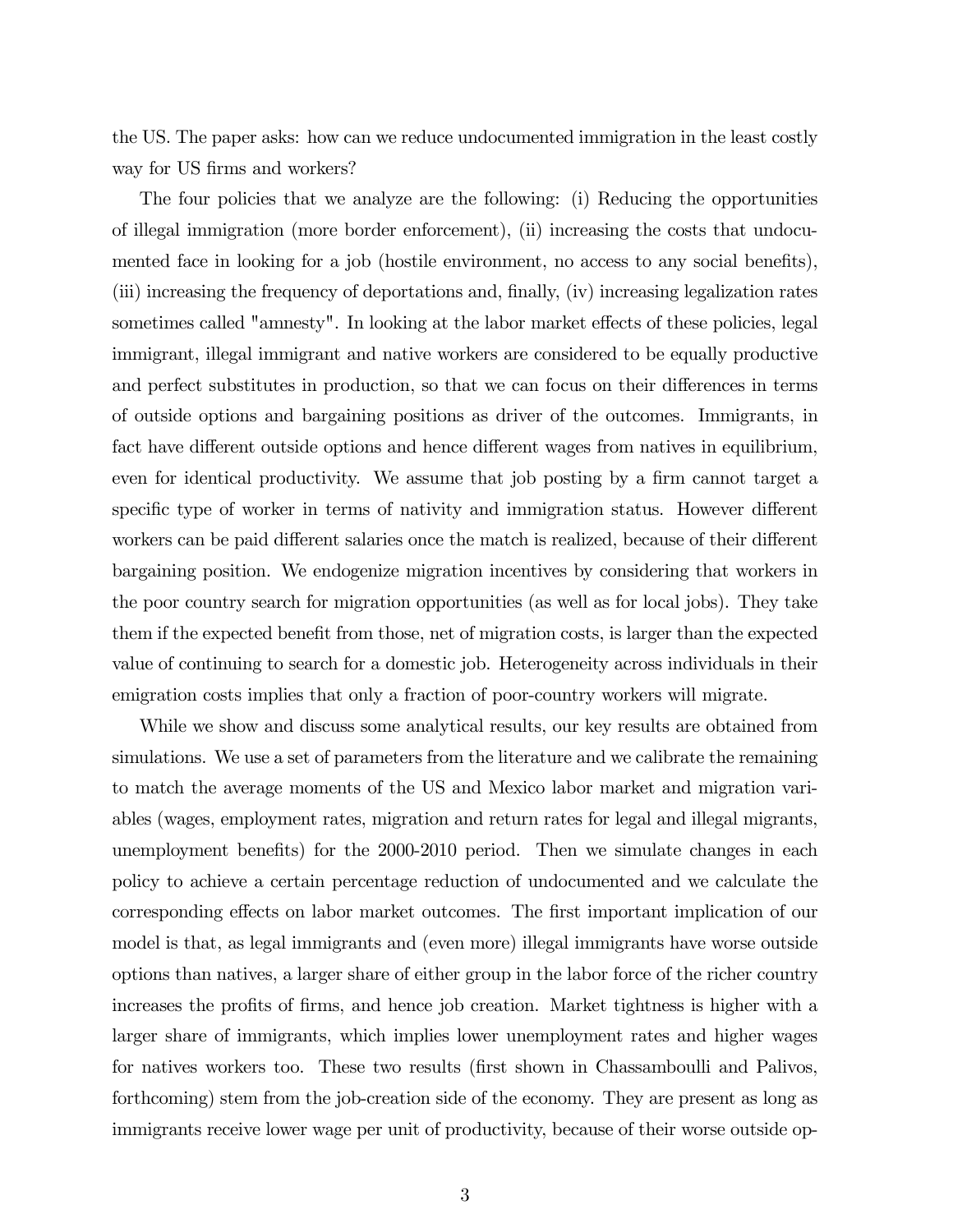tion/lower bargaining power. This is a very reasonable assumption, supported by a large body of empirical work that shows immigrants earning lower wages than natives, even when controlling for all observables.<sup>1</sup> Interestingly, this implies that immigration policies reducing overall immigration have a negative effect on employment and wages of natives. Moreover policies have a particularly bad effect on job creation if they also reduce the surplus that firms obtain from hiring illegal immigrants. For these reasons, deportation has the most disruptive and negative effect on the labor market. Increasing the deportation rate, in fact, reduces the number of illegal and overall immigrants; it also reduces the value of hiring an undocumented to a firm (as it increases the probability of breaking the match due to deportation). As such, for a given reduction of undocumented immigrants, increased deportation usually generates a strong negative job-creation effect on US firms and hence the largest negative impact on the wage and employment of natives. To the other end of the spectrum, legalization, by decreasing undocumented but not decreasing the total number of immigrants and not altering significantly the surplus for a firm from hiring an undocumented, has the smallest negative effect on job creation. In fact, under reasonable parameter values, legalization produces an increase in total immigrants and it provides a job-creating stimulus by increasing the expected profit of job creation. Legalization increases the number of legal immigrants because some illegal are legalized and also because the value of migrating increases and more migrants are attracted to the richer country. Hence legalization produces a reduction in undocumented with actually positive labor market effects for natives (higher wages and lower unemployment rate). Reducing illegal immigration opportunities (border enforcement) and increasing the cost of job search for undocumented (hostile environment) have also negative effect on wages and employment of natives. Their magnitude is similar to, albeit smaller than, the effects of deportation.

The main quantitative implications of our simulations are that by increasing the deportation rate of immigrants to achieve a 50% reduction in their number would produce an increase in the native unemployment rate by about 1.6% of its initial value. The wage of natives would be reduced by 0.08% of their value. However, the same reduction achieved with a legalization program would produce a decrease in the native unemployment rate by about 4% of its initial value and it would increase native wages by 0.19% of their initial value. Several robustness checks and extensions are provided and they do not change the

<sup>&</sup>lt;sup>1</sup>See for a survey Kerr and Kerr  $(2011)$ .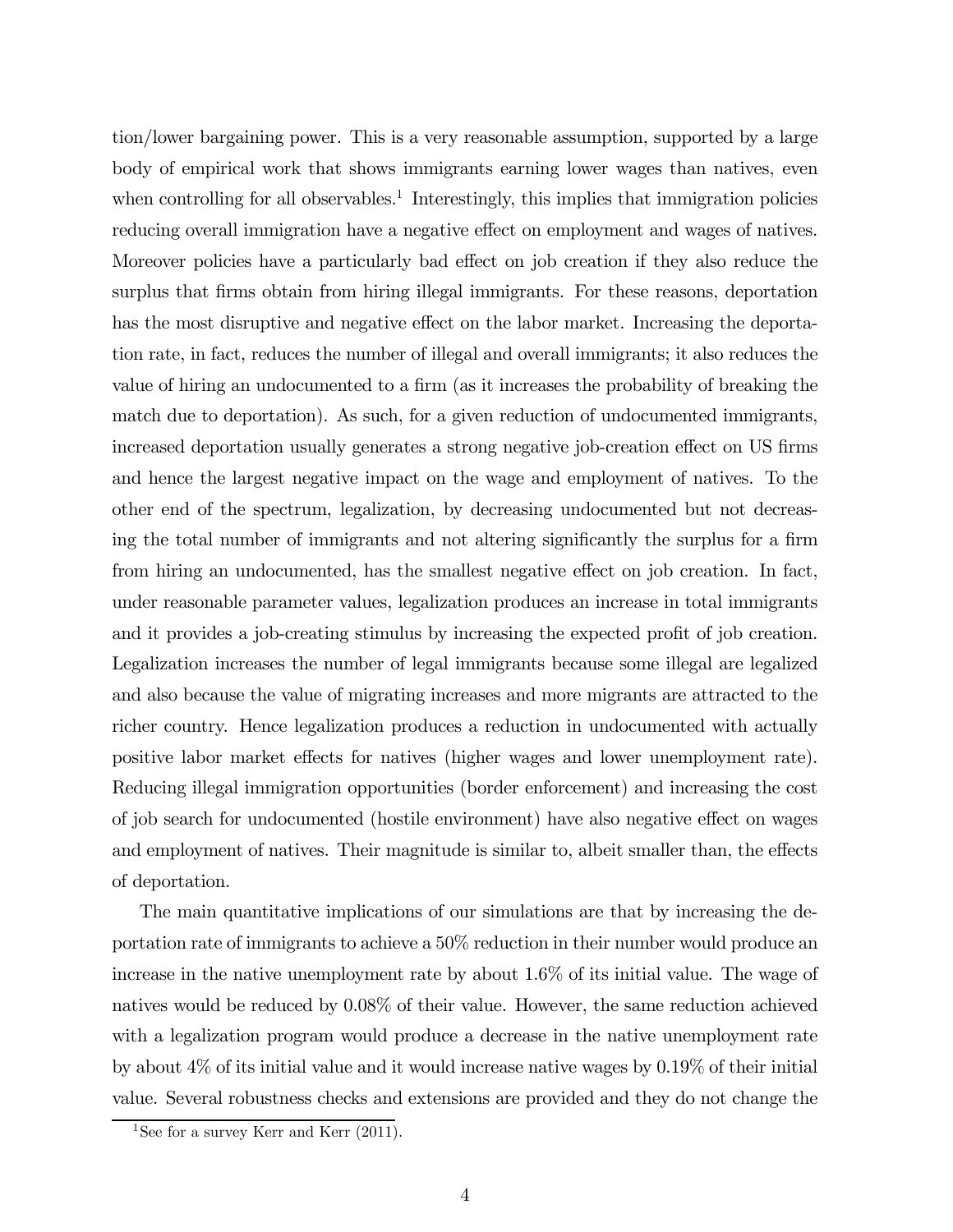main results.

The rest of the paper is organized as follows. Section 2 reviews the existing literature on undocumented immigration and labor market outcomes especially within the frame of search and matching models. Section 3 presents the model and provides intuition for its main results and the working of different mechanisms. We then describe in Section 4 the policy experiments that we will be considering. Section 5 describes the parameterization of the model calibrated to match the main labor market statistics of the US and Mexico for the period between 2000 and 2010. Section 6 shows the main effects obtained by simulating four different policies that would achieve a reduction of the number of undocumented immigrants in the rich country. In Section 7 we present some checks that the results are robust to reasonable variations of the parameter values and we show an extension to the model to the case in which illegal immigrants have no bargaining power. Section 8 concludes the paper.

# 2 Literature Review

There is a vast empirical literature on the effect of immigration on US labor market outcomes (see the Meta-Analysis by Longhi, Nyikamp and Poot (2005), (2008) for a review of several important recent findings). Most of it uses a simple neoclassical labor demand-supply approach to derive a reduced form equation (e.g. Borjas 2003) or a slightly more structural approach to estimate elasticity of relative demand (Ottaviano and Peri 2012, Manacorda et al 2012). Very few studies analyze immigration within the context of search-matching models of the labor market. Even fewer explicitly differentiate between legal and illegal immigration when looking at labor market implications.

The paper most closely related to ours is Chassamboulli and Palivos (forthcoming). In that paper immigration is exogenous, only the receiving country is analyzed and only legal immigrants exists. The labor market consequences on native workers are analyzed using a search and matching model, which provides the basis for the model in this paper. Chassamboulli and Palivos (forthcoming) simulate the effects of different inflows of immigrants and identify the important job-creation effect of immigrants stemming from the fact that the surplus generated by immigrants for the firm is larger than the surplus generated by natives because their wages are lower. The novelties of this paper, relative to that contribution is that we explicitly model the migration decision from Mexico, that we allow for undocumented immigrants characterized by higher labor search costs and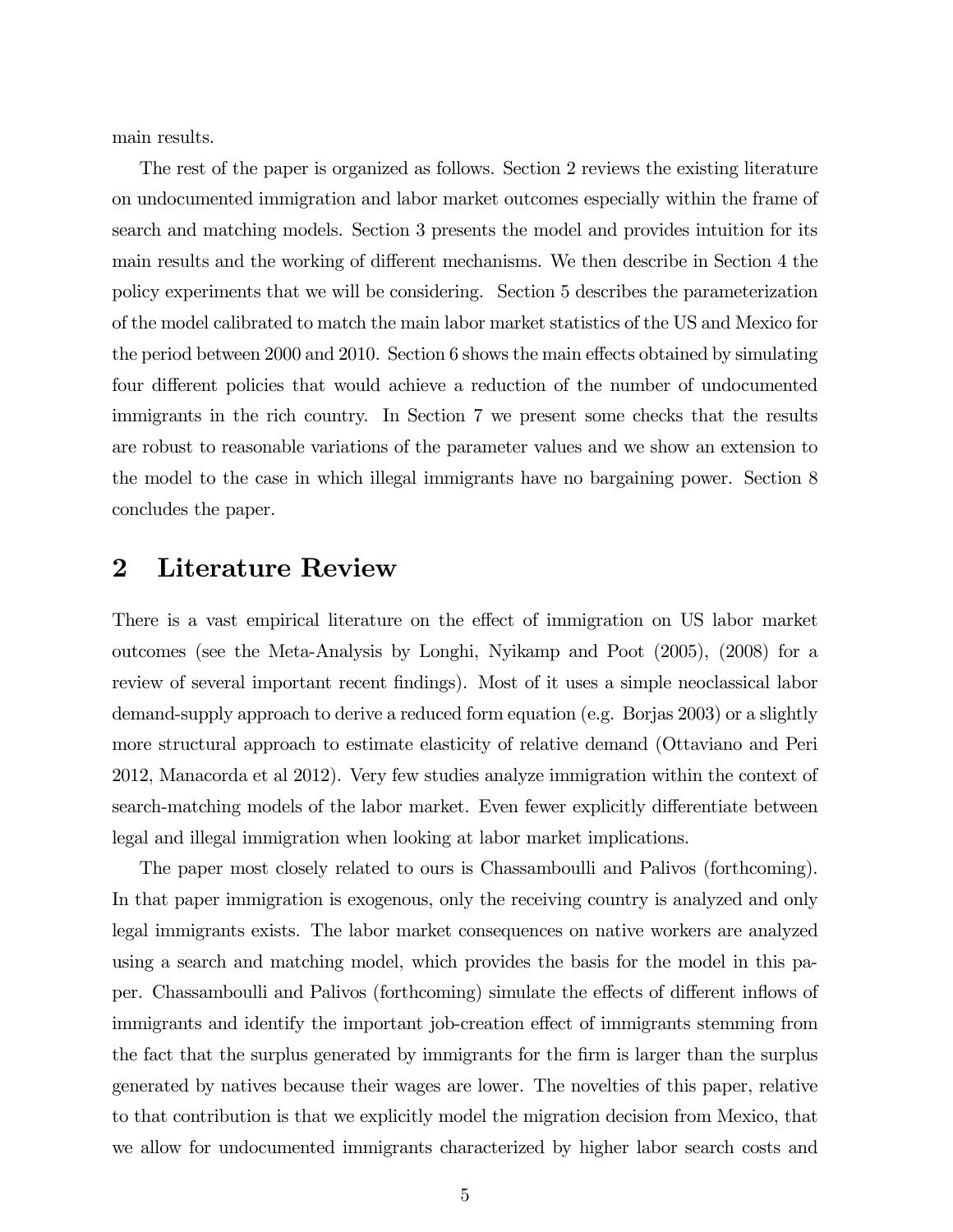risk of deportation and that we analyze the effect of specific policies.

Palivos (2009) is one of the very few papers analyzing the welfare effects of undocumented immigrants on natives. Liu (2010) is the only other model, to the best of our knowledge, that analyzes the effects of undocumented immigration on the receiving country using a search and matching model. In his model, Liu (2010), only includes undocumented immigrants and assumes that they are identical to natives in their search and labor supply behavior, but may be complementary to native workers in production. We consider, instead that immigrants, and particularly undocumented, are disadvantaged relative to natives in terms of job search conditions and unemployment benefits (they receive lower or no benefits) and we include also the possibility that undocumented are subject to the risk of deportation. In our model what is commonly refereed to as "exploitation" of undocumented, namely them being paid lower salaries, is due to their worse bargaining position vis-a-vis their employer relative to natives.

Also somewhat related to this paper, although mainly empirical, is the literature on immigration and labor market institutions. It has been recognized for some time that the specific labor market institutions (level of unemployment benefits, costs of hiring, centralization of wage bargaining) can affect significantly the impact of immigration on employment and wages of natives. E.g. Angrist and Kugler (2003) show that more protective labor markets result in larger impact of immigration on unemployment. D'Amuri and Peri (2013) also show that labor reallocation and wage effects can be larger in markets with lower rigidities.

# 3 The Model

We describe here the main features of the model. The details and the derivation of the specific equations are described in the Appendix (A). We consider two countries indexed using the subscript  $i = \vert 1, 2 \vert$ . Each country is endowed with a continuum of workers. All agents are risk neutral and discount the future at a common rate  $r > 0$ , equal to the interest rate. Time is continuous. In absence of migration, country 1 has higher wages and more employment opportunities than country 2. Hence, when migration is allowed, some workers have incentives to migrate from country 2 to country 1 to maximize their income. No worker has incentives to migrate from country 1 to country 2. Migration can be legal (authorized) or illegal (unauthorized). We denote with  $I$  and  $L$ , respectively, the number of illegal and legal migrant workers in country 1. The labor force born in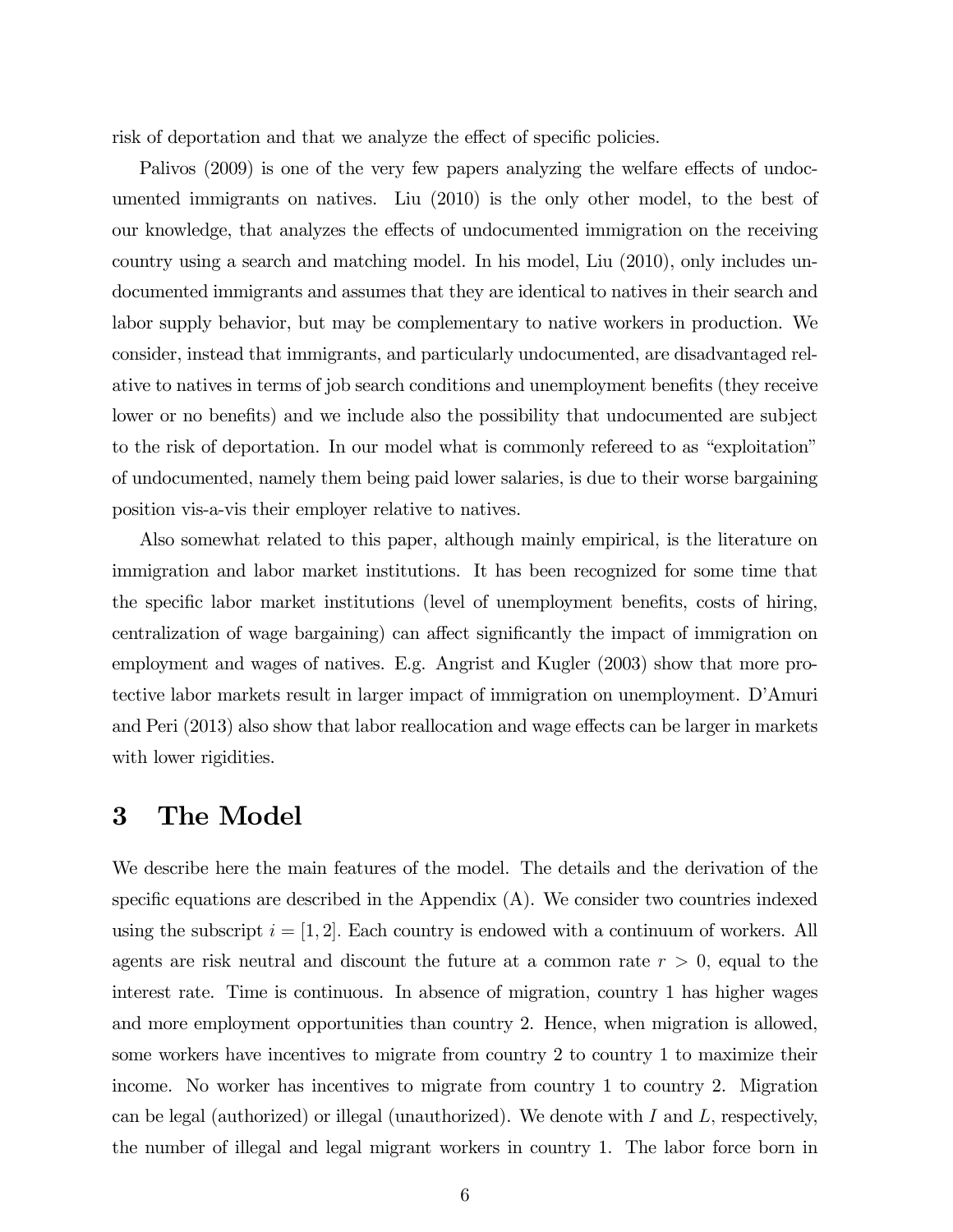country 1, natives  $(N)$ , is normalized to 1 while individuals born in country 2 are of measure  $F$  (foreign). The total labor force of country 1 consists of natives, legal and illegal immigrants and is given by  $1 + I + L$ . The measure of total labor force in country 2 is  $F - I - L$ . As they turn out to be crucial variables we also define  $\phi$  to be the share of native workers in the unemployment pool of country 1 and  $\lambda$  to be the share of legal among unemployed immigrants of country 1.

In each period, opportunities to migrate are "random draws" occurring at rate  $\mu_x^e$ , if the worker is employed in country 2, and at rate  $\mu_x^u$ , if the worker is unemployed. The subscript  $x = [I, L]$  indicates the type of the immigration opportunity. Specifically, the worker may find an opportunity to immigrate to country 1 legally  $(L)$  or illegally  $(I)$ . Once in country 1, illegal immigrants face the risk of deportation. They may also obtain legal status with probability  $n$ , reflecting the possibility that, even in absence of amnesty, marriage or other special circumstances would allow them the opportunity to naturalize. We assume that  $\mu_x^u > \mu_x^e$  and we standardize  $\mu_x^e = 0$ ,  $x = [L, I]$ . Migration opportunities arise only for the unemployed, who are actively looking for them. This captures the idea that, in order to migrate, workers often need to move closer to the border and actively look through their networks for migration opportunities. A worker will take up an opportunity to migrate to country 1 only if the benefit exceeds the cost. The migration cost is heterogeneous across individuals and it is distributed according to the CDF  $\Phi(\cdot)$  with support  $[\underline{z}, \overline{z}]$ . Only the fraction of workers with costs lower than expected benefits is willing to migrate. Migration opportunities are not the same as job opportunities in the rich country. Immigrants still need to search for a job, even if for a short time, once in country 1. Hence, the benefit from immigrating to country 1 is the difference between the value of being unemployed (i.e. searching for a job) as an immigrant in country 1 and the value of being unemployed as a native in country  $2<sup>2</sup>$ .

### 3.1 Search and Matching

Each of the two countries represents a labor market. In each labor market unemployed workers and unfilled vacancies are brought together via a stochastic matching technology  $M_i(U_i, V_i)$ , where  $U_i$  and  $V_i$  denote, respectively, the number of unemployed workers and vacancies in country  $i = [1, 2]$ . We assume that the function  $M_i(\cdot)$  exhibits properties

<sup>2</sup>One could think of a model in which firms in country 1 can directly hire workers in country 2 and hence these persons emigrate already with a job. This, however, would imply a really global labor market in which firms posts vacancies accessible to all workers in any country and this seems hardly realistic.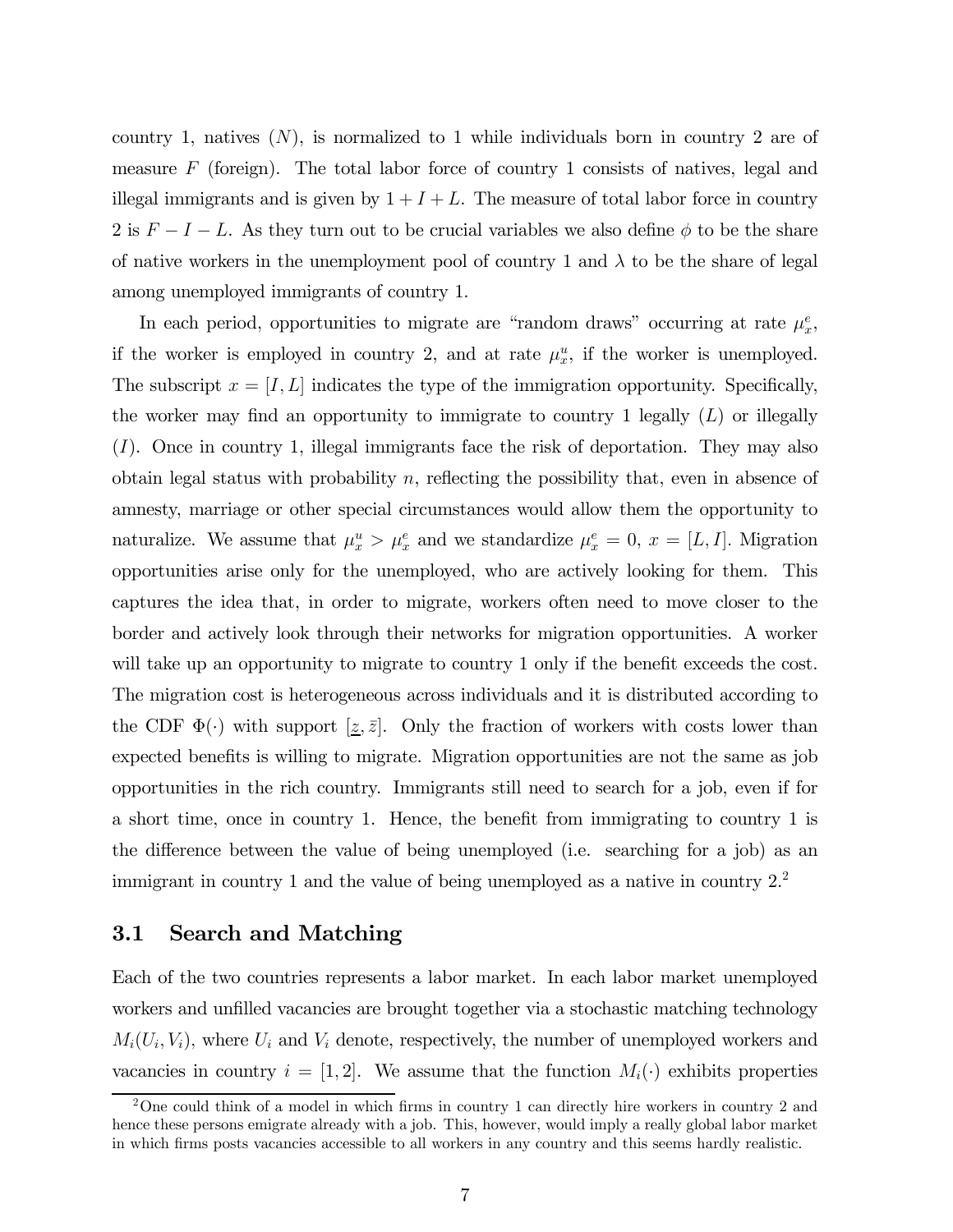standard in the labor search literature: it is at least twice continuously differentiable, increasing in its arguments, it exhibits constant returns to scale and it satisfies the Inada conditions. Using the property of constant returns to scale, we can write the flow rate of a match for an unemployed worker as  $M(U_i, V_i) / U_i = m(\theta_i)$ . The flow rate of a match for a vacancy is  $M(U_i, V_i)/V_i = q(\theta_i)$ , where  $\theta_i = V_i/U_i = m(\theta_i)/q(\theta_i)$  represents the measure of market  $i$  tightness.

Each firm posts at most one vacancy. The number of vacancies in each market is determined endogenously by free entry. Firms' vacancies cannot be specifically "labelled" for natives or for immigrants only. They are open to all workers. A vacant firm bears a recruitment cost  $c_i$  specific to the country, related to expenses of keeping a vacancy and looking for a worker. An unemployed worker in country  $i$  receives a flow of income  $b_i$ , which can be considered as the opportunity cost of employment, and in addition, pays a per unit of time search cost  $\pi_{ij}$ , where the subscript  $j = [N, I, L]$  denotes the worker's origin and status: native  $(N)$ , illegal immigrant  $(I)$  and legal immigrant  $(L)$ . This status-specific cost allows us to account for the fact that an immigrant worker may face a higher search cost compared to a native worker because he/she is eligible for fewer benefits when unemployed (unemployment insurance, health care, welfare) especially if undocumented. We standardize the search cost of a native worker to 0 and we assume that legal immigrants face lower search cost than illegal immigrants. Specifically, we set  $\pi_{1N} = \pi_{2N} = 0, \, \pi_{1I} = \pi_I, \, \pi_{1L} = \pi_L \text{ and } \pi_I > \pi_L > 0.$ 

As already mentioned, legal immigrants face zero deportation risk. They have a positive probability of returning home reflecting the possibility of return for personal, familyrelated or other reasons. Illegal immigrant face the additional risk of being repatriated by deportation. Hence the return probability of illegal immigrants is higher than that of legal immigrants. Let  $\delta_L$  and  $\delta_I$  denote the instant return rate of legal and illegal immigrants, respectively. We set  $\delta_I \geq \delta_L > 0$  where their difference is the deportation rate. Following return the worker joins the pool of unemployed (in country 2) and starts searching for a job.

When a vacancy and a worker are matched, they bargain over the division of the produced surplus. The status of the worker as well as the output that results from a match are known to both parties. In country  $i$  matches produce output  $p_i$ , irrespective of the worker's origin and legal status. Hence we are considering workers of similar productivity differing only in their immigration status. Wages, on the other hand, denoted as  $w_{ij}$  differ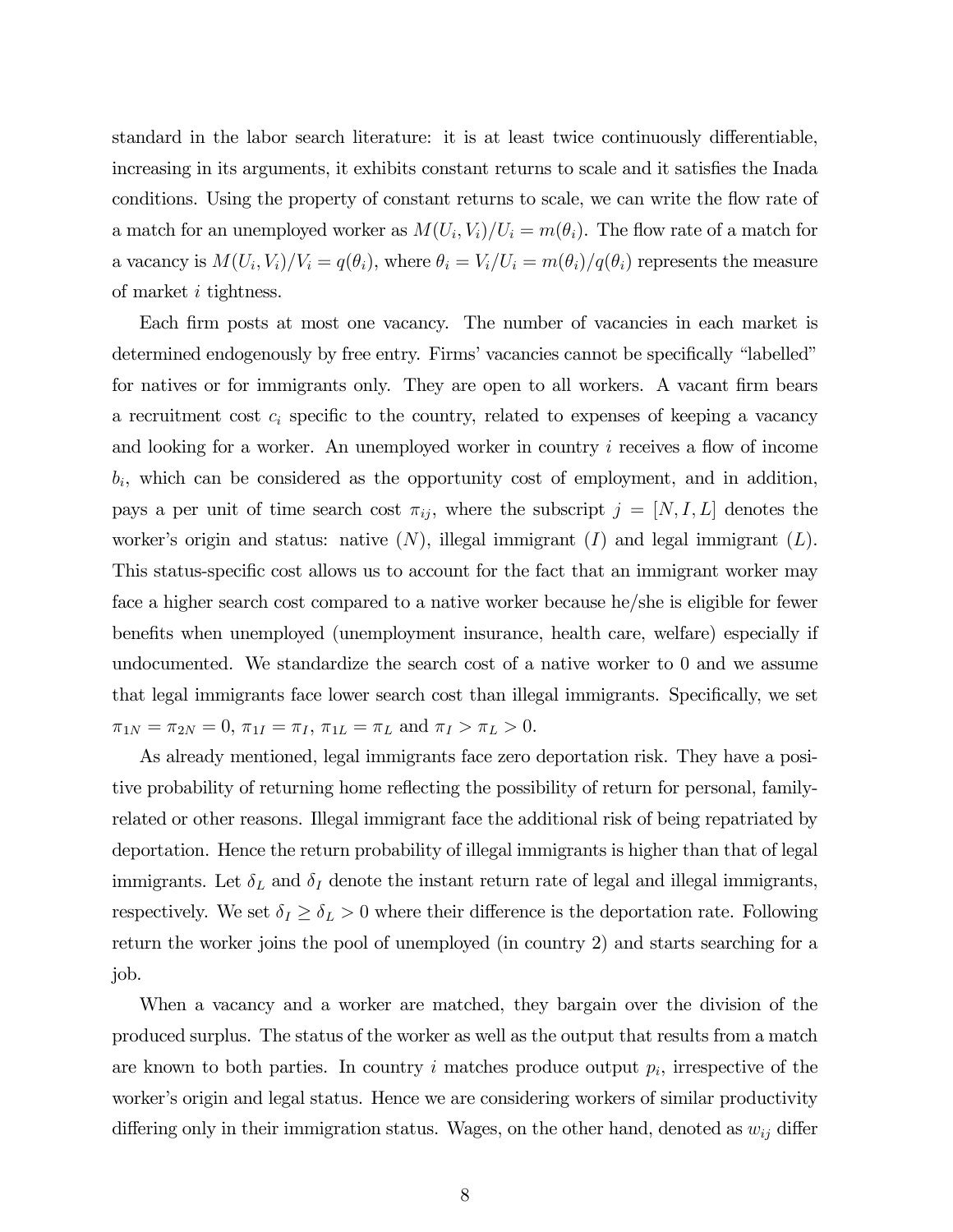by country  $(i)$  and migration status  $(i)$  and are determined by Nash bargaining, where the worker has bargaining power  $\beta$ . After an agreement has been reached, production commences immediately. Moreover, we assume that matches dissolve at the rate  $s_i$ , specific to country  $i$ . Following a job destruction, the worker and the vacancy enter the corresponding market and search for new trading partners.

#### 3.2 Bellman Equations and Free Entry

At each point in time a worker is either employed  $(E)$  or unemployed  $(U)$ , while a vacancy may be either filled  $(F)$  and producing or empty and searching for a worker  $(V)$ . We use the common notation  $J_{ij}^{\kappa}$  to denote the present discounted value associated with each state  $\kappa = [V, F, U, E]$ , where  $i = [1, 2]$  denotes the country and  $j = [N, I, L]$  the worker's immigration status. Hence in steady state we have fourteen Bellman equations. Four of them describe the value of Employment and four of them the value of Unemployment for workers of each type in each country (eight conditions in total). As for firms, there are four conditions for the value of a filled vacancy (depending on country and type of worker) but only two conditions for the value of unfilled vacancies (one in each country) because unfilled vacancies are open to any worker and not specific to a type. The full set of Bellman equations is in the Appendix A.

While the interested reader could inspect the equations in the Appendix for details let us provide here some intuition of how this model differs from a standard one-country model of search and matching. First, the possibility of finding an opportunity for entry into country 1 (either legal or illegal) increases the value of being unemployed for a country-2 worker relative to the case of closed borders. The net benefit of migrating legally is represented by the difference between the values of being an unemployed legal migrant in country 1 and being unemployed in country 2 net of migration costs:  $J_{1L}^U - J_2^U - z$ , where z is the individual-specific migration cost. Migrating illegally yields  $J_{1I}^U - J_2^U - z$ . If the net benefit of migrating is smaller than 0 the worker will continue his search in country 2.3 Second, the exogenous probability of return (because of unforeseen events or due to deportation) affects negatively the value of being an immigrant to country 1. In the event of a return, in fact, the immigrant will either have to quit his job (if currently employed) or give up searching for a job in country 1 (if currently unemployed) and join

 $3$ The assumption that only unemployed workers can draw migration opportunities to country 1 is not restrictive. Allowing also employed workers to migrate, however, will produce a different migration cost threshold for employed and unemployed, making the problem notationally cumbersome.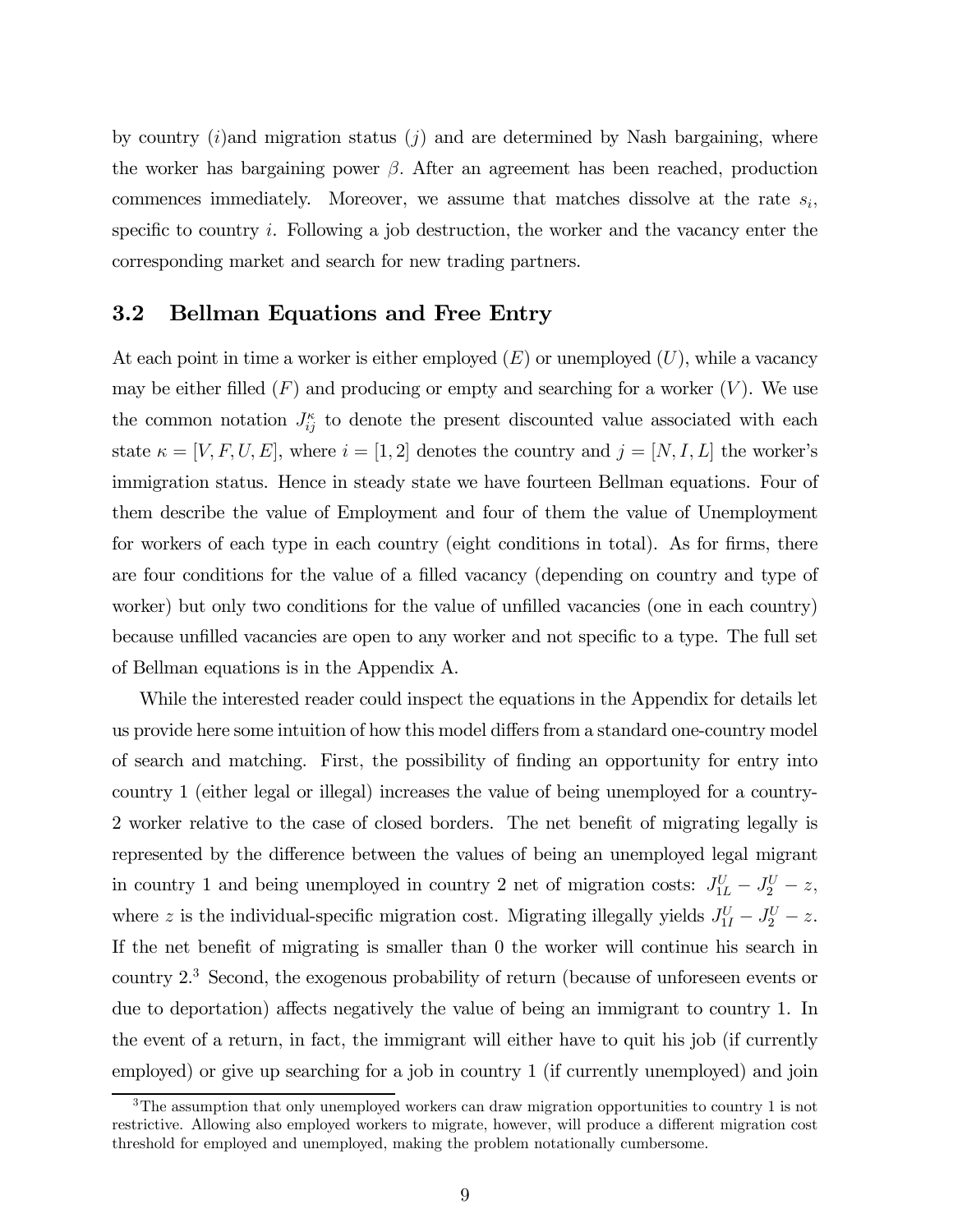the pool of unemployed workers in country 2. We know, from the migration condition, that this passage implies a loss in value. Specifically, the cost of return for an unemployed (employed) immigrant is given by  $J_2^U - J_{1L}^U (J_2^U - J_{1L}^E)$ , if legal, and  $J_2^U - J_{1I}^U (J_2^U - J_{1L}^E)$ , if illegal.4 The presence of this exogenous return probability, due to shocks (or deportation for illegal aliens) allows us to incorporate return migration in the model, even if it is economically advantageous for migrants to stay in country 1.

A third important feature of this model is that the value of being unemployed in country 1 is higher for native than for immigrants in spite of identical productivity for two reasons. First, immigrants face the "risk" of return which would force a separation from their job. Second, we assume that immigrants pay a positive search cost denoted as  $\pi_x$  with  $x = [L, I]$  representing their worse conditions when unemployed. Hence their flow-unemployment value  $(b_1-\pi_x)$  is smaller than that of natives  $(b_1)$ . The same reasoning also explains why the value of unemployment to an immigrant worker is lower when that immigrant is illegal  $(J_{1I}^U)$  than when legal  $(J_{1L}^U)$ : an illegal immigrant faces a higher search cost  $(\pi_I > \pi_L)$  and a higher risk of return due to deportation (  $\delta_I > \delta_L$ ).

Exogenous return-events are costly not only to the immigrant workers but also to the firm that employs them. Following return, the job becomes vacant and the firm has to undertake costly search. Hence, a firm employing an illegal (or a legal) immigrant will incur a net cost  $J_1^V - J_{1L}^F (J_1^V - J_{1L}^F)$ , when the workers returns to the home country. Jobs filled by immigrants face a higher separation probability than jobs filled by natives and this feature makes them less valuable to the firm. However, their worse outside option implies that they are paid lower wage and this features makes them more valuable to the firm.

Finally we allow for the possibility that an illegal immigrant is legalized (with probability *n*). In this case the immigrant receives a surplus  $J_{1L}^U - J_{1I}^U$ , if unemployed and  $J_{1L}^E - J_{1I}^E$ , if employed. Obtaining the legal status always yields a positive surplus to the immigrant worker, because as mentioned above, legal immigrants do not face deportation risk and have lower search costs. For the firm, on the other hand, legalization of an employee has two opposite effects. On the one hand firms have to pay higher salary to legalized workers, as their outside options have improved. On the other hand they are less likely to be separated from the jobs which makes the match more valuable. The net effect will depend on the relative size of those effects.

<sup>&</sup>lt;sup>4</sup>Since  $J_{1x}^U > J_2^U$ , it must be the case that  $J_{1x}^E > J_2^U$ , because  $J_{1x}^E > J_{1x}^U$ .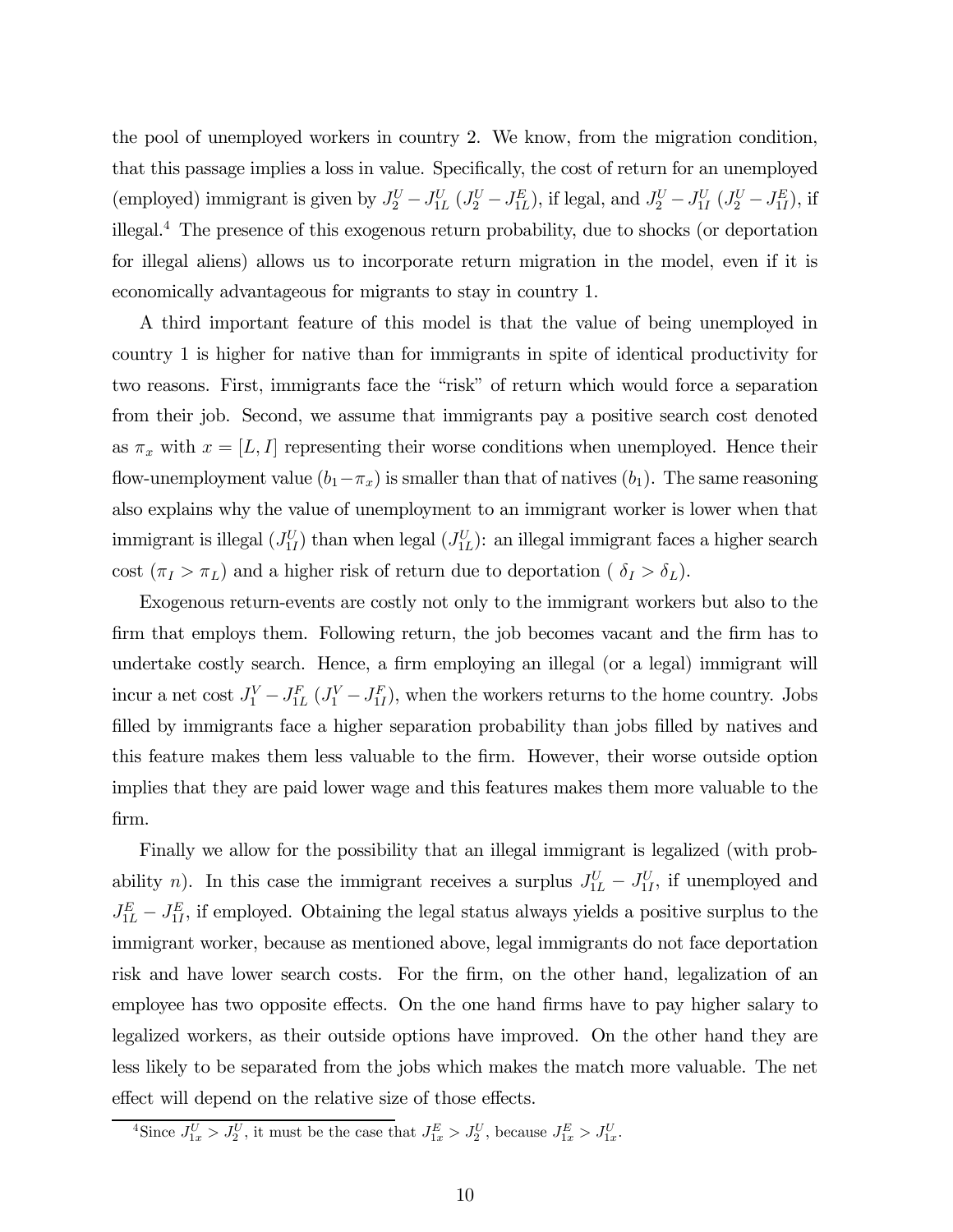We assume free-entry on the firm side in each of the two labor markets (country 1 and 2). Hence firms continue to open vacancies up to the point that an additional vacancy makes zero expected profit. In equilibrium this free-entry condition implies:

$$
J_i^V = 0, \quad i = [1, 2] \tag{1}
$$

### 3.3 Nash Bargaining

Wages are determined by a Nash bargain between the matched firm and worker. The threat points of the firm and the worker are simply the value of a vacancy and the value of being unemployed, respectively. Let  $S_{ij} \equiv J_{ij}^F + J_{ij}^E - (J_{ij}^U + J_i^V)$  denote the surplus of a match between a vacancy and a worker of immigration status  $j$  in country  $i$ . With Nash-bargaining the wage  $w_{ij}$  is set to a level such that the worker gets a share  $\beta$  of the surplus, where  $\beta$  represent the relative bargaining power of workers, and the remaining goes to the firm.<sup>5</sup> That is:

$$
\beta S_{ij} = J_{ij}^{E} - J_{ij}^{U} \qquad (1 - \beta) S_{ij} = J_{ij}^{F} - J_{i}^{V} \qquad (2)
$$

#### 3.4 The Immigration Decision

An (unemployed) worker located in country 2 will choose to immigrate to country 1, when an immigration opportunity arises, if its benefit exceeds its cost. The benefit from migration, as described above, is the difference between the value of searching (being unemployed) in country 1 and the value of searching in country 2. Workers are heterogeneous in their migration costs. A worker whose migration cost is  $z$ , will chose to take advantage of an opportunity to enter legally in country 1 only if  $J_{1L}^U - J_2^U \ge z$  while he/she will enter illegally if  $J_{1I}^U - J_2^U \ge z$ . The highest immigration costs that a worker (located in country 2) is willing to pay in order to obtain illegal or legal entry into country 1, are denoted by  $z_I^*$  and  $z_L^*$ , respectively, and they are:

$$
z_I^* = J_{1I}^U - J_2^U \tag{3}
$$

$$
z_L^* = J_{1L}^U - J_2^U \tag{4}
$$

<sup>&</sup>lt;sup>5</sup>Notice that in this baseline specification we assume that native, legal and illegal immigrants have the same relative power in the Nash-bargaining. Still the wage of legal and illegal immigrants are lower than those of natives because of their worse outside options. In Section 7 we explore the case that illegal immigrants have no bargaining power and receive a take-it-or leave it offer.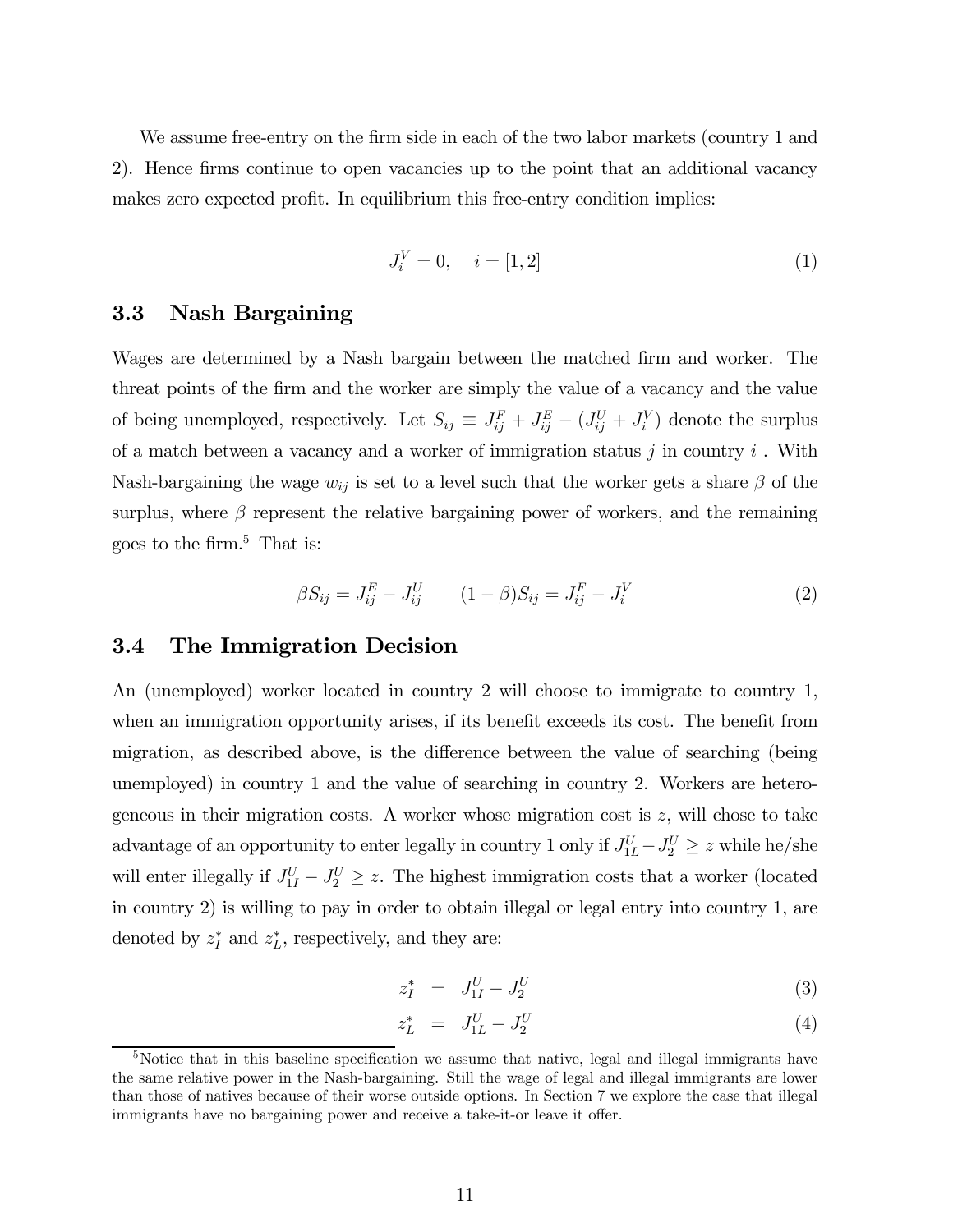Notice that  $z_L^*$  >  $z_I^*$ , because, as mentioned above, the value of searching for a job in country 1 is higher when the immigrant is legal than when he/she is illegal (i.e.  $J_{1L}^U > J_{1L}^U$ ). Intuitively, the benefit from legal entry is higher than that of illegal entry, thus a worker is willing to incur a higher cost in order to obtain the right for legal entry. This also implies that for a given distribution of the migration cost  $z$ , in the population, there will always be a larger share of the country 2 population willing to take a legal immigration opportunity than an illegal one.

### 3.5 The Steady-state Unemployment and Migration Rates

The steady-state conditions determine the stationary number of unemployed (native) workers in country 2,  $U_2$ , the number of unemployed natives in country 1,  $U_{1N}$ , and the number of unemployed legal and illegal immigrants in country  $1, U_{1L}$  and  $U_{1I}$ . The formal conditions are given by (41-44) in the Appendix A.2 and they state that flows into and out of unemployment status for each type of worker in country 1 and in country 2 should be equal.

Two more conditions guarantee the stationarity of the number of legal and illegal immigrants, L and I and hence of their share in unemployment,  $\phi$  and  $\lambda$ . By equating the inflow of new legal immigrants, which includes the inflow of new immigrants and the legalization of incumbents, to the outflow of legal immigrants returning to the home country, we obtain the steady-state condition for  $L$ :

$$
\delta_L L = nI + U_2 \mu_L \Phi(z_L^*)
$$
\n<sup>(5)</sup>

Likewise, the steady state condition for the number of illegal immigrants,  $I$ , implies that the inflow of new illegal immigrants equals the flow of illegal immigrants that either return home or obtain the legal status:

$$
(\delta_I + n)I = U_2 \mu_I \Phi(z_I^*)
$$
\n<sup>(6)</sup>

The conditions (5), (6) above and those expressing stationarity of unemployment rates (45-48 in the Appendix) can be combined to write the steady-state numbers of illegal and legal immigrants as:

$$
I = \frac{\mu_I \Phi(z_I^*) u_2 (F - L)}{\delta_I + n + \mu_I \Phi(z_I^*) u_2} \tag{7}
$$

$$
L = \frac{\mu_L \Phi(z_L^*) u_2 (F - I) + nI}{\delta_L + \mu_L \Phi(z_L^*) u_2} \tag{8}
$$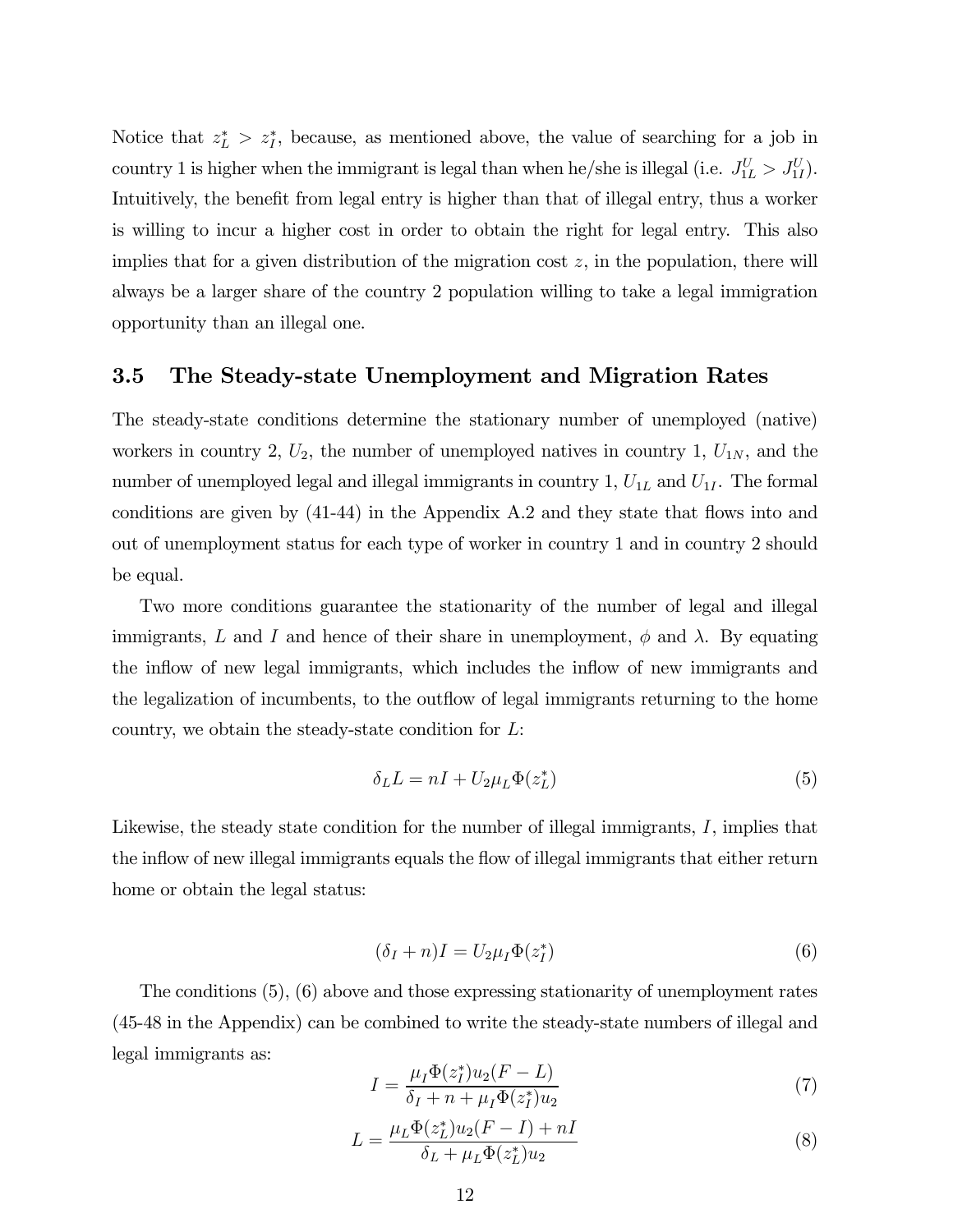As expected, the equilibrium number of legal (illegal) immigrants increases (decreases) with the legalization rate  $n$ . The number of immigrants of each type (legal or illegal) decreases with the respective return rate and increases with the respective entry rate. Moreover, a change in parameters leading to an increase (decrease) in  $L$ , namely an increase (decrease) in  $\mu_L \Phi(z_L^*)$  or a decrease (increase) in  $\delta_L$ , have a negative (positive) impact on  $I$ , because a larger (smaller) number of legal immigrants means a smaller (larger) pool of workers located in country 2 available to enter illegally into country 1. However, the converse is not always true. The impact of an increase in  $\mu_I \Phi(z_I^*)$  or a decrease in  $\delta_I$ , both of which increase I is not always negative on L. While the change in those two parameters implies a smaller pool of workers in country 2, available to migrate legally, they also increase the pool of  $I$ , some of whom become legal immigrants themselves through legalization  $(n)$ . If the rate at which existing illegal immigrants become legal is larger than the rate at which the natives of country 2 enter legally into country 1, i.e. if  $n > \mu_L \Phi(z_L^*) u_2$ , then an increase in *I* will have a positive impact on *L*. Hence, an increase in the entry rate of illegal immigrants  $(\mu_I \Phi(z_I^*) u_2)$ , or an decrease in their return rate  $(\delta_I)$  will have an unambiguously positive impact on I and a negative impact on L only if  $n < \mu_L \Phi(z_L^*) u_2$ .<sup>6</sup>

Notice, very importantly, that the economic and policy conditions in country 1, relative to country 2, affect the incentives to migrate legally and illegally (and hence the equilibrium stock of migrants  $I$  and  $I$ ) via their effect on the threshold migration costs  $z_I^*$  and  $z_L^*$ . In particular, as expressed very clearly by conditions (3) and (4), any economic and policy factor that increases the value of being unemployed (through the value of being employed) in country 1 relative to country 2, will encourage immigration. This, in equilibrium, translates in larger stocks of legal  $L$  and illegal  $I$  immigrants in country 1. Hence this model allows us to evaluate immigration policies accounting for the direct effect on immigrants (through altering the flows into each state) as well as for their indirect "incentive" effects on potential documented and undocumented immigrants, via the impact on return to migration. This is a novel and important feature of this model.

<sup>&</sup>lt;sup>6</sup>The results derived here assume that both legal and illegal migrants loose their status in country 1 once they return to country 2 and they have to look for a new opportunity (legal or illegal) to go back to country 1 in a new status.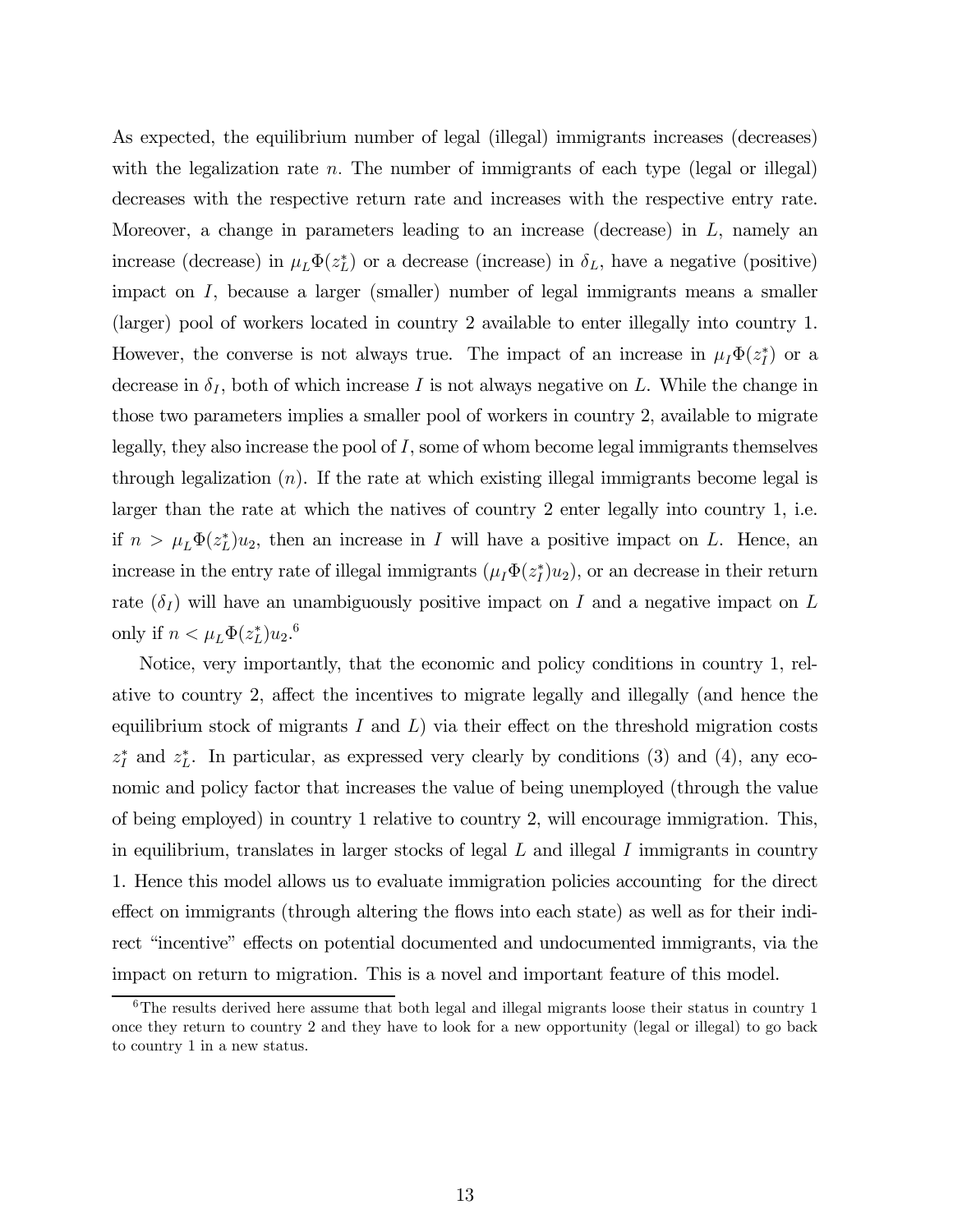### 3.6 Equilibrium

#### 3.6.1 Wages

Using the Bellman equations  $(27)$  to  $(40)$ , the zero-expected-profit (free entry) conditions (1) the Nash bargaining conditions (2) and the immigration conditions in (3) and (4), we can solve for the equilibrium wage rates. Those are specific to each type of worker in country 1 (native, legal and illegal immigrants) and to workers of country 2. Their expressions are as follows<sup>7</sup>:

$$
w_{1N} = A_{1N}p_1 + (1 - A_{1N})b_1 \tag{9}
$$

$$
w_{1L} = A_{1L}p_1 + (1 - A_{1L})(b_1 - \pi_L) \tag{10}
$$

$$
w_{1I} = A_{1I}p_1 + (1 - A_{1I})(b_1 - \pi_I) + \Gamma_I n J_{1L}^F
$$
\n(11)

$$
w_2 = A_2 p_2 + (1 - A_2) \left( b_2 + \mu_I \int_{\underline{z}}^{z_I^*} (z_I^* - z) d\Phi(z) + \mu_L \int_{\underline{z}}^{z_L^*} (z_L^* - z) d\Phi(z) \right) (12)
$$

where  $A_{1N} \equiv \frac{\beta(r+s_1+m(\theta_1))}{r+s_1+\beta m(\theta_1)}, A_{1L} \equiv \frac{\beta(r+s_1+\delta_L+m(\theta_1))}{r+s_1+\delta_L+\beta m(\theta_1)}, A_{1I} \equiv \frac{\beta(r+s_1+\delta_I+n+m(\theta_1))}{r+s_1+\delta_I+n+\beta m(\theta_1)}, A_2 \equiv$  $\frac{\beta(r+s_2+m(\theta_2))}{r+s_2+\beta m(\theta_2)}$  and  $\Gamma_I \equiv \frac{\beta m(\theta_1)}{r+s_1+\delta_I+n+\beta m(\theta_1)}$ .

One can verify by inspecting equations (9) to (12) that an increase in the separation rate of a match, either due to an increase in the exogenous return probability of immigrants  $(\delta_I \text{ or } \delta_L)$  or due to an increase in the probability of separation  $(s_i)$ , has a negative impact on the worker's wage. This is because an increase in the separation probability lowers the expected duration of a match and therefore the surplus received from the job  $(S_{ij})$ . Since wages are such that the firm and the worker split the expected surplus in fixed proportions, a decrease in the job surplus implies also a decrease in the worker's share of surplus (recall that  $J_{ij}^E - J_{ij}^U = \beta S_{ij}$ ) and thus a decrease in the worker's wage.

Inspection of (9) and (10) also shows that the equilibrium wage of a native worker is higher than that of a legal immigrant worker i.e.  $w_{1N} > w_{1L}$  despite the fact that they are all equally productive. This happens for two reasons. The first reason stems from the different outside option: immigrants face a higher search cost (i.e.  $\pi_L > 0$ ), which forces them to accept lower wages. This effect is captured by the second term in the wage expression. The second reason relates to the disruptive effects that exogenous return shocks have on the values of jobs. Because working immigrants have a positive probability of exogenous return  $\delta_L > 0$ , jobs filled by immigrants have shorter expected

<sup>&</sup>lt;sup>7</sup>A more intuitive expression of wages that helps to understand their dependence on productivity and outside options is presented in Appendix A.3.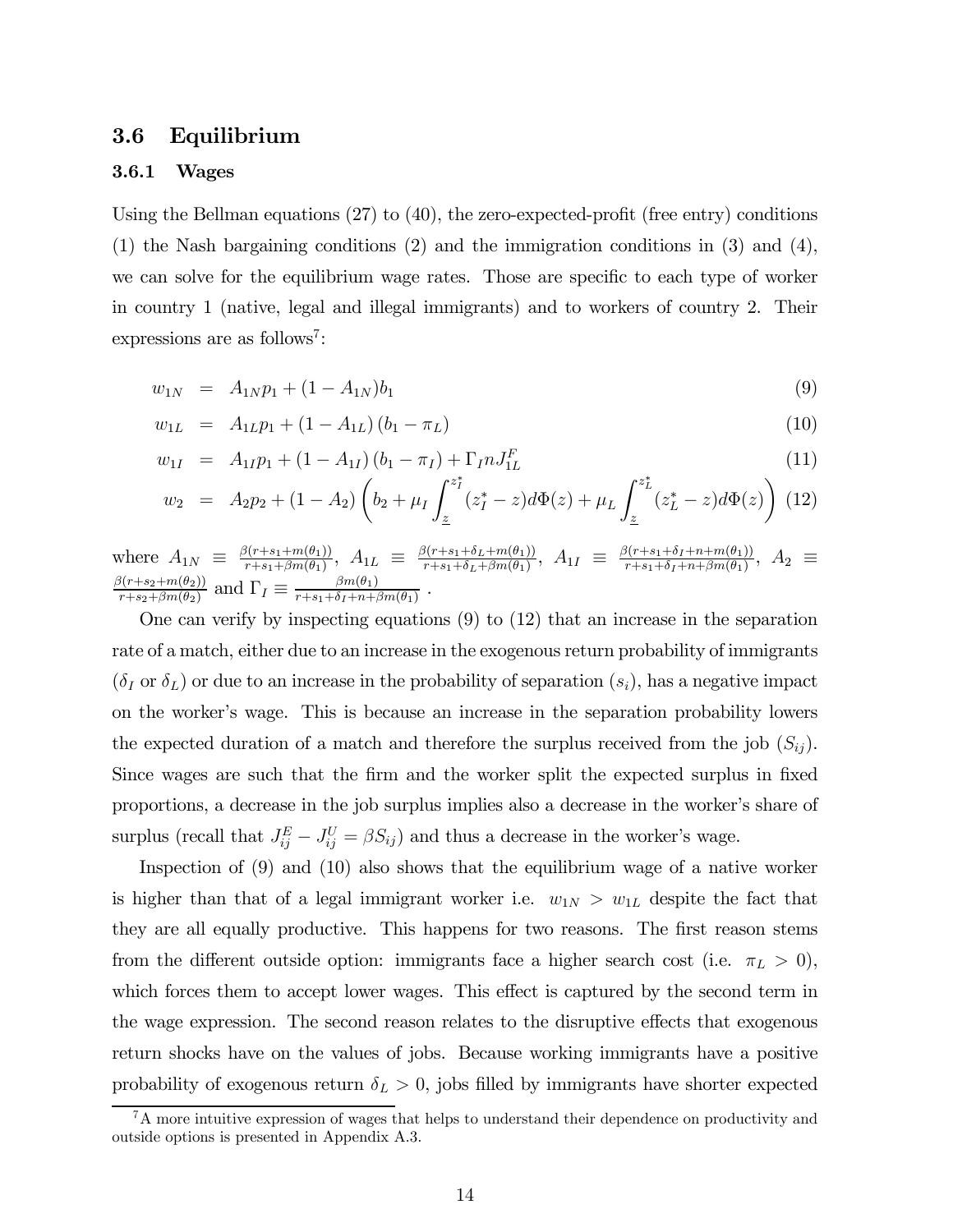duration than jobs filled by natives. Hence, they generate a smaller surplus and thus earn lower wages. This effect can be seen by noticing that  $A_{1N} > A_{1L}$  and hence the native wage puts more weight on the (larger) term  $p_1$ . The same two reasons contribute to making the wage of illegal lower than the wage of legal immigrants. Their search cost is even higher than of legal immigrants (i.e.  $\pi_I > \pi_L$ ), and because they can be deported their probability of return is higher than for legal immigrants (i.e.  $\delta_I > \delta_L$ ).

#### 3.6.2 The immigration costs threshold

Using equations (34), (35), (36), the zero-expected-profit conditions (1) and the Nash bargaining conditions (2) we can write the equilibrium conditions for  $z_I^*$  and  $z_L^*$  in equations  $(4)$  and  $(3)$  as follows:

$$
(r + \delta_I)z_I^* + n(z_I^* - z_L^*) + M = b_1 - b_2 - \pi_I + \Gamma_I [(p_1 - b_1)(1 + n\Gamma_L) + \pi_I + n\Gamma_L \pi_L] - \frac{\beta \theta_2 c_2}{(1 - \beta)}
$$
\n(13)

$$
(r + \delta_L)z_L^* + M = b_1 - b_2 - \pi_L + \Gamma_L(p_1 - b_1 + \pi_L) - \frac{\beta \theta_2 c_2}{(1 - \beta)}
$$
(14)

where  $\Gamma_I$  is defined above while  $M \equiv \mu_I \int_{\underline{z}}^{z_I^*}(z_I^* - z) d\Phi(z) + \mu_L \int_{\underline{z}}^{z_L^*}(z_L^* - z) d\Phi(z)$  and  $\Gamma_L = \frac{\beta m(\theta_1)}{r+s_1+\delta_L+\beta m(\theta_1)}$ . These two equations can be used to solve for  $z_L^*$  and  $z_I^*$  in terms of  $\theta_1$ ,  $\theta_2$  and model parameters. The cost thresholds  $z_I^*$  and  $z_L^*$  determine the rate at which natives of country 2 migrate into country 1. In equilibrium they are equal to the (illegal and legal) immigration surplus, namely the difference between the value of searching for a job in country 1 and the value of searching for a job in country 2. When the benefit from illegal (legal) entry into country 1 increases, then  $z_I^*$   $(z_L^*)$  also increases and a larger share of country-2 workers accept opportunities for illegal (legal) entry. Hence their inflow to country 1 increases. These variables capture the incentive channel through which any policy or economic change affect potential immigrants.

We show in the Appendix A.4 that an increase of  $\theta_1$  and a fall of  $\theta_2$  and an increase in  $\pi_I(\pi_L)$  have a negative impact on  $z_I^*(z_L^*)$ . A tighter labor market and more generous unemployment benefits for immigrants in country 1 will all attract immigrants, while a tighter labor market in country 2 will reduce migration. An increase in the return probability of illegal (legal) immigrants,  $\delta_I(\delta_L)$  has also a negative impact on  $z_I^*$   $(z_L^*)$ because it lowers both their wage and the expected duration of their stay.

It can also be shown that both  $z_I^*$  and  $z_L^*$  increase when the arrival rate of either legal or illegal immigration opportunities  $(\mu_I \text{ or } \mu_L)$  decreases. This occurs because a decrease in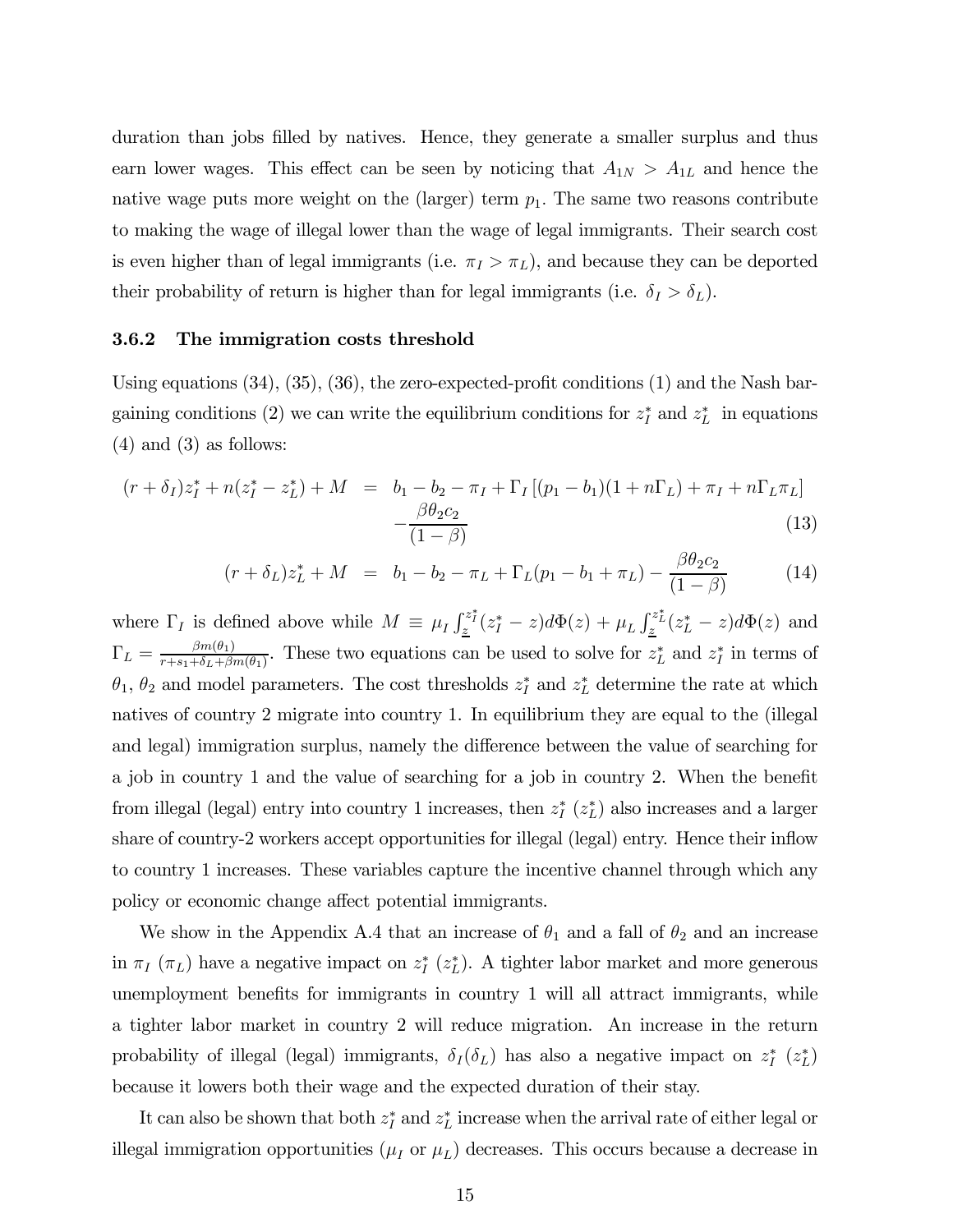the immigration opportunities rate lowers the value of outside option in country 2 and thus the wage,  $w_2$ . Hence the benefit from taking advantage of an immigration opportunity is larger and therefore a worker is willing to pay a higher cost in order to enter into country 1 when the chances that he will get another opportunity for entry in the future are smaller. A decrease in  $\mu_I(\mu_L)$  has also a direct negative impact on the entry rate of illegal (legal) immigrants,  $\mu_I \Phi(z_I^*) u_2 \ (\mu_L \Phi(z_L^*) u_2)$ . So even if it increases the proportion of those who migrate,  $\Phi(z_I^*) (\Phi(z_L^*))$  the overall impact of a decrease in  $\mu_I(\mu_L)$  on the entry rate of illegal (legal) immigrants into country 1 may still be negative.

#### 3.6.3 Zero-expected-profit conditions and vacancy posting

Using  $(1)$ , equations  $(27)$  and  $(28)$  can be written as:

$$
\frac{c_1}{q(\theta_1)} = \phi J_{1N}^F + (1 - \phi) \left[ \lambda J_{1L}^F + (1 - \lambda) J_{1I}^F \right]
$$
\n(15)

$$
\frac{c_2}{q(\theta_2)} = J_2^F \tag{16}
$$

where  $\phi = \frac{U_{1N}}{U_{1N} + U_{1I} + U_{1L}}$  is the native share of total unemployment and  $\lambda = \frac{U_{1L}}{U_{1I} + U_{1L}}$  represents the share of unemployed immigrants that is legal. These two are zero expected profit conditions for country 1 and 2, respectively, stating that the expected cost of posting a vacancy (left-hand-side) equals the expected benefit from a filled job (right-hand-side). Hence they determine the vacancy posting (job creation) behavior of firms. If the benefit exceeds the cost, opening vacancies is profitable and firms open more vacancies per unemployed worker until all rents are exhausted. Crucially an increase in the value of filled vacancies will trigger more job creation. This is the channel through which the proportion of immigrants and of illegal among them will affect job creation.

The values accrued to jobs filled by workers of different types can be written as follows:

$$
J_{1N}^F = \frac{p_1 - w_{1N}}{r + s_1} \tag{17}
$$

$$
J_{1L}^F = \frac{p_1 - w_{1L}}{r + s_1 + \delta_L} \tag{18}
$$

$$
J_{1I}^F = \frac{p_1 - w_{1I} + n \left[ J_{1L}^F - J_{1I}^F \right]}{r + s_1 + \delta_I} \tag{19}
$$

$$
J_2^F = \frac{p_2 - w_2}{r + s_2} \tag{20}
$$

The value to the firm of a filled job increases with the productivity of the job,  $p_i$ , and decreases with the worker's wage,  $w_{ij}$  and with the probability that the match will dissolve.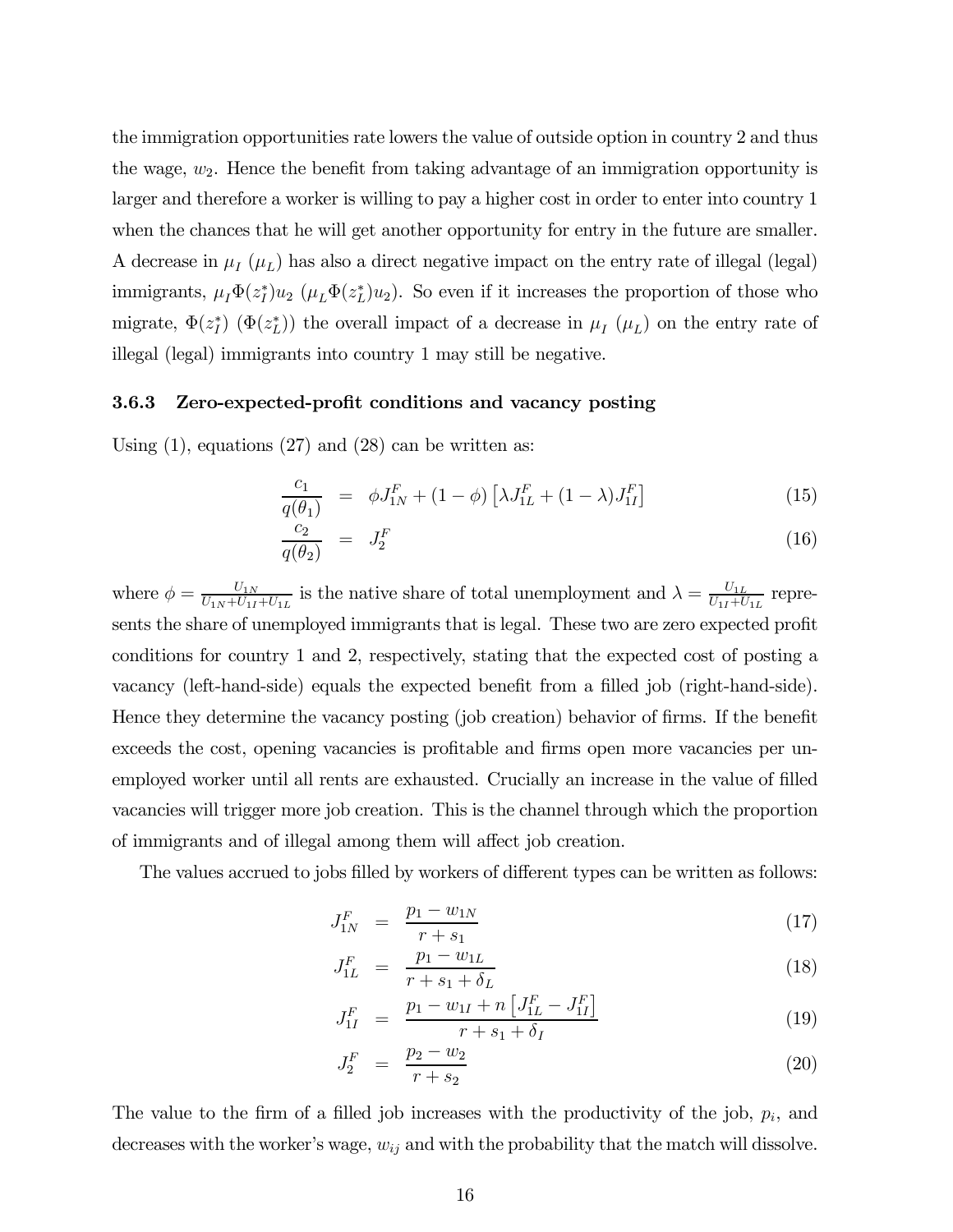This is equal to  $s_1$  or  $s_2$ , if the job is filled by a native worker (in country 1 or 2) while it is equal to  $s_1 + \delta_I$ , if the job is filled by an illegal immigrant and equal to  $s_1 + \delta_L$ , if the job is filled by a legal immigrant. Notice also from (19) that the value of a job filled by an illegal immigrant depends also on the probability that that immigrant will become legal. The legalization of an existing illegal immigrant will likely have a negative impact on the value to the firm that employs that immigrant as it is likely that  $J_{1L}^F < J_{1L}^F$ , because by obtaining the legal status an immigrant receives higher wages due to better bargaining position.

Substituting the wage expressions into (17)-(20) and subtracting from each other one obtains the following expressions<sup>8</sup>:

$$
J_{1N}^{F} - J_{1L}^{F} = \frac{w_{1L} - w_{1N}}{r + s_1 + \delta_L} + \frac{\delta_L}{r + s_1 + \delta_L} \left[ \frac{p_1 - w_{1N}}{r + s_1} \right]
$$
(21)

$$
J_{1L}^F - J_{1I}^F = \frac{w_{1I} - w_{1L}}{r + s_1 + \delta_I + n} + \frac{(\delta_I - \delta_L)}{r + s_1 + \delta_I + n} \left[ \frac{p_1 - w_{1I}}{r + s_1 + \delta_L} \right]
$$
(22)

Given that  $w_{1L} < w_{1N}$ , then  $J_{1N}^F < J_{1L}^F$  as long as  $\delta_L$  is sufficiently small. This means that a firm generates higher surplus from a legal immigrant worker when the equilibrium wage differential between native and legal immigrant workers is mainly due to the immigrants' worse outside option relative to native workers (i.e. higher search cost). If instead the difference in wage is due mainly to a difference in probability of breaking the working match, due to the disruptive effect of return, then the surplus of an immigrant to a firm may be lower than that of a native. Likewise, given that  $w_{1I} < w_{1L}$ , then  $J_{1L}^F < J_{1I}^F$ as long as the difference between the return probabilities of employed illegal and legal immigrants  $(\delta_I - \delta_L)$  which represent the deportation rate, is sufficiently small. In that case the primary reason behind the legal-illegal immigrant wage gap is that the latter are willing to accept lower wages because unemployment is more costly to them (i.e. they face a higher search cost). In a situation with low deportation probability and significantly lower outside option of illegal and legal immigrants, relative to natives, hiring immigrants will generate a higher value for the firm than hiring a native and hence, because of free entry, it will create more vacancy posting (job-creation) by the firm.

The steady-state equilibrium values of  $\theta_1$  and  $\theta_2$  are given by the two zero-profit conditions (15) and (16) after substituting for  $\phi$  and  $\lambda$  using (45) to (48), for  $z_I^*$  and  $z_L^*$  using (53) and (54), for  $w_{1N}, w_{1I}, w_{1L}$  and  $w_2$  using (9)-(12) and for  $J_{1N}^F, J_{1I}^F, J_{1L}^F$  and  $J_2^F$  using (55) to (58). Having determined  $\theta_1^*$  and  $\theta_2^*$  we can get then equilibrium values

<sup>&</sup>lt;sup>8</sup>See Appendix for details.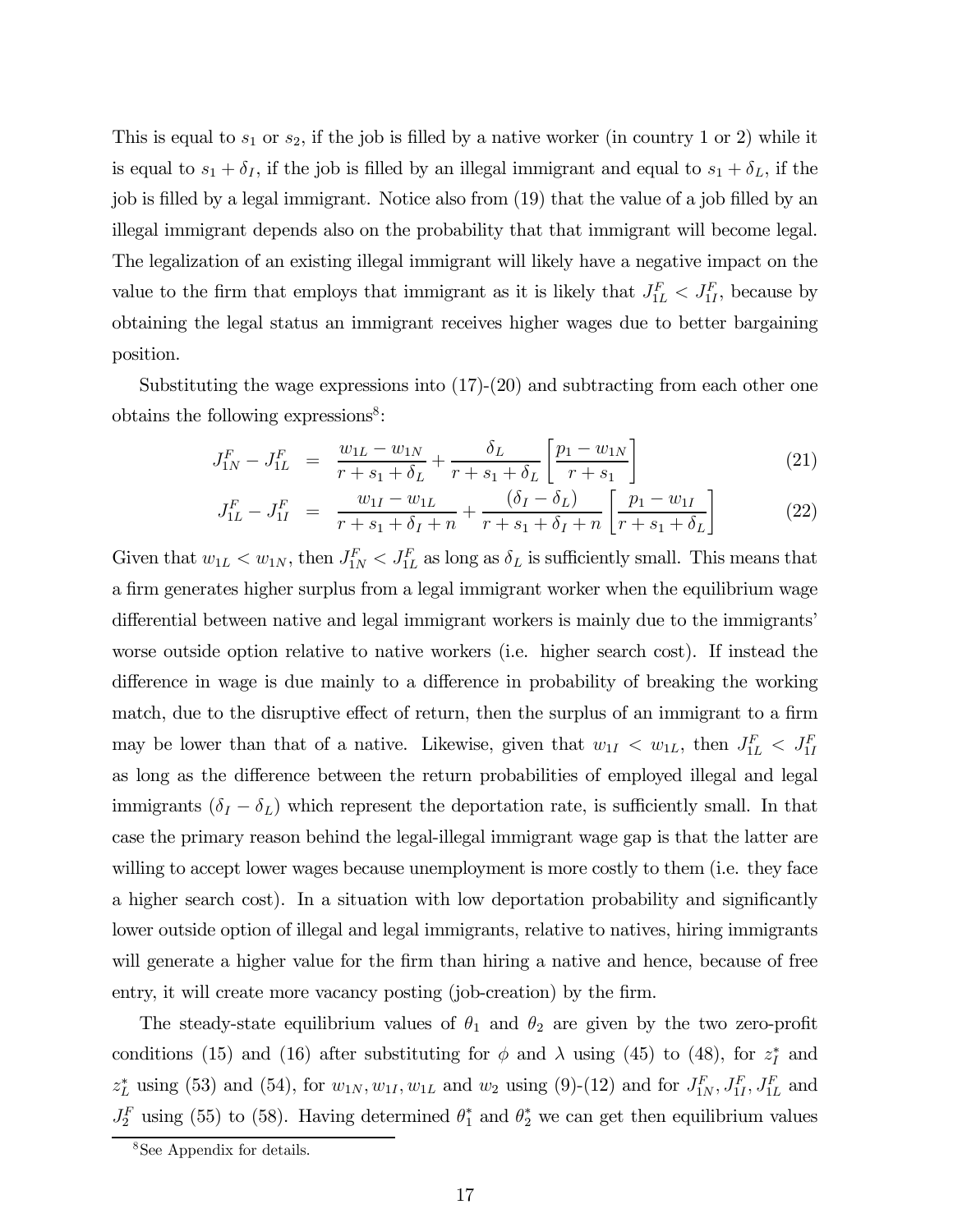of  $J_{1N}^F, J_{1I}^F, J_{1L}^F$  and  $J_2^F$ , by simply substituting the equilibrium values of  $\theta_1$  and  $\theta_2$  into (55) to (58) then we can obtain  $z_I^*, z_L^*$  by solving simultaneously (13) and (14), we then substitute into (9)-(12) and obtain  $w_{1N}, w_{1I}, w_{1L}$  and  $w_2$  and finally into (45)-(48) to obtain  $U_{1N}$ ,  $U_{1I}$ ,  $U_{1L}$ ,  $U_2$ , I and L. This constitutes a system of 26 equations in 26 unknown, however we can partition it and solve it recursively in blocks.

# 4 Policies to Reduce the Number of Undocumented Immigrants

The rich structure of the model presented above allows us to capture different policies for reducing undocumented immigration and analyze their effects on labor markets. In particular we focus on four possible strategies: (i) reduced opportunities of illegal entry (naturally thought as increased border control), (ii) increased cost to stay as illegal immigrants, obtained by increasing job-search cost of undocumented, (iii) increased probability of deportation of undocumented and (iv) increased possibility of legalization. As we will see all these measures can reduce the number of illegal immigrants. They have, however, different implications on native wages and job creation as well as different incentive effects on potential legal and illegal immigrants from country 2. We first describe them in terms of variations of the exogenous parameters of the model and we briefly describe the channels through which they affect the labor market outcomes of natives and legal immigrants. Then we examine quantitatively their impact on labor market outcomes for natives and on legal migration, by simulating numerically their effects on a calibrated model.

#### 4.1 Parameterization of Policies

Our exercise consists in varying the key parameters affecting undocumented immigration one at a time, leaving the remaining parameters unchanged. Starting from values for the stock of immigrants and for labor market variables that match Mexico and the US around the period 2000-2010 we evaluate the consequences on unemployment, wages and net output per person of natives and legal immigrants, for a given percentage reduction of undocumented immigrants achieved using one of the four different policy instruments. The reduction in opportunities for illegal entry, due to tighter border control, is captured by a decrease in the parameter  $\mu_I$ . This implies that in each period of time, individuals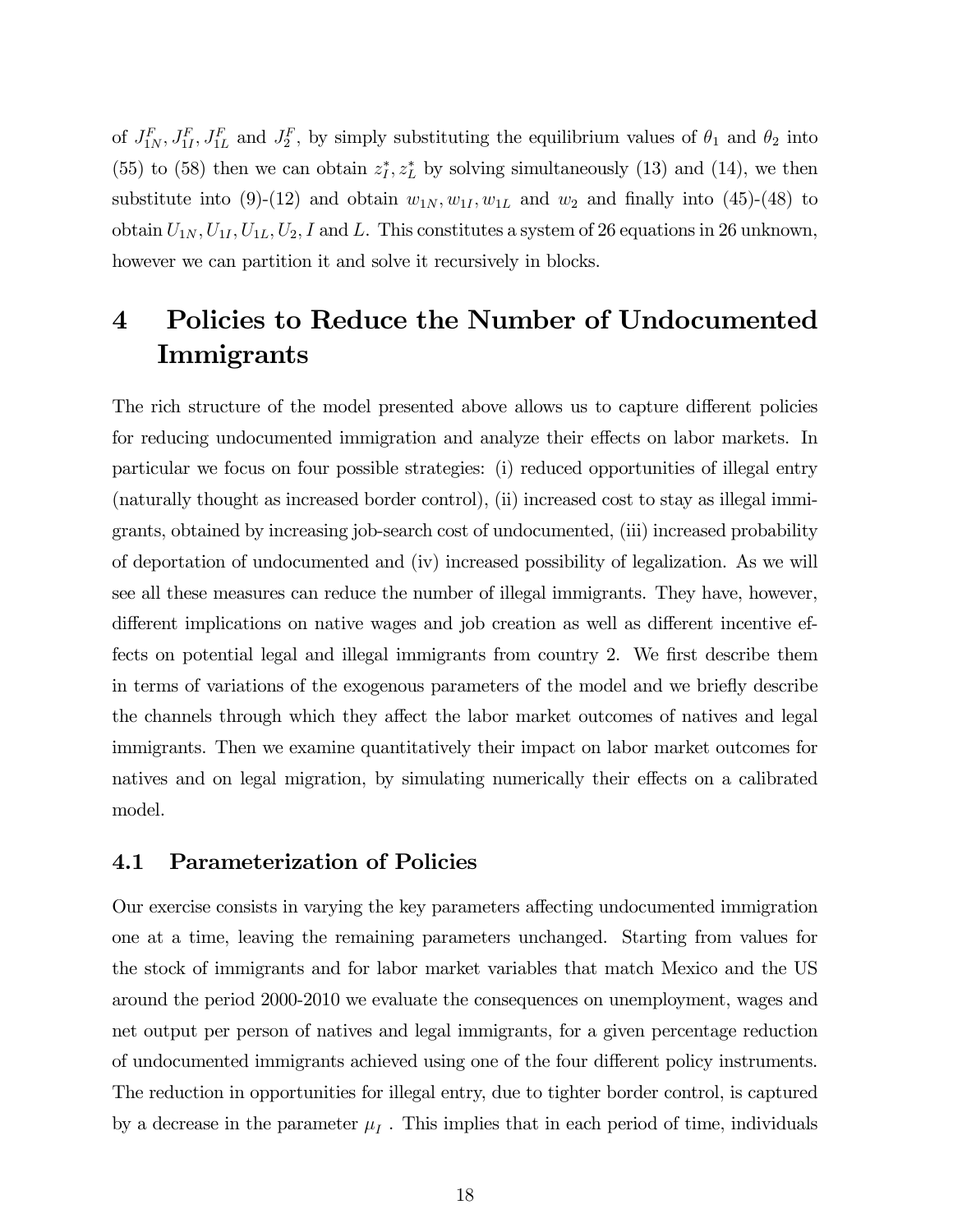of country 2 draw fewer opportunities to migrate illegally to country 1. Policies that increase the cost for undocumented to search in country 1 are captured in our model by an increase in the parameter  $\pi_I$ . This can represent a reduction of benefits available to an undocumented immigrant when not employed (health care, children education) or the need to undertake costly procedures to hide or disguise themselves when searching. Policies that increase the probability of deportation of an illegal alien are captured by an increase of  $\delta_I$  instead. This parameter represents the flow probability of returning to country 2 for an illegal immigrant and it is the sum of the frequency of exogenous return shocks (family or individual needs) and deportation frequency. Finally country 1 can increase the legalization rate of undocumented that in our model is captured by the parameter  $n$ . A sudden and large increase of  $n$  can be seen as a legalization.

### 4.2 Channels of Policy Effects

All policies described above alter directly the flow of undocumented migrants into or out of country 1. They also alter the incentive for migration and the bargaining power of illegal immigrants. Hence they change the incentives to create jobs in country 1 (and in country 2) through their impact on the expected profits of opening vacancies (righthand-sides of (15) and (16)). If their impact on expected profits (surplus to the firm) is positive, they will induce job creation, thereby raising the vacancy to unemployment ratio and increasing the tightness of the labor market in country 1. In turn, as evident from equations (45) to (47) the increase in the market tightness  $\theta_1$  will cause the unemployment rates of both immigrant and native workers in country 1 to fall. It will also cause native wages to rise as workers' outside option improves. The opposite happens if such policies cause the expected firm surplus from job creation to fall. Firms would then open fewer vacancies, unemployment would rise and native wages fall. We provide some intuition of the effect of these policies when a new steady state is reached, hence our analysis is a comparative static one.

There are three main channels through which policies aimed at reducing undocumented immigrants affect the incentives of country 1 firms to create jobs and hence affect native wage and employment. We will describe them in turn here.

First, they alter the composition of the unemployment pool in terms of nativity. Restrictive policies aimed at reducing the number of illegal immigrants, such as the first three listed above (border controls, increased search cost and increased deportation rates), re-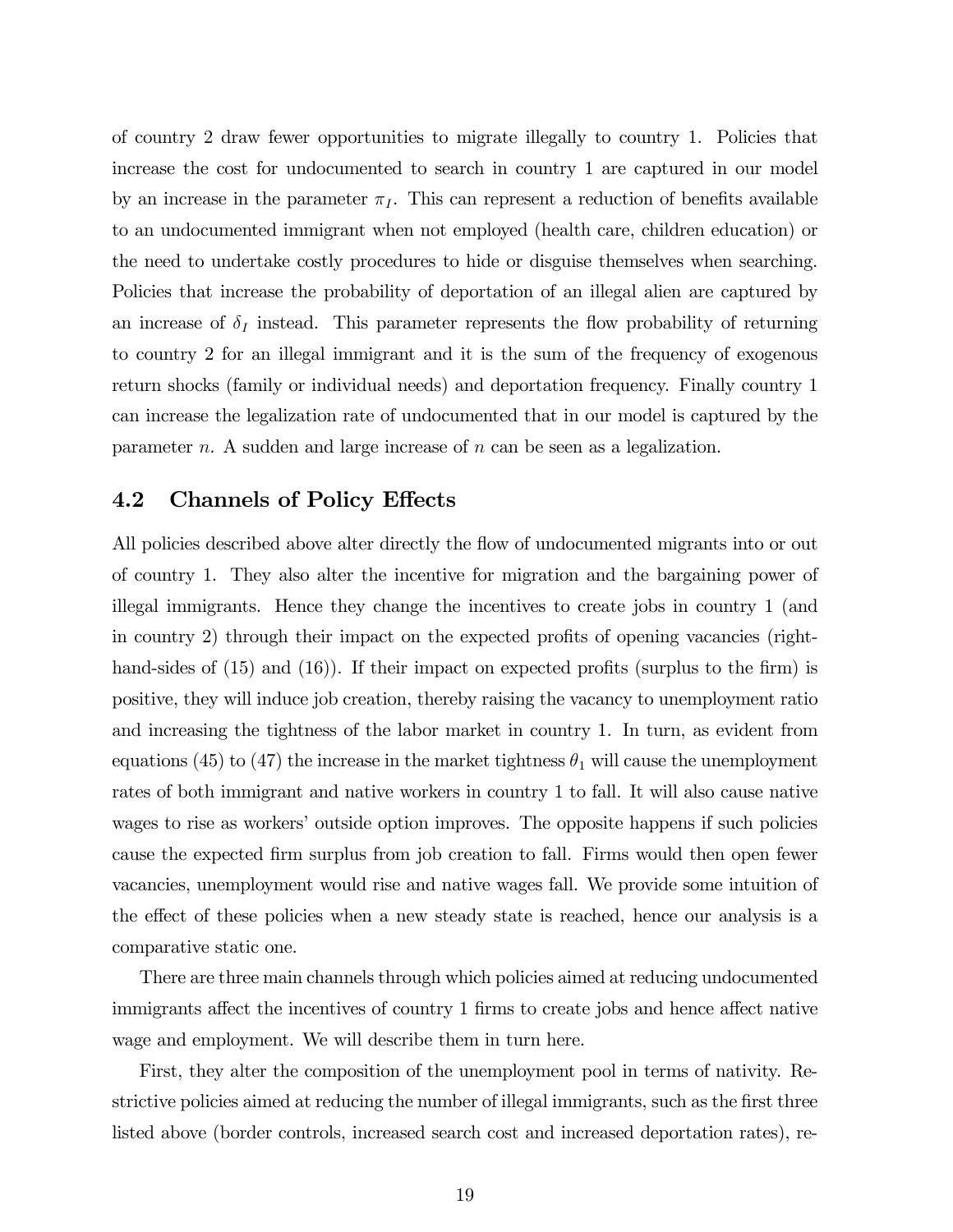duce the total proportion of immigrants in the unemployment pool (i.e. will cause an increase in  $\phi$ ). This is not necessarily true for the fourth policy, legalization, which can decrease undocumented immigrants without reducing total immigrants. For this reason we will discuss legalization more in detail in the next section. This effect is very important as an increase in  $\phi$  would shift the weights in the expression describing the value of opening a vacancy in country 1 (expressed in 15) from  $[\lambda J_{1L}^F + (1 - \lambda)J_{1I}^F]$  to  $J_{1N}^F$ . The impact of this shift on job creation in country 1 depends on the size of  $J_{1N}^F$  relative to  $[\lambda J_{1L}^F + (1 - \lambda)J_{1I}^F]$ . As discussed above, if the equilibrium wage gap between immigrants and natives is significant and primarily due to the worse outside option of the former<sup>9</sup> then  $J_{1I}^F > J_{1N}^F$  and  $J_{1L}^F > J_{1N}^F$ . Hence a decline in the proportion of immigrants in the unemployment pool, due to restrictive immigration policies for undocumented, will reduce the firm surplus from creating a job, leading to lower job creation (lower  $\theta_1$ ).

Second, immigration policies aimed at reducing undocumented would, in general, increase  $\lambda$ , the fraction of documented workers among unemployed immigrants. Such a change in the composition of immigrants in terms of legal status will shift weight from  $J_{1I}^F$  to  $J_{1L}^F$  in the expression  $[\lambda J_{1L}^F + (1 - \lambda)J_{1I}^F]$  on the right hand of (15). If, due to their better outside option, legal immigrants earn higher wages than illegal immigrants then  $J_{1I}^F > J_{1L}^F$ . Hence this shift will also lower the expected profits of firms, thereby reducing job creation incentives.

Suppose that the difference in outside option between legal and illegal immigrants and natives and legal immigrants, respectively, is sufficiently large so that  $J_{1I}^F > J_{1L}^F > J_{1N}^F$ . In this case the above-mentioned increases in  $\phi$  and  $\lambda$ , will both have a negative effect on expected profit of jobs in country 1, leading to lower job creation.

Third anti-illegal policies that either increase the search cost for undocumented  $(\pi_I)$ or increase their deportation probability  $(\delta_I)$  can also influence the expected profits from job-creation in country 1, directly. Those two policies, however, will have an opposite effect on the expected profit of firms of country 1. An increase in  $\pi_I$  worsens the outside option of illegal immigrants and hence lowers their wage with a positive impact on the firm's surplus from employing illegal immigrants. The increased deportation policy, by increasing the probability of breaking a match, decreases instead the profit from an illegal immigrant and hence reduces incentives for job posting. Hence, as we will investigate further below, the same reduction in the number of illegal immigrants achieved through

 $9$ We will see in the calibration below that this is the case empirically relevant.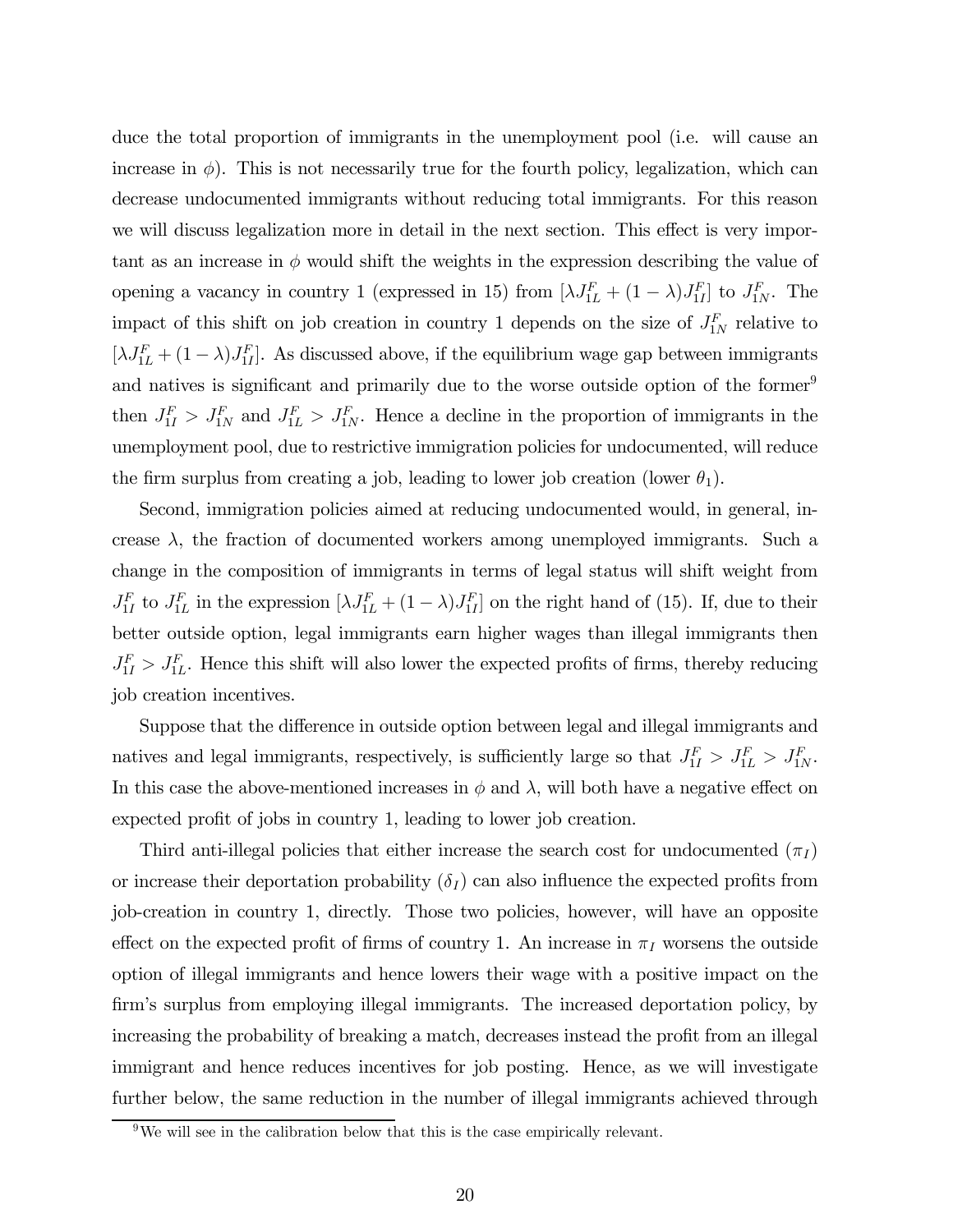an increase in  $\pi_I$  should have a smaller negative impact on job creation as it will increase  $J_{1I}^F$  while an increase in  $\delta_I$  will reduce  $J_{1I}^F$  and have a further negative impact on job creation (via reducing the value of vacancy posting).<sup>10</sup>

## 4.3 Legalization

As the other policies aimed at reducing illegal immigration an increase in the legalization rate affects the market tightness, employment and wages in country 1. The effects operate through its impact on the composition of unemployed workers in terms of legal status and nativity (changes in  $\phi$  and  $\lambda$ ) and through its direct impact on the value accrued to jobs filled by illegal immigrants,  $J_{1I}^F$ . The main difference with the other policies is that legalization may decrease the number of undocumented without reducing the total number of immigrants in country 1. In fact, by increasing the incentives to migrate it may actually increase overall immigrants as well. The positive effect on job creation implied by a potential increase in total immigrants will mitigate the negative effect on job creation due to the reduction of undocumented.

Let's first consider, the impact of an increase in the legalization probability on  $J_{1I}^F$ , the value of a job filled by an undocumented. This can be either positive or negative. More specifically, taking the derivative of  $(57)$  with respect to *n* gives:

$$
\frac{\partial J_{1I}^F}{\partial n} = \frac{J_{1L}^F - J_{1I}^F}{r + s_1 + \delta_I + \beta m(\theta_1)}\tag{23}
$$

An increase in *n* has a negative impact on  $J_{1I}^F$  if  $J_{1L}^F < J_{1I}^F$ , i.e., only if the firm generates a higher surplus from employing an immigrant when that immigrant is illegal (rather than legal). As shown in equation (22), illegal immigrants generate larger profits to firms, when they are willing to accept significantly lower wages than legal immigrants (because of worse outside options), whereas, their deportation probability is not very high. The intuition is straightforward. A firm that is employing an illegal immigrant faces a higher separation probability but can pay that immigrant a lower wage. If that immigrant becomes legal, then the probability that she will return to her country decreases, but she will also bargain for a higher wage. An increase in  $n$  will therefore have a negative impact

 $10$ Looking at country 2, all types of immigration policies that reduce illegal immigration and immigration overall have a positive impact on the expected profits of firms. This is because policies reducing migration benefits and migration flows to country 1 have a negative impact on the outside option and therefore wage of workers located in country  $2(w_2)$  and a positive impact on the expected firm surplus from a job in country 2,  $J_2^F$ .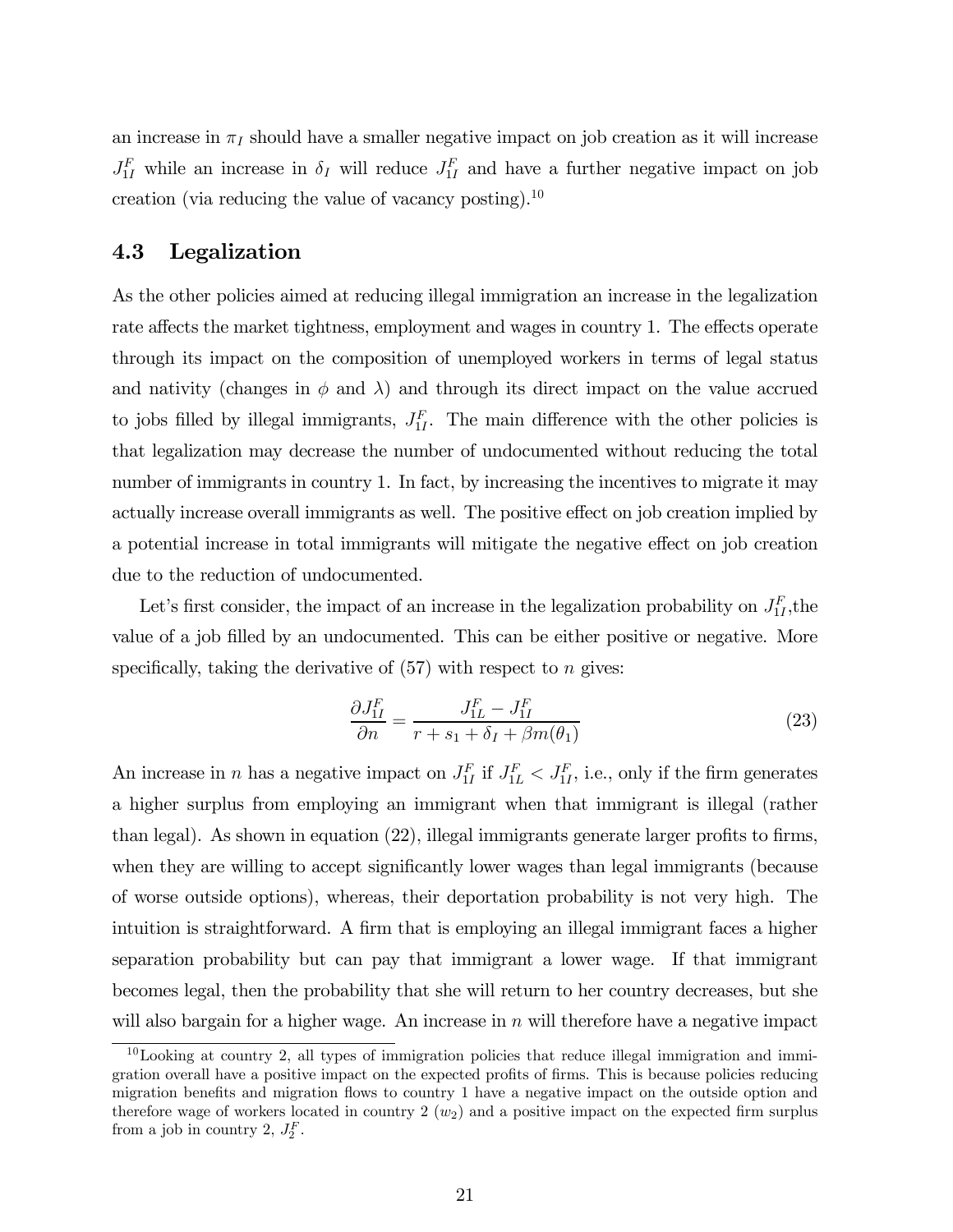on the profits of firms if the wage difference between legal and illegal immigrants is large, while the difference in their return probability is small.

Turning to the impact of legalization on the relative composition of the unemployment pool in terms of nativity and immigration status, it is in general ambiguous. There are however reasonable parameter configurations such that an increase in  $n$  raises immigrants as share of unemployed and this is more likely when the opportunities for legal entry  $\mu_L$  are small. To the limit when  $\mu_L = 0$  so that all new immigrants are illegal and can become legal with probability  $n$ , an increase in the legalization probability raises the total number of immigrants (legal and illegal together) for two reasons. First, because a higher legalization probability means that the rate by which immigrants return home is on average lower. Second, because a higher value of  $n$  raises  $z_I^*$  because the expected value of being illegal rises due to the higher chances of legalization and this attracts new illegal immigrants into the country. In the general case, where  $\mu_L > 0$ , a higher *n* will also deter the entry of legal immigrants through its negative impact on  $z_L^*$ . Because of this negative effect on (legal) immigrant entry, we cannot be sure that the overall impact on the number of unemployed immigrants will be positive. We can therefore conclude that an increase in unemployment share of immigrants (i.e. a decrease in  $\phi$ ) following an increase in  $n$  is more likely to occur when  $\mu_L$  is small.

It is also reasonable to expect that an increase in  $n$  will cause a shift in the pool of unemployed immigrants towards legal immigrants (will increase  $\lambda$ ). But because of the above-mentioned effects on  $z_I^*$  and  $z_L^*$ , which work in the opposite direction, it is difficult to establish it analytically.

We will see that for the relevant parameter range an increase in  $n$  (legalization) lowers  $\phi$ and raises  $\lambda$ , thereby shifting the weights in expression (15) from  $J_{1N}^F$  to  $[\lambda J_{1L}^F + (1-\lambda)J_{1I}^F]$ and from  $J_{1I}^F$  to  $J_{1L}^F$ . As  $J_{1I}^F > J_{1L}^F > J_{1N}^F$ , these compositional changes involve two opposite effects on the job-creation of country 1: the decrease in  $\phi$  raises it, while the increase in  $\lambda$  lowers it. The relative size of these two opposite effects depends on how large  $\mu_L$  is relative to  $n$  among other factors.

# 5 Parameterization of the Model

We parameterize the model by combining three types of parameters. Some are taken from the literature. Others are measured by us from US and Mexican the data. Finally a third group is chosen to jointly match some moments of those same data. The parameter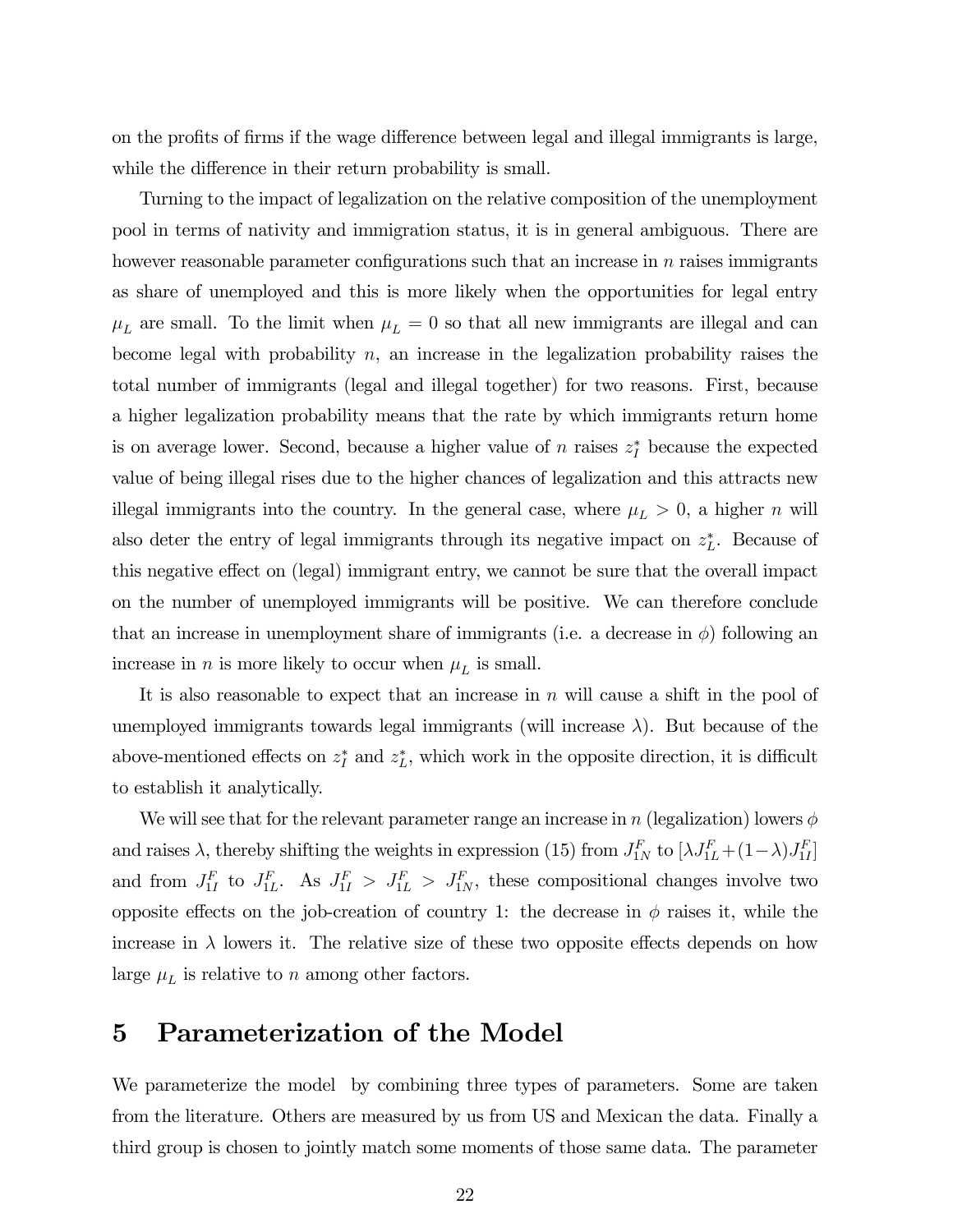choice is summarized in Table 1. In this section we describe in detail the sources and the methods used to calculate them. For some key parameters we will perform robustness checks in Section 7.

We use a Cobb-Douglas matching function,  $M_i = \xi_i U_i^{\varepsilon} V_i^{1-\varepsilon}, i = [1, 2]$  with constant return to scale to  $U$  and  $V$ . Following common practice in these models, we set the unemployment elasticity of the matching function to  $\varepsilon = 0.5$ , which is within the range of estimates reported in Petrongolo and Pissarides (2001). We postulate the worker's bargaining power to be  $\beta = 0.5$ , so that the Hosios condition  $(\beta = \varepsilon)$  is met (see Hosios, 1990). One period in the model economy represents one month. We use the monthly interest rate  $r = 0.4\%$  which implies a yearly real rate of about 5%. This is a commonly used value.

The job destruction rate of US jobs is set to  $s_1 = 0.034$ . This is Hall's (2005) estimate, using CPS data, and it is a value commonly used in the literature. As we do not have better estimates for Mexico, we use the same value for Mexico,  $s_2 = 0.034$ . The Mexican population in working age,  $F$  is set to  $\frac{1}{3}$  of the US population in working age which is standardized to 1.<sup>11</sup> We also normalize the US productivity to  $p_1 = 1$ .

From Masferrer and Roberts (2009), the total number of returnees to Mexico each year (excluding deportation and averaged over the period 2001-2005) was about 245,000 per year, while as of 2001, the total Mexican-born population in the US was about 9.1 millions.<sup>12</sup> This means that the yearly return migration rate for Mexican migrants (legal or not) can be obtained as the ratio of returnees (0.245 million) to residents (9.1 million), which equals 0.027. We consider this to be the "normal" exogenous rate of return for Mexican immigrants and we apply it to legal Mexican immigrants. In order to compute the yearly return rate of undocumented Mexican immigrants we add to the normal return rate the deportation rate of non-criminal Mexicans. More specifically, applying the same exogenous return rate of 0.027 to the undocumented Mexican population in the US, which was estimated at about 5.2 million in 2001 (Passel and Capps, 2004), gives an estimate of 0.14 million of undocumented Mexicans returning to Mexico each year. We then add the deportation of non-criminal Mexicans to that number by using Masferrer and Roberts (2009). They report, on average (for the period 2001-2005), about 100,000 non-

<sup>&</sup>lt;sup>11</sup>The population 15-65 in Mexico as of 2010 was 72 million, while in the US it was 209 million (source http://www.oecd-ilibrary.org/statistics). This produces a ratio of 1/2.9. The corresponding value for 2000 was  $1/3.1$ . Hence  $1/3$  is a reasonable average for the 2000's.

<sup>&</sup>lt;sup>12</sup>This number comes from the Migration Policy Institute, "Data Hub" available here: http://www.migrationinformation.org/DataHub/charts/fb-mexicans.cfm.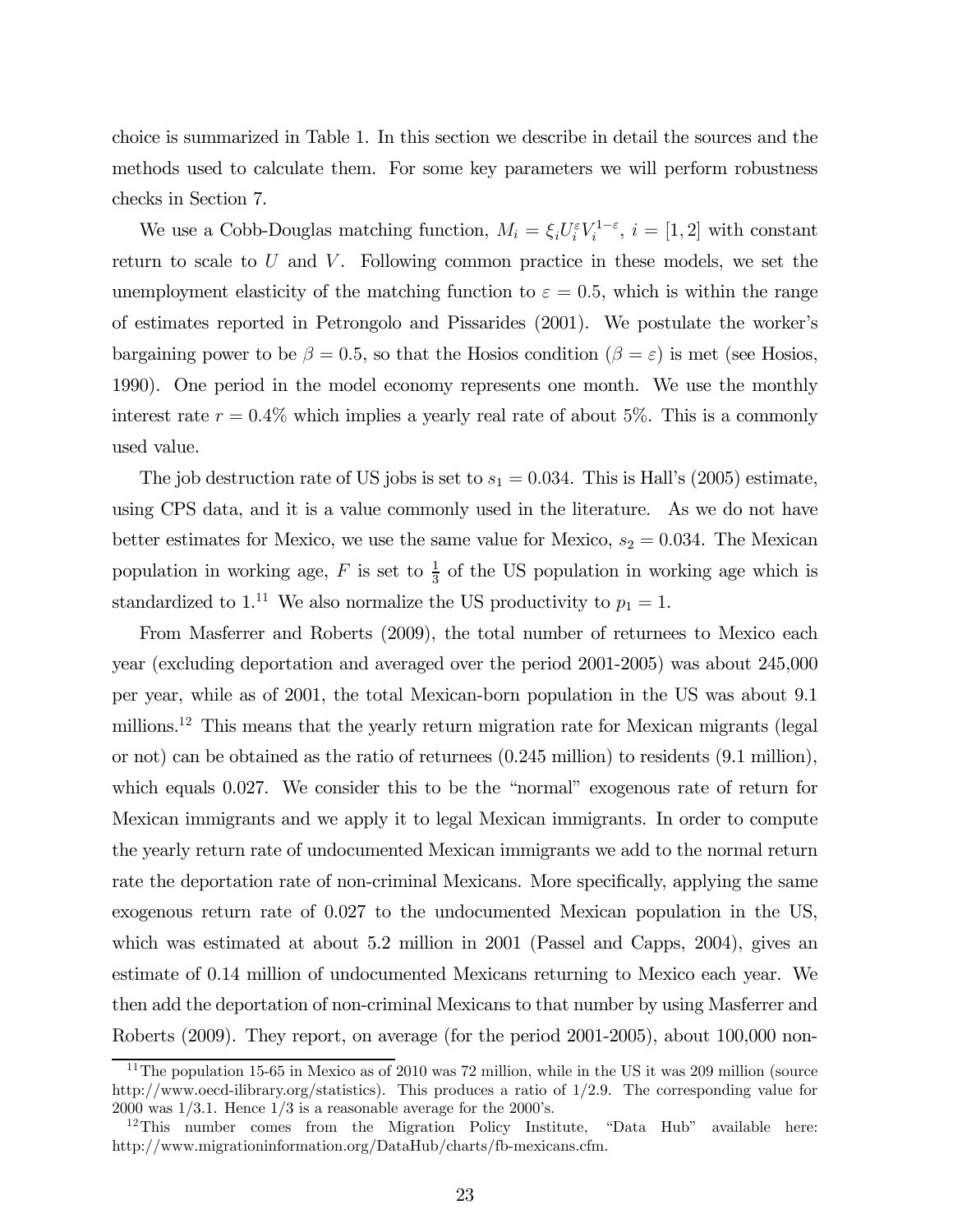criminal Mexicans deported per year so that the total number of previously undocumented Mexicans going home (either returning or deported) was about 0.24 million per year. The ratio of total returnees (0.24 million) to the total number of undocumented Mexicans (5.2 million) gives the return+deportation rate of the undocumented Mexicans equal to 0.0453 yearly. Based on these values and recalling that our model uses monthly rates we set the monthly return rates by converting the yearly ones:  $(1 - \delta_L)^{12} = (1 - 0.027)$  and  $(1 - \delta_I)^{12} = (1 - 0.0453)$ . This gives  $\delta_L = 0.0023$  and  $\delta_I = 0.0039$  corresponding to a return probability of 023% and 039% per month respectively both of which are rather low relative to the separation rate of jobs, equal to 34% per month.

The legalization rate of undocumented is calculated for the period 2009-2010 as follows. During this period there were about 100,000 naturalizations of Mexicans per year (see Lee, 2012) and of those naturalizations according to table A.1 of Hill et al. (2010) about half were of individuals who had been at some point undocumented. Hence about 50,000 undocumented Mexican immigrants per year were naturalized (via marriage and other specific circumstances). The estimate of undocumented Mexicans in 2010 was around 6.8 millions (out of a total of 12 million Mexicans immigrants in the US in that year 13) so that the "naturalization rate" per year for undocumented Mexicans was  $(50,000/6,800,000)$ =0.007. $(0.7\%$  per year). We consider this form of naturalization as the way of becoming legal from illegal in absence of an amnesty. Hence converting this yearly rate into monthly rate (approximately dividing by 12) gives a value of  $n = 0.0006$ . This is the monthly rate we use, equal to a probability of legalization equal to  $0.06\%$  per month.

We jointly calibrate the remaining 12 parameters of the model  $(c_1, c_2, b_1, b_2, \overline{z}, \mu_L,$  $\mu_I, \xi_1, \xi_2, \pi_L, \pi_I$  and  $p_2$ ) to match the following targets. We target the ratio of employment/population in working age (16-65) for the native workers in the US and in Mexico, which using IPUMS International data averaged at 82% and 55%, respectively between 1990 and 2000. We use the Conference Board's Help-Wanted Index (HWI) to calculate the vacancy to unemployment ratio which is equal to 062 and assume that the vacancy to unemployment ratio in Mexico takes the same value. As baseline value we then set the native-immigrant wage gap in the US at  $-25\%$  which is the average value of this gap in year 2000 from Borjas and Friedberg (2009). We target the wage ratio between US and Mexico to be equal to 4 which is close to the ratio of income per person in the two countries, according to Penn World Table, version  $7.1^{14}$ , in the years 2000-2010. We use Hall and

 $13$  see Hoefer, Rythina and Baker  $(2012)$ 

<sup>&</sup>lt;sup>14</sup>Available at: http://pwt.sas.upenn.edu/php\_site/pwt\_index.php.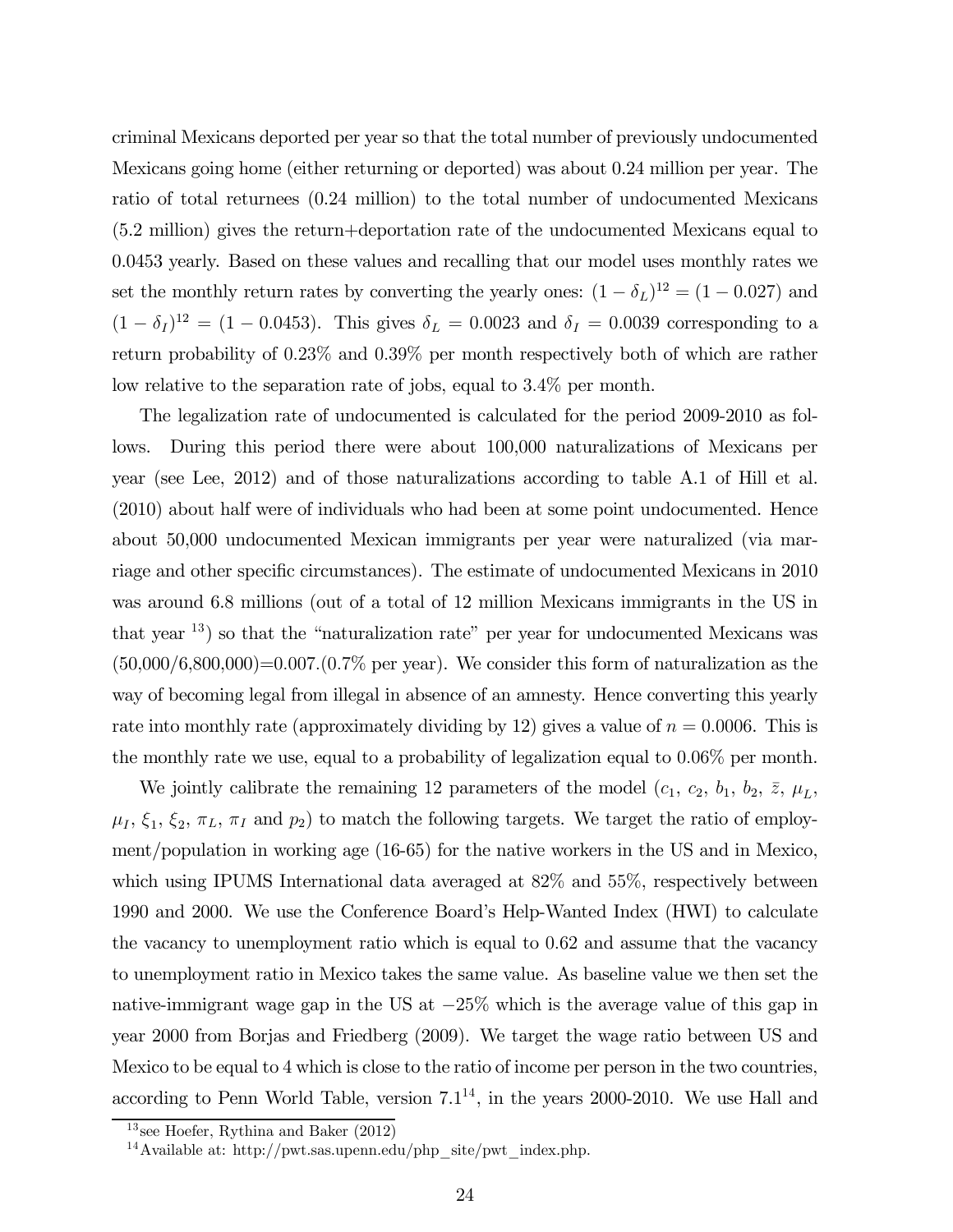Milgrom's (2008) estimate for the ratio of unemployment to employment income of 071 to pin down values for the unemployment incomes; we set  $b_1 = 0.71 w_{1N}$  and  $b_2 = 0.71 w_2$ . We set the ratio of Mexican immigrants to the US native labor force to  $(L + I) = 0.038$ (from IPUMS in 2000) and the proportion of legal immigrants in the total number of Mexican immigrants to 56% (from Hoefer et al. (2012)) so that  $I = 0.017$  and  $L = 0.021$ . Finally, based on studies of the wage increase due to legalization, such as Rivera-Batiz (1999) and Kossoudji and Cobb-Clark (2002) we set the legal-illegal immigrant wage gap to a baseline value of  $-10\%$  but that gap could be as large as  $-20\%$ .

These are 11 targets, while the parameters we need to identify are 12. Under the assumption that the distribution of migration costs is uniform over the interval  $[0, \overline{z}]$  where we have standardized the lower bound to 0, then the individual values of  $\mu_L$ ,  $\mu_I$  and  $\bar{z}$ do not matter. What only matters is the share of the population distribution below each value of the arrival rates  $\mu_L$ ,  $\mu_I$ . Because of the assumption of uniform distribution the relevant parameters and shares are therefore  $\widetilde{\mu_L} \equiv \frac{\mu_L}{\bar{z}}$  and  $\widetilde{\mu_I} \equiv \frac{\mu_I}{\bar{z}}$  and we match those. The values of the parameters matching the above targets are as follows:  $c_1 = 0.412$ ,  $c_2 = 0.048, b_1 = 0.672, b_2 = 0.166, \pi_I = 1.613, \pi_L = 1.180, \xi_1 = 0.197, \xi_2 = 0.053,$  $p_2 = 0.262$ ,  $\tilde{\mu}_I = 0.000035$  and  $\tilde{\mu}_L = 0.00000667$ . The last two coefficients seem very low. However, they imply illegal emigration rate equal to  $\Phi(z_I^*)\mu_I = 0.000566$ , which is equal to a 0.05% per month and a legal migration rate of  $\Phi(z_L^*)\mu_L = 0.000293$  equal to  $0.03\%$ per month. In yearly rate, combining the two types of migration, this gives a probability of almost 1% per year, which is close to a total migration rate of 1% per year from Mexico to the US. This is exactly the average rate observed in the 2000's.

As discussed above, whether the surplus to the firm from hiring a native,  $J_{1N}^F$  is greater or lower than that from hiring an illegal or legal immigrant,  $J_{1L}^F$  or  $J_{1I}^F$ , is a determinant of whether the reduction in the number of immigrants has a positive or negative impact on the job creation of country 1. With targeted immigrant-native and legal-illegal wage gaps of −25% and −10%, and using the choice of the remaining parameters as described above, the calibration discussed above yields  $J_{1I}^F = 5.71 J_{1N}^F$  and  $J_{1L}^F = 4.50 J_{1N}^F$ . This implies that the value of jobs that are filled by immigrants (legal and illegal) is significantly higher than that of jobs filled by natives. This is because despite the somewhat higher separation probability of immigrants their salary differential with natives ensures a significantly larger surplus to the firm. This in turn implies that the presence of immigrants produces a significant job-creating effect on the economy of country 1.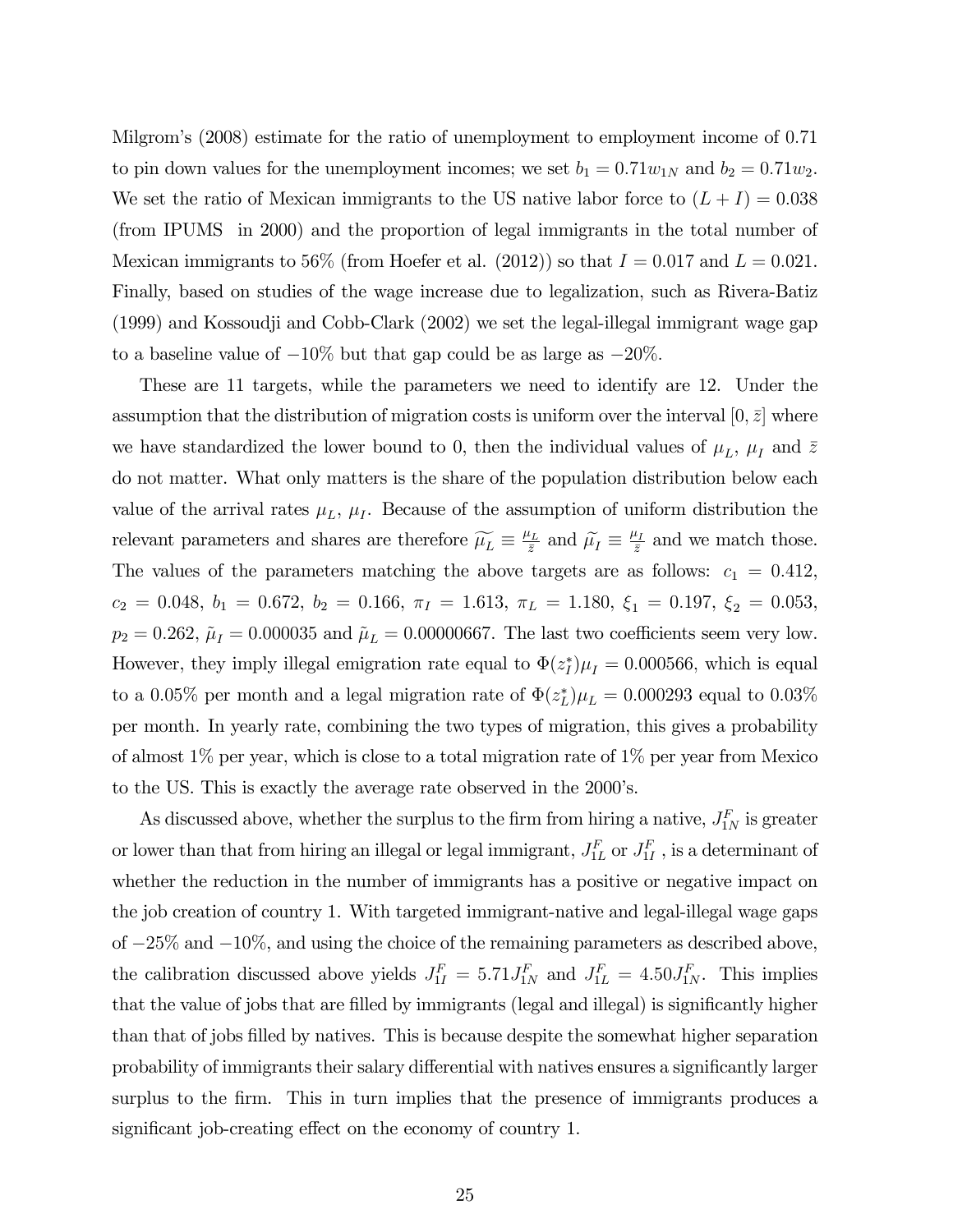# 6 Simulated Effects of Policies

# 6.1 Comparison of four Policies

Our parameterization, based on the summary statistics of US and Mexico for the decade 2000-2010, focuses on the period during which the presence of undocumented Mexican immigrants peaked in the US. Whit this parameterization we simulate the effects of the four different policies aimed at reducing the number of illegal immigrants, described above. We will focus on the effects of those policies on the labor market outcomes of natives and legal immigrants, on the number of legal and total immigrants and on the total income to natives. We will also consider the effect on the overall income accruing to natives. This is measured as total wage income of natives plus firm profits plus unemployment income minus cost of keeping vacancies open. This assumes that firms (employers) are natives and it is given by the following equation:

$$
Y_1 = (L + I + 1 - U_{1N} - U_{1L} - U_{1I})p_1 + b_1U_{1N} - c_1v_1 - w_{1I}(I - U_{1I}) - w_{1L}(I - U_{1L})
$$
 (24)

Alternatively, we can subtract the unemployment income from total native income (if we think that it is generated as transfers from wages and profits) and obtain the following alternative definition:

$$
Y_{1a} = Y_1 - b_1 U_{1N} \tag{25}
$$

The simulations that we perform consist in using each of the four policy instruments to reduce illegal immigrants by a certain percentage (we simulate reductions between 5% and 100%, where 100% implies that no undocumented is left). We then show the percentage effects on native unemployment, wages, income and total immigrants, for each policy. While Table A1-A4 in the appendix show the numerical effects on each endogenous variable, and for each policy simulation, in each of Figures 1-8 we show the impact on the variables of interest as percentage of its initial value, one at the time, comparing different policies in the same graph and plotted against the reduction of undocumented immigrants also as a percentage of their initial number.

Figure 1 shows the impact on labor market tightness (Vacancies/Unemployment) of each of four policies. The solid trajectory captures the effect of increasing the job search costs for undocumented immigrants (increase in  $\pi_I$ ), the dashed trajectory shows the effect of increasing the deportation rate  $(\delta_I)$  the dash and dots trajectory shows the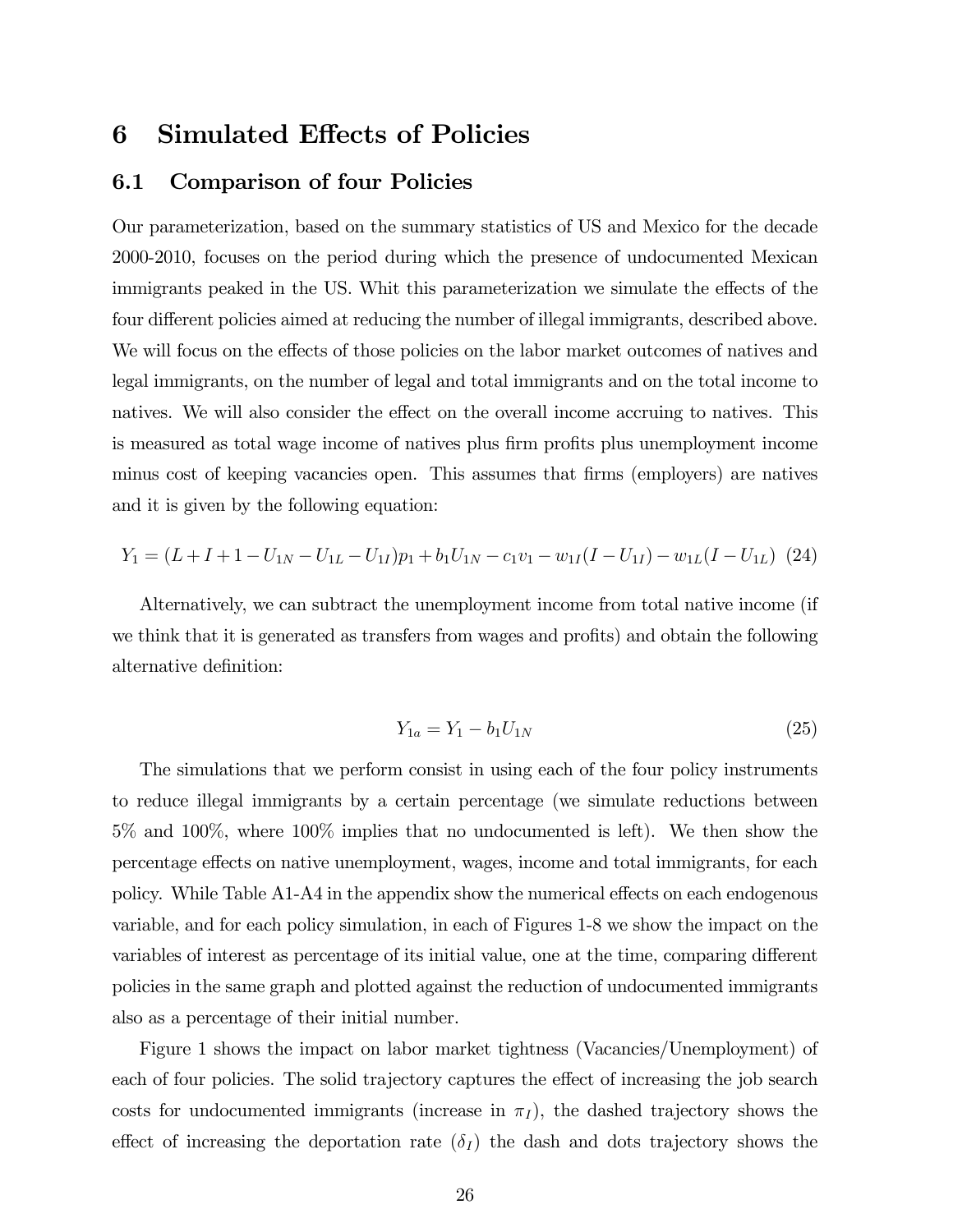effects of increasing border security (hence reducing  $\mu_I$ ) and the dotted line represents the effect of increasing the legalization rate  $(n)$ . The horizontal axis shows the decrease in undocumented  $(I)$  as percentage of their initial number produced by each policy. The vertical axis shows the effect on the outcome variable, in this case labor market tightness, as percentage of its initial value. The percentage changes in the policy parameters needed to obtain the same change in undocumented may be different from policy to policy (see first row in the tables A1-A4 in the appendix). The comparison we are showing in the figures is between the "side effects" on the labor market outcomes of natives from different policies that deliver a certain percentage reductions of undocumented.

The effects shown in Figure 1, are key to understand all the others. Increases in search costs, deportation frequency and border controls all decrease the labor market tightness in the US. This is because these restrictive measures decrease the share of immigrants overall, and some also reduce the value of an employed undocumented worker to the firm. Therefore they make it less profitable for firms to create jobs. Recall that firms expect lower surplus from a new job with a lower immigrant share in the market. Notice that an increase in search cost is the policy with the least negative effect among those three. This is because while it decreases the total number of immigrants such policy also increases the firm surplus per undocumented (by worsening their outside option). The second effect partly offsets the first. However Figure 1 shows that this positive effect reduces only minimally the negative impact on market tightness. The only policy with a significantly different effect on labor market tightness is the increase in the legalization rate. This policy increases (rather than decreasing) the market tightness because it increases legal (and total) immigration by pushing undocumented to be legal and by encouraging more immigration to the US. Hence, it strengthens the job-creation of firms. The job creation effect is stronger than the increase in supply because in the potential pool of job applicants the percentage of immigrants increases and hence firms create more job openings per unemployed to take advantage of the higher expected surplus.

Figure 2 then shows that the effects on the unemployment  $rate^{15}$  mimic those on market tightness. For a 50% reduction in undocumented workers achieved through tighter border control, the native unemployment rate is pushed to be 1.64% higher than before (using the base-value of 18 percentage points as unemployment rate in the US, this implies

<sup>&</sup>lt;sup>15</sup>The variable "unemployment" in our model captures all non-employed, namely one minus the ratio of employed/population in working age.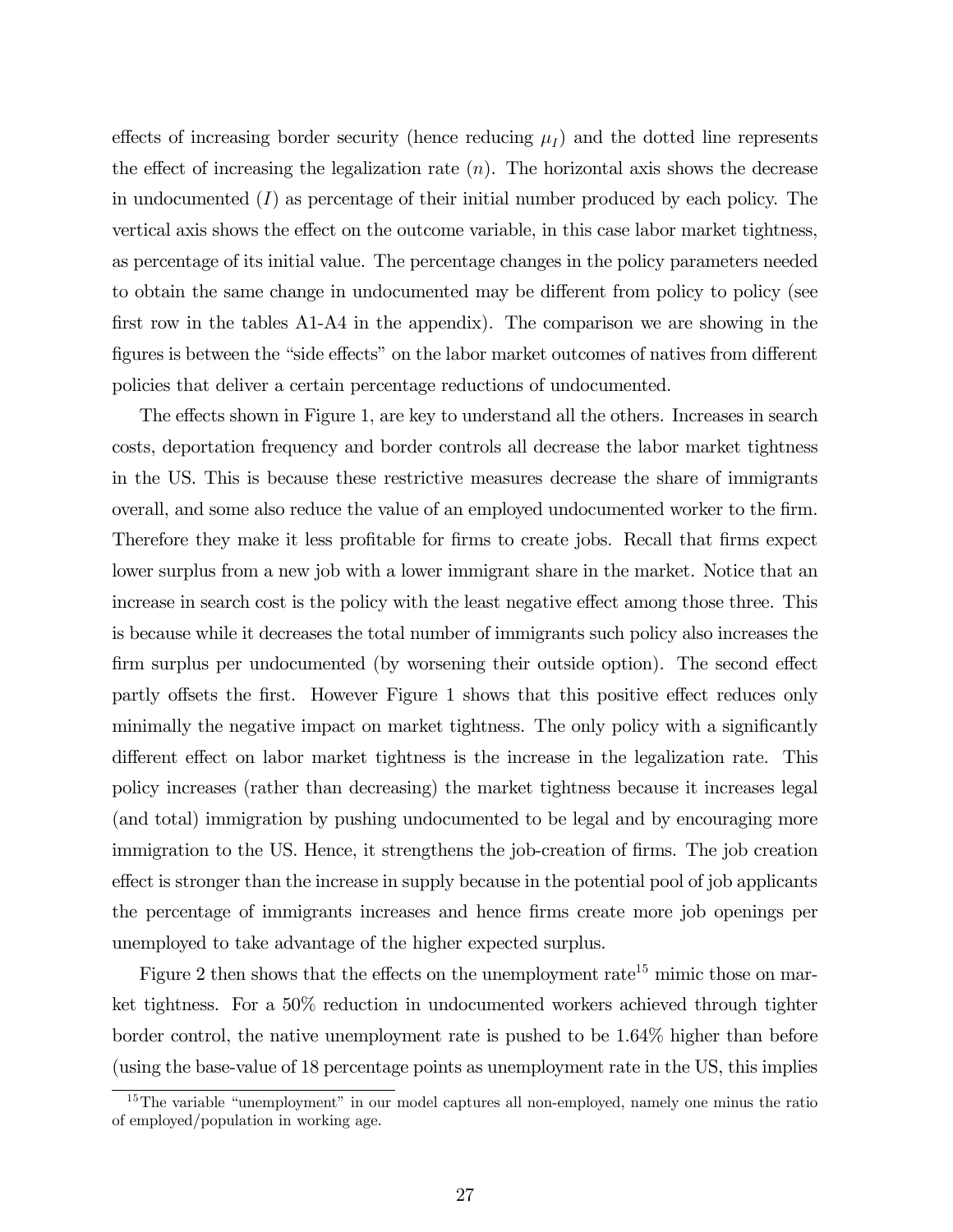an increase of unemployment by  $0.3$  percentage points<sup>16</sup>). The same reduction in undocumented immigrants achieved via increased deportation increases native unemployment by 1.61%, while an increase in job search costs for undocumented only increases native unemployment by 1.45%. However if the same reduction is achieved via increased legalization rate the unemployment of natives would actually be reduced by 4.04% (or 0.72 percentage points). The simulation suggests that the US labor market is made tighter by a policy that legalizes immigrants because that policy increases total immigration and firms create more jobs to take advantage of the ensuing profit opportunities. Some of those jobs would go to natives. In layman language, legalization encourages firms to create jobs in the perspective of hiring legal immigrants and this expansion benefits native workers as well. Inspection of tables A1-A4 in the appendix shows that the same effects are obtained also on employment (and non-employment) of legal immigrants. Hence the increased job creation by firms, from a legalization program, benefit natives and legal immigrants. To the contrary increased job search costs, border enforcement and deportation would hurt job creation and employment of legal immigrants as well.

Figures 3 and 4 show that the higher or lower labor market tightness translate into effects on wages of native and immigrants. A tighter labor market increases the bargaining power of workers and allows them to get higher wages, while lower tightness has the opposite effect. While wages are rather rigid in this model so that the effects on those are only fractions of a percentage point (for natives), we still see that legalization increases native wages  $(+0.19\%$  for a decrease of undocumented by  $50\%$ ) while the other policies decrease native wages (a decrease of 0.07-0.08% for the same change in undocumented). In general we also notice that increased border controls and deportation rates are the policies with most adverse effects on labor market tightness, wage and unemployment of natives and legal immigrants. This is because they reduce the inflow (or increase the outflow) of undocumented and hence they reduce the pool of immigrants and they reduce the value of a job filled by an immigrant to the firm (as they increase the possibility of him/her being repatriated, breaking a valuable match). A policy of increased job search cost for undocumented has a negative impact on tightness, however, as it increases the value of a job filled by undocumented for the firm, this attenuates slightly the effect.

The policies have very different effects on the wage of undocumented (Figure 5). In particular increased search costs, by making undocumented weaker in bargaining (as

 $^{16}$ As we targeted the employment/population ratio, what we call unemployment here is actually nonemployment.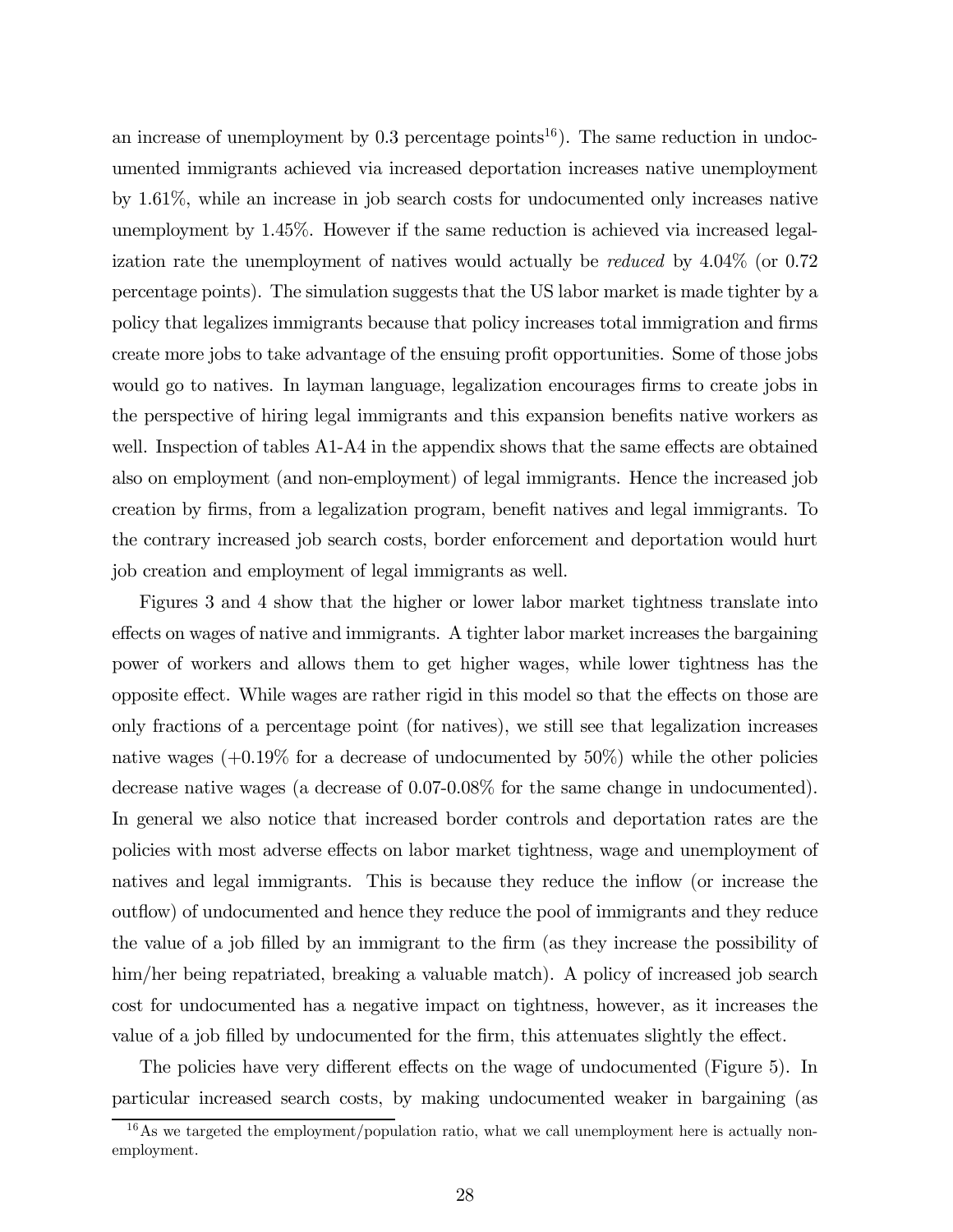their outside option becomes worse) imply that they will accept lower wages. A policy that reduces undocumented by 50% would also reduce their wages by 4.3%. Figure 5 shows also that deportation is the second most harmful policy for labor market outcomes of undocumented immigrants, while the legalization policy, as it does not decrease the bargaining power of undocumented (rather it may increase it), does not have much effect on their wage.

Figures 6 and 7 show that the impact of policies on the income of natives, including native wages, profits and unemployment income (in Figure 6) or including only wages and profits and excluding unemployment income (in Figure 7). As the size of the native population does not change across scenarios (nor across policies) the percentage change in income reported in those figures can also be interpreted as a change in income per capita for natives in the US. Let us comment the results reported in Figure 7, which only includes wages and profits. The effects reported in Figure 6 are similar, but quantitatively smaller. The restrictive immigration policies (deportation, border controls and higher job search costs) hurt firm profits and job creation. Hence their effect would combine the negative wage effect on natives with a negative effect on firm profits. Hence they produce a decline in income per native between 0 and 0.7%. A policy delivering a reduction of undocumented by 50% would produce a 0.4-0.5% reduction in income per native. To the contrary legalization combines a positive wage effect and a positive profit effect and hence it delivers an increase in income per native between 0 and 1.5%. An increase of the legalization rate that reduces the undocumented population by 50%, would increase income per native by 1.1%.

Finally Figures 8 and 9 show the percentage change in the number of total and documented immigrants produced by the different policies. As the native population is kept fixed at 1, these changes can be interpreted as changes in the immigrant population relative to natives. Keep in mind that the initial equilibrium include a total Mexican immigrant population equal to about 3.8% of the US population (the average value in 2000-2010) with 1.7% undocumented and 2.1% documented immigrants. Figure 8 shows that any of the three restrictive policies pushed to the point of eliminating undocumented immigrants (-100%) would also imply a reduction of the overall immigrants Mexican population in the US by about 40%, to only 2.3 percentage points of the native population. If the goal is not only to reduce undocumented but also to discourage documented and reduce overall immigrants then those polices deliver a strong result. This, as we have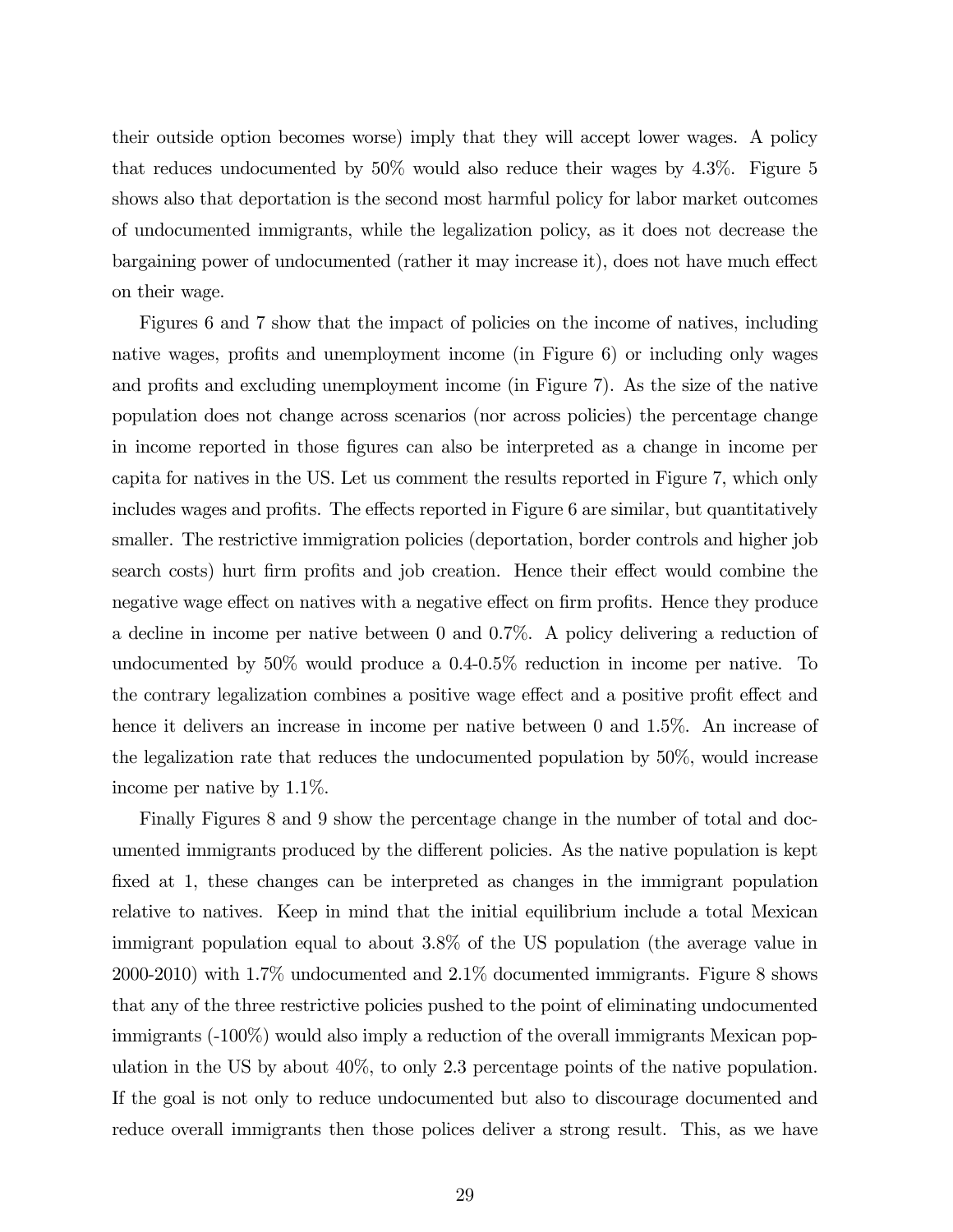seen, happens at the expenses of a weaker native labor market and causes lower income per native. To the contrary Figure 8 shows that a legalization policy that eliminates undocumented, substantially increases the documented population so that total Mexican immigrants increase by about 70% (to 6.4% of US native population). This is a significant increase, in that not only those once undocumented are now documented but a larger flow of documented immigrants would enter the US because of better incentives to migrate due to tighter labor markets. This takes place with the additional benefit of tighter labor markets, more job creation, lower unemployment and higher income per native. If the goal of policy reform is to encourage legal immigration, promote job creation and reduce the number of undocumented, legalization has a much better performance.

Let us mention an interesting case of policies combination. In the recent debate about immigration and in the recent immigration reform proposals (e.g. S766 passed by the U.S. Senate in June 2013) the principle that a legalization program may happen only when immigration is under control is prominently stated. In our context this may be captured by a combination of increased legalization rate  $n$  and decreases opportunities for illegal immigration  $\mu_I$  so that the total number of immigrants (as percentage of natives) is constant. Such combination would eliminate the beneficial effects of more legal immigrants on the labor market. However the negative effects of this mixed policy on labor market tightness are attenuated relative to purely restrictive measures. The results (shown in Table A5 of the Appendix) show that for a reduction of illegal immigrants by 50% and no increase in total immigrants this policy delivers an increase of natives' unemployment of 0.38% of its initial value (as opposed to a 1.6-1.7% increases stemming from restrictiveonly policies). Similarly the wage and income loss for natives would be very small (-0.02 to -0.04%). This combination essentially delivers a replacement of illegal immigrants with legal immigrants in the population of country 1 with much smaller adverse effects on native labor market outcomes than purely restrictive measures.

# 7 Checks and Extensions

### 7.1 Checks on Key Parameter-Value Range

The substantial job-creation effect from immigrants derives from their lower wage that corresponds, in part, to a lower outside option for them. In order to see if our main results are robust we target a smaller immigrant-native wage gap and a lower illegal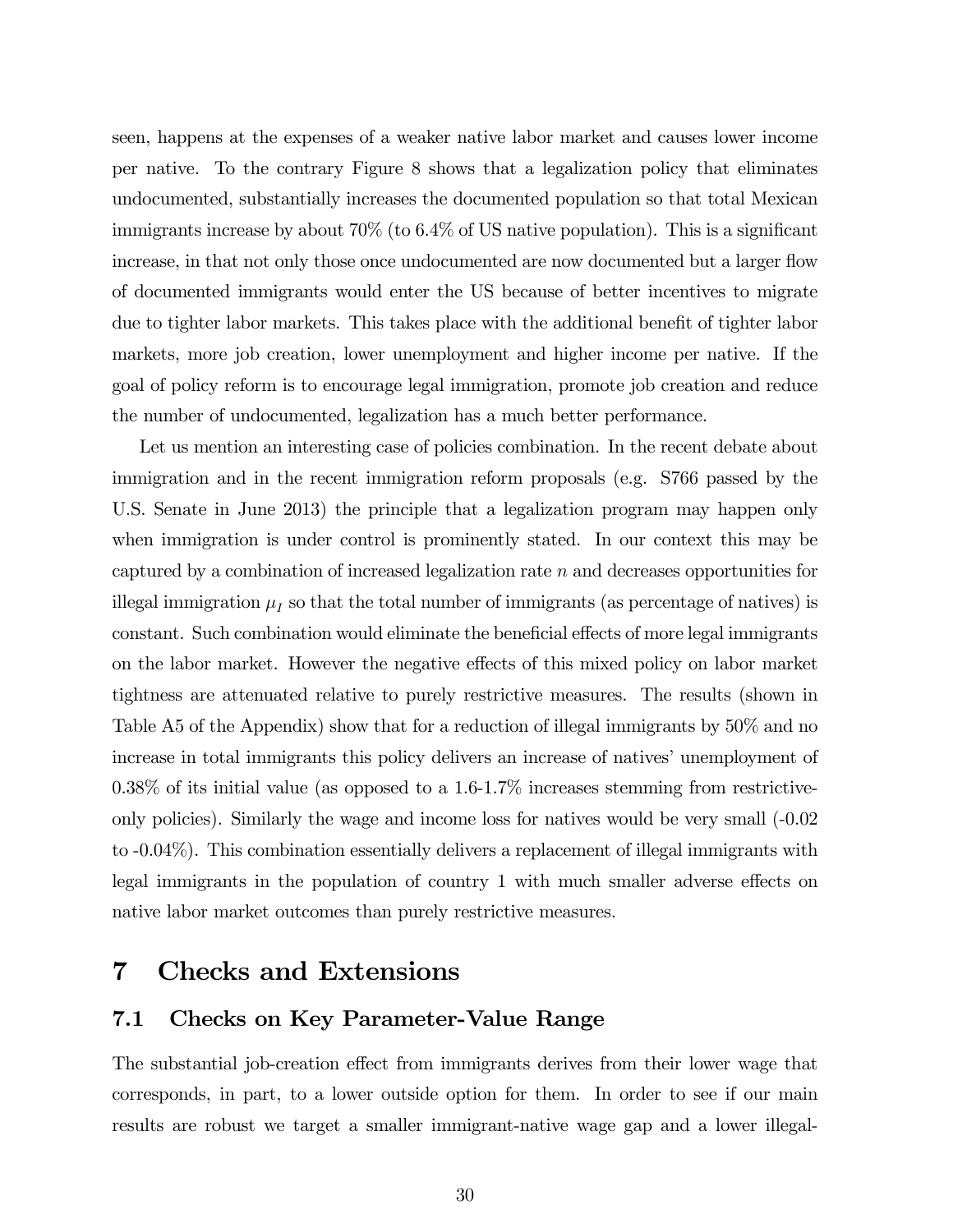legal immigrant wage gap and we re-do the policy experiments. Specifically we target a immigrant-native wage gap of -15% (rather than -25%) which is at the very low end of estimated for the US (Borjas and Friedberg 2009) and an illegal-legal immigrant wage gap of  $-5\%$  (rather than  $-10\%$ ), which also is very low. We then check that our results are robust to a much higher exogenous "natural" return rate of legal immigrants (we double it) and to a much lower level of unemployment benefits for natives (we reduce unemployment income to 50% of wage, rather than  $71\%$  in both countries). The policy effects with these different parameter assumptions are all shown in Tables 2-5.

The effect of increasing search costs for undocumented are shown in Table 2, those of increasing deportation rates are reported in Table 3. Table 4 shows the effects of increased border controls and Table 5 those of increased legalization rates. Each table shows the impact on all the endogenous variables of a policy reducing by 10% or 50% the undocumented population. The first 2 columns of each table (2 to 5) show that with an initial immigrant-native gap of  $-15\%$  the negative labor market effects of the restrictive immigration policies are attenuated and the positive labor market effects of legalization are also attenuated. With a smaller wage gap immigrants are more similar to natives and they have a smaller job-creating effect on firms. Hence the restrictive measures have less of a depressive effect on labor market and legalization provides a lower boost. Nevertheless, even in this case restrictive policies achieving a 50% decrease in illegal immigrants increase the unemployment rate of natives between 0.6 and 1.2%, while legalization reduces it by 0.7%. This parameter change is the one producing the largest quantitative effect.

Columns 3 and 4 of Tables 2-5 show the policy effects when we consider a baseline of −5% legal-illegal immigrants wage gap. The restrictive policies increase native unemployment by 1.3-1.5%, while legalization decreases it by 2.13%. Again the effects are smaller than in the baseline but still significant and in the same direction as before. Doubling the exogenous return rate of legal immigrants (shown in columns 5 and 6 of Tables 2-5) implies that their value to the firm is reduced. Hence the expected surplus for a firm when legal immigrants are a large share of unemployment is lower. This is because legal immigrants will have larger probability of breaking a productive working match due to return. In this case the benefits from legalization on job creation are reduced. An increase in legalization rate producing 50% reduction in illegal immigrants will only decrease native unemployment by 0.4% in this case, while the restrictive measures will increase it by 1.3 to 1.5%.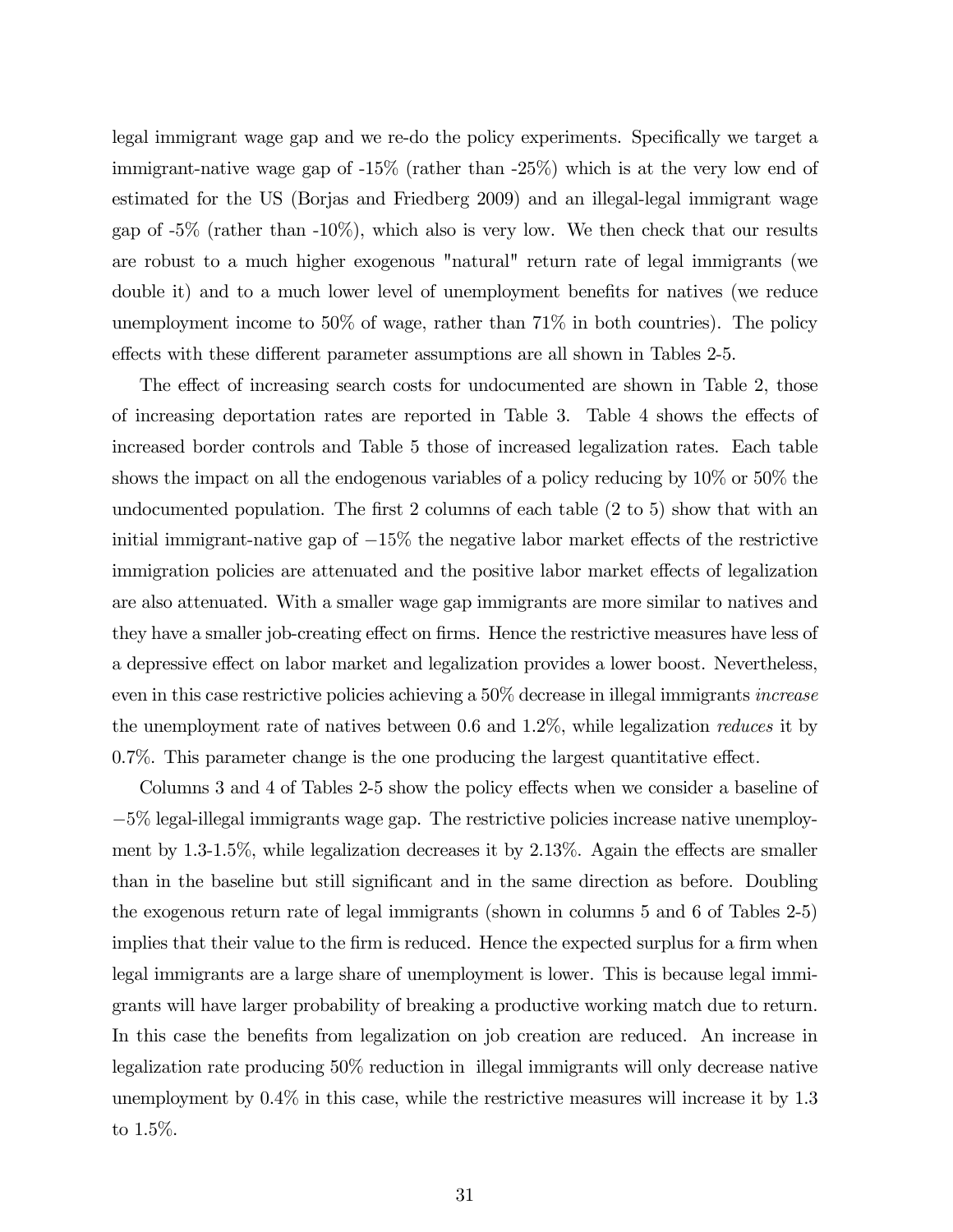Finally columns 7 and 8 show the simulated results when unemployment benefits for natives are significantly lower in both countries. In this case, again, natives will receive a lower pay and will be more similar to immigrants than before because their outside option deteriorates. This reduces the benefits from having a large share of immigrants. Still legalization produces an unemployment rate reduction of 2.51% for natives, and the restrictive undocumented immigration policies generate an increase between 0.9 and 1% of native unemployment.

The changes in these crucial parameters do not affect the qualitative conclusions from the simulations but they attenuate the quantitative effects. They confirm the importance of the difference in native and immigrant outside option as determinant of nativeimmigrant wage difference and of the job-creation effect of immigrants. Intuitively, these results confirm the "complementarity" principle, namely the more different native and immigrants are the more profitable is for firms to hire immigrants. However here the action is not on the production side, but on the difference in outside options. Immigrants with worse outside options stimulate job creation and decrease native unemployment.

# 7.2 "Take-it-or-leave it" wage offers to immigrants

In this section we explore an interesting and rather extreme variation of the wage determination mechanism. We consider that illegal immigrants have no bargaining power whatsoever and hence employers make a take-it-or-leave-it proposition to them. As evident from (51) a smaller bargaining power means that the workers receive a smaller share of the surplus, hence a smaller wage. In the limiting case, where an illegal immigrant worker has no bargaining power (i.e.  $\beta = 0$  for illegal immigrants) firms extracts all match surplus and thus  $J_{1I}^E - J_{1I}^U = 0$ . In this case firms make a take-it-or-leave it wage offer that is equal to the monopsonistic wage, i.e. the wage that makes the worker indifferent between accepting the job or remaining unemployed.<sup>17</sup>

Setting  $J_{1I}^E - J_{1I}^U = 0$  implies that firms will pay immigrants  $w_{1I} = b_1 - \pi_I - n\beta S_{1L}$ . Notice that if  $n = 0$  the monopsonistic wage is simply the worker's unemployment flow income. As  $n > 0$ , then the firm sets a lower wage because if the worker becomes legal he

 $17\,\text{We keep the assumption that search is random, in the sense that workers cannot direct their search.}$ towards particular wages. Firms will therefore negotiate the wage if they meet with a native or a legal immigrant worker, whose bargaining power is positive, but will make a take-it-or leave it offer if they meet with an illegal immigrant worker. Firms have no incentive to set the wage of illegal immigrants below the monopsonistic wage, because the job will remain vacant and no incentive to set a higher wage, since it will lower their profits without improving their matching probability.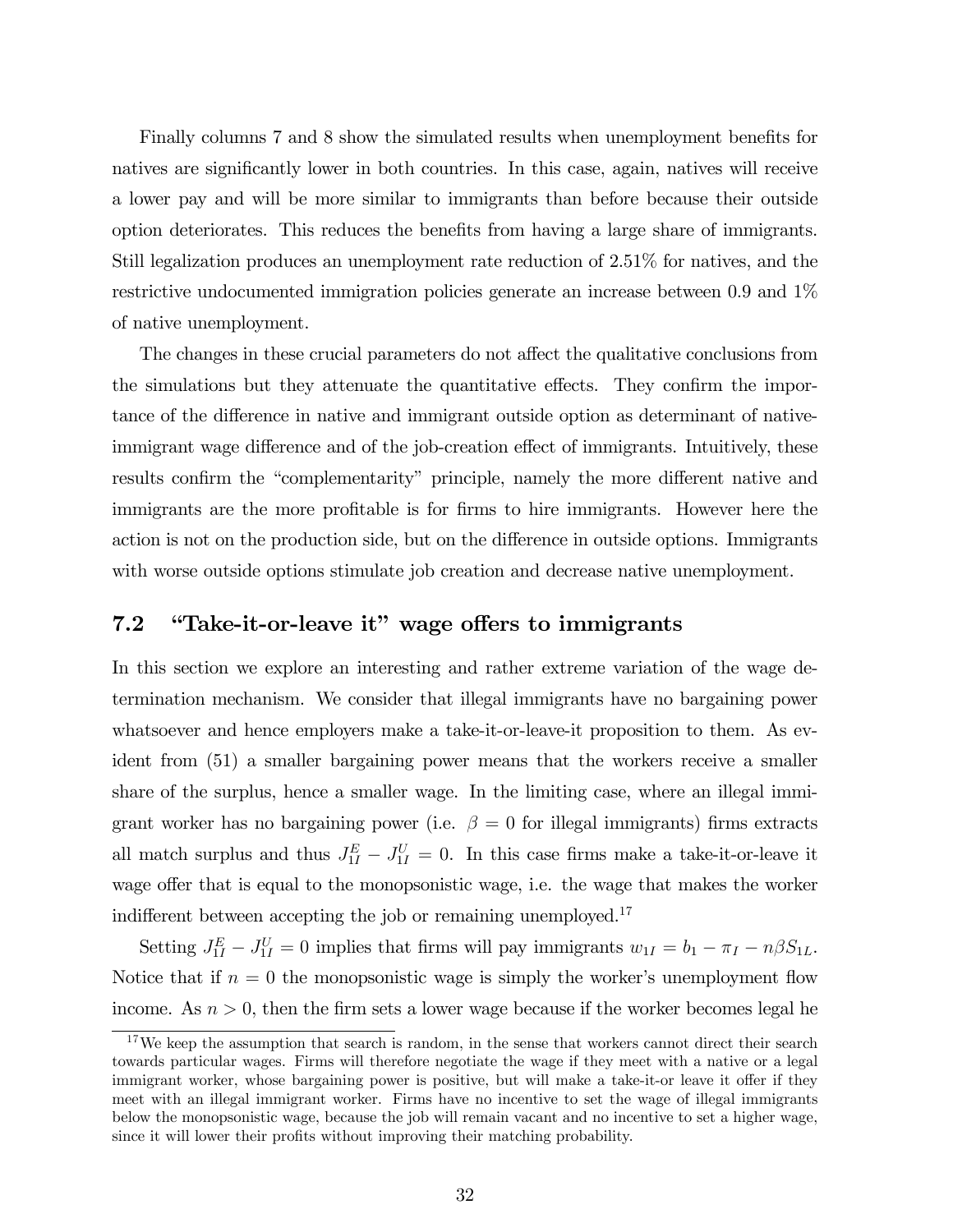will gain some bargaining power and thus extract a share  $\beta$  of the resulting match surplus,  $S_{1L}$ . Hence before legalization, when the worker has no bargaining power, the firm extracts the expected gain from legalization reducing the wage even further. Substituting the above expression for wage into the value for the firm of a job filled by an illegal immigrant (as for equation 57) gives:

$$
J_{1I}^{F} = \frac{p_1 - b_1 + \pi_I + nS_{1L}}{r + s_1 + \delta_I + n}
$$
\n(26)

The condition that determines the threshold  $z_I^*$  also changes to take into account that illegal immigrants have no bargaining power. Setting  $\Gamma_I = 0$  in (13) gives the new condition. The rest of wages, values of filled jobs (match surpluses), equilibrium conditions, and the steady-state conditions for unemployment and the numbers of legal and illegal immigrants remain unchanged.

There are two things to note. First, in this case an increase in  $n$  has a direct negative impact on the illegal immigrant's wage as it increases future wage perspectives and makes the immigrants willing to take a lower "take-it-or-leave-it" wage. It also has a positive impact on the firm surplus as wages of undocumented are reduced. Second the low wage of undocumented will also affect the incentive to migrate illegally because it reduces its benefits. Hence the beneficial effect of legalization on labor market tightness, due to the increase in total immigrants is attenuated in this case by the fact that legal immigrants are much more costly to the firm than illegal ones and they generate a significantly lower surplus with less incentives to job creation.

Tables 6 to 9 show the impact of the different policies on all the endogenous variables, in the case of take-it or leave-it offers. Let's focus on the effects on native unemployment rate and native wage and income. In this case increased deportation (Table 7) and increased border control (Table 8) options create an even larger reduction in labor market tightness. The first measure increases native unemployment by around 1.6% and the second by 1.68% for a decrease in undocumented by 50%. The same change has an effect of reducing by 0.07-0.08% native wage and by 0.18% their income. The same reduction achieved through higher search costs (Table 6) has very small (but still negative) effects on native wage/income and positive on native unemployment. On the other hand, the positive market tightness effects of legalization, driven by an increase in total immigrants, is reduced by the depressing effect on job creation produced by more legal (relative to illegal) immigrants. Hence for an undocumented reduction by 50% the native unemployment is almost unchanged  $(-0.07\%)$  and so are their wages and income  $(+0.01\%)$ . We also notice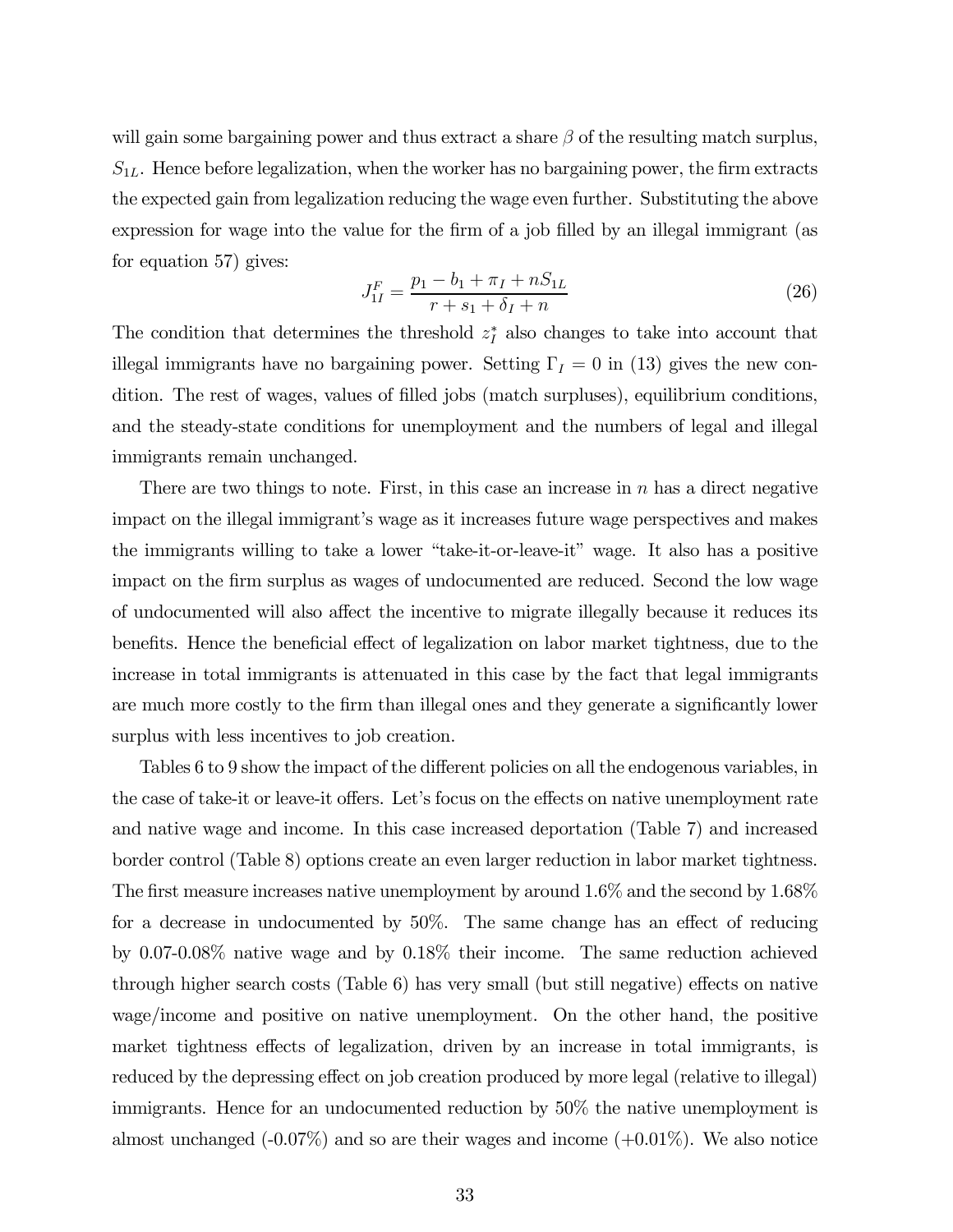by inspecting Table 9 that the legal immigrant population increases much less than in the baseline case  $(+34\% \text{ versus } +79\% \text{ for a reduction by } 50\% \text{ of illegal aliens})$  and this is because immigration becomes less attractive for illegal (some of whom turn into legal) and the cost threshold for migration declines.

Finally notice that in this case (Table 6) an increase in job search cost for undocumented has only a very small effect on labor market tightness and for low percentage decreases of undocumented that effect is actually positive. The reason is that now an increase in search cost will translate one for one on lower wages to undocumented. Hence, while the number of undocumented decreases as the search cost increases, the surplus to the firm per job, filled by undocumented, increases. These two effects almost offset each other keeping the effect on market tightness low. This effect is evident from looking at the wage of undocumented (in Table 6 relative to Table A1). While in the standard case, higher search costs leading to a 50% decrease in undocumented, decrease the wage of undocumented by about 4.3%, in the "take-it-or-leave-it" wage scenario the wage of undocumented decrease by 33%!

# 8 Conclusions

In this paper we have set up a model to analyze the labor markets of two countries in which firms post job-openings, workers look for vacancies and matches take place over time. Wages are then determined by splitting the surplus obtained from the worker-firm match. Moreover, as one country has higher productivity and wages there is also search for migration opportunities (documented or undocumented) from the poor to the rich country. In equilibrium there are migration flows and return flows.

This model allows us to study qualitatively and, once we have calibrated the parameters to the US-Mexico case, quantitatively, the effects of different policies aimed at reducing the stock of illegal migrants on labor market outcomes of US natives and legal migrants. The novelty of the paper is that this is the first model to approach the analysis of immigration policies accounting for the impact on migration incentives and considering the effect of legal and illegal immigrants on job creation incentives of firms as well as on native wages.

We find that for values of the parameters calibrated on the US-Mexico labor markets and migration circa 2000-2010, immigrants, because of their worse outside options receive lower pay and generate higher surplus for the firm than native workers. This in turn pushes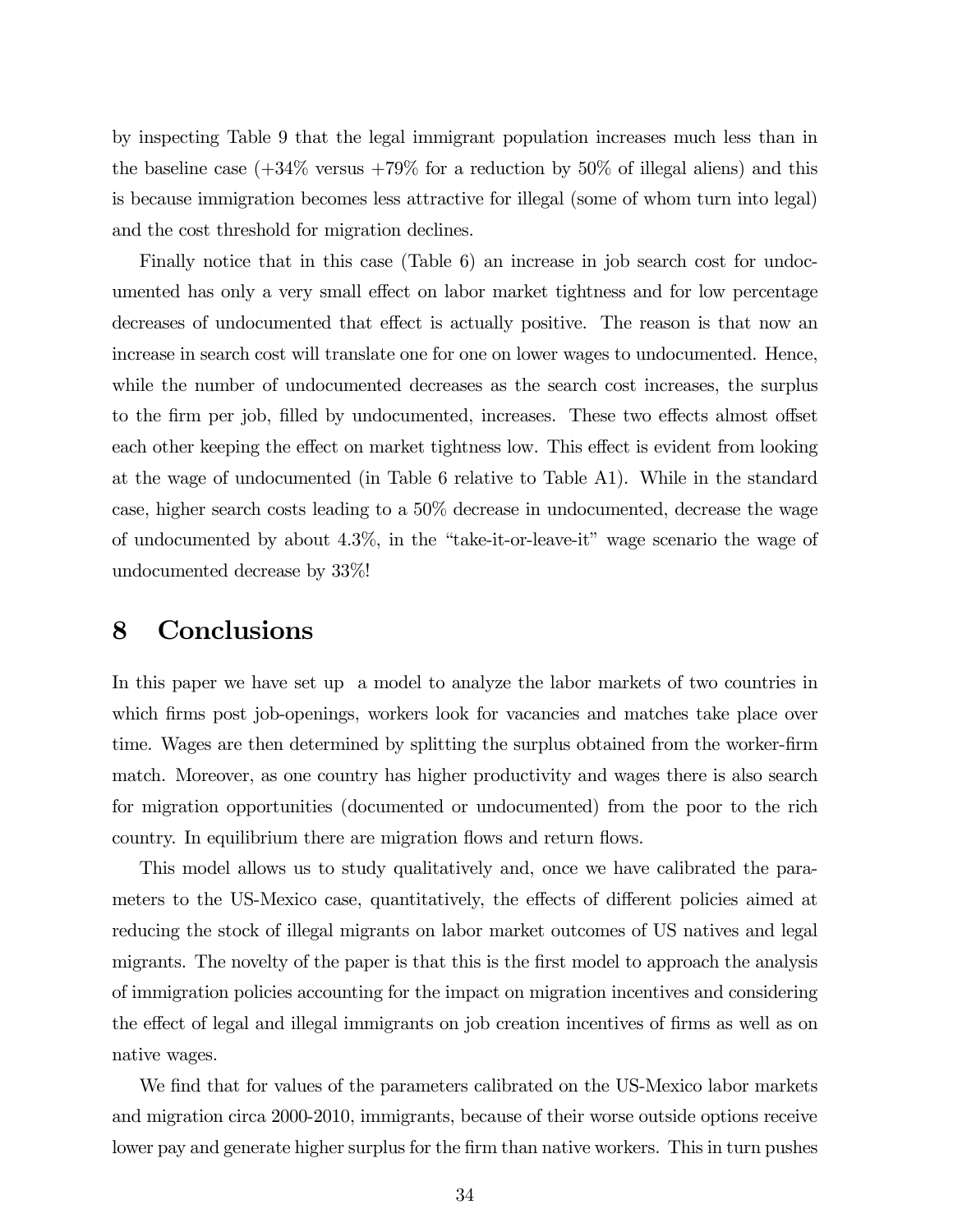firms to create more jobs per unemployed when there are more immigrants, improving the labor market perspectives (wages and employment) of natives too. This key mechanism implies that policies aimed at reducing illegal immigration that are also restrictive and discourage total immigration (such as forced repatriation, border controls, increased cost for job search by undocumented) will reduce job-creation of firms and worsen labor market outcomes of native workers. They will also reduce income per native and firm profits. To the contrary, policies that decrease the number of undocumented immigrants but increase the total number of immigrants (such as legalization) will improve job creation, decrease native unemployment and increase income per native.

The innovative and appealing characteristic of this model is that it is much richer than the existing 2-country labor market models and allows us to deal separately with sophisticated immigration policies (border control, versus deportation for instance). The model can be easily adjusted also to analyze effects of other specific immigration policies, such as increased workplace raids (that may detect undocumented working immigrants) or policies toughening federal checks on unemployed immigrants. While the quantitative implications of the model are somewhat sensitive to the parameter choice the ranking of the four policies considered, in terms of their impact on all the native outcomes (wages, unemployment and income per person) is extremely robust and invariant to specific parameter choice, in the range considered. The most beneficial way of reducing undocumented immigrants, in terms of native outcomes, is by increasing legalization rates. Second is an increase in the job search cost of undocumented, then border enforcement. The last and most disruptive policy, for the economy and for the wage and labor markets opportunities of natives, is an increase in deportation rates.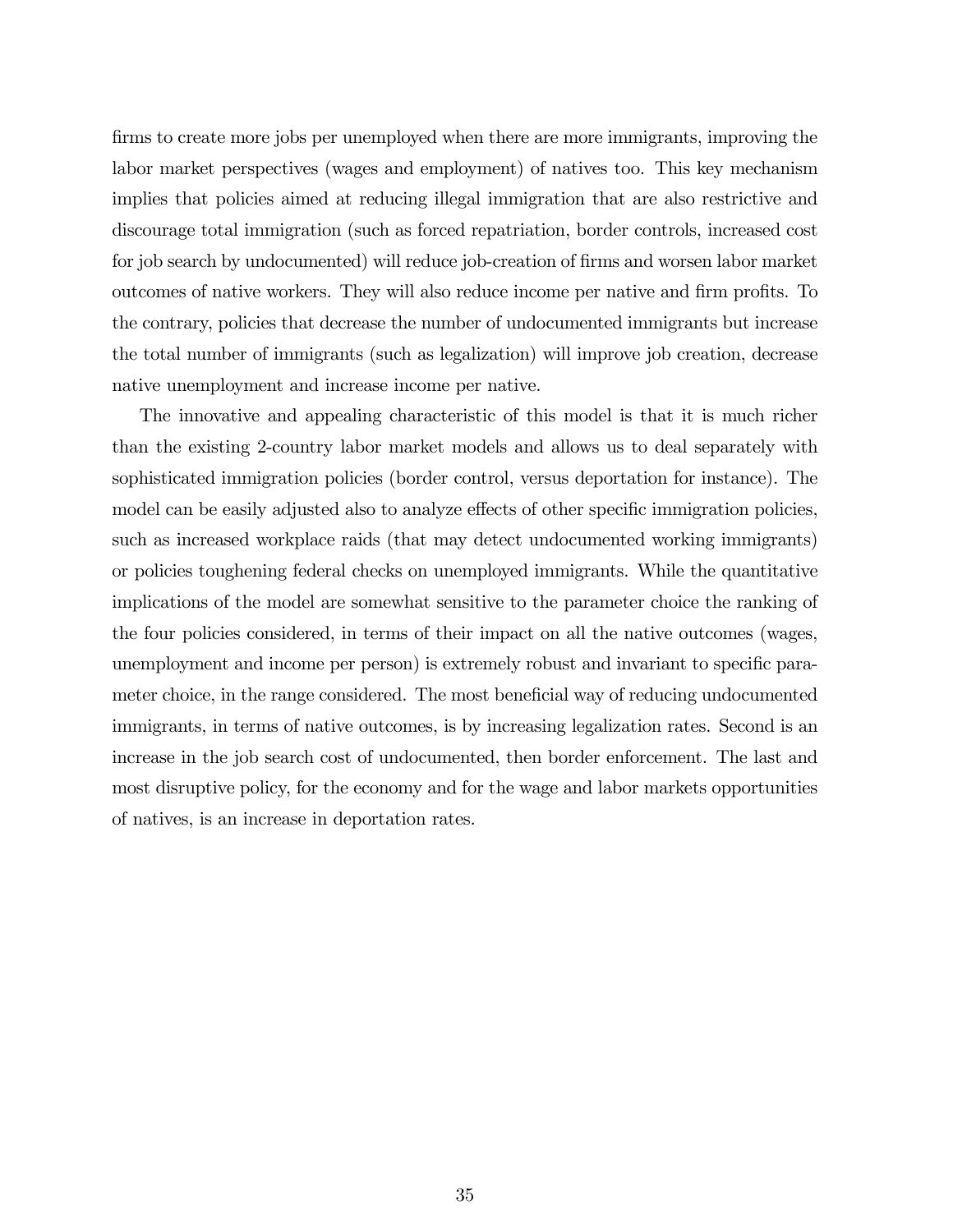# References

- [1] Angrist Joshua D. and Adriana D. Kugler, (2003). "Protective or Counter-Productive? Labour Market Institutions and the Effect of Immigration on EU Natives," Economic Journal, Royal Economic Society, vol. 113(488), pages F302-F331, 06.
- [2] Borjas, George J. (2003). "The Labor Demand Curve Is Downward Sloping: Reexamining The Impact Of Immigration On The Labor Market," Quarterly Journal of Economics, MIT Press, vol. 118(4), pages 1335-1374, November.
- [3] Borjas, George J. and Rachel M. Friedberg, (2009). "Recent Trends in the Earnings of New Immigrants to the United States," NBER Working Paper No. 1540, October 2009, Cambridge Mass.
- [4] Chassamboulli, Andri and Theodore Palivos, (forthcoming) "A Search-Equilibrium Approach to the Effects of Immigration on Labor Market Outcomes," forthcoming, International Economic Review.
- [5] D'Amuri Francesco and Giovanni Peri, (2012). "Immigration, Jobs and Employment Protection: Evidence from Europe Before and During the Great Recession," Working Papers 1215, University of California, Davis, Department of Economics.
- [6] Hall, Robert E. (2005). "Employment Efficiency and Sticky Wages: Evidence from Flows in the Labor Market," The Review of Economics and Statistics, MIT Press, vol. 87(3), pages 397-407, August.
- [7] Hall Robert E. and Paul R. Milgrom, (2008). "The Limited Influence of Unemployment on the Wage Bargain," American Economic Review, American Economic Association, vol. 98(4), pages 1653-74, September.
- [8] Hill, Laura, Magnus Lofstrom and Joseph Hayes, (2010). "Immigrant Legalization: Assessing the Labor Market Effects," Public Policy Institute of California, Report, 2010.
- [9] Hoefer, Michael, Nancy Rithina and Bryan Baker, (2012). "Estimates of the Unauthorized Immigrant Population Residing in the United States: January 2011," Department of Homeland Security, Washington D.C.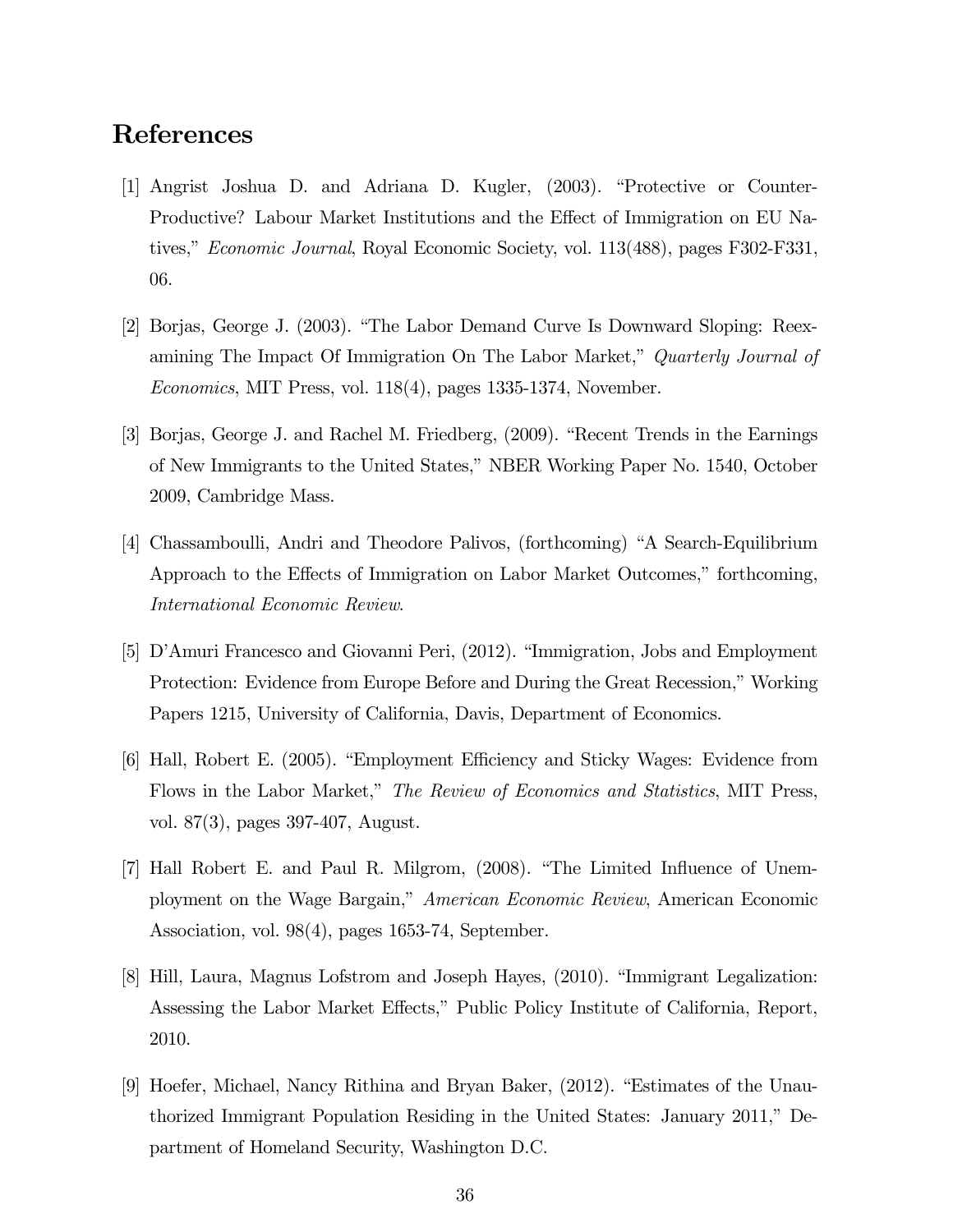- [10] Hosios, Arthur J. (1990). "On the Efficiency of Matching and Related Models of Search and Unemployment," Review of Economic Studies, Wiley Blackwell, vol. 57(2), pages 279-98, April.
- [11] Kerr, Sari Pekkala and William R. Kerr, (2011) "Economic Impacts of Immigration: A Survey," Finnish Economic Papers, Finnish Economic Association, vol. 24(1), pages 1-32, Spring.
- [12] Kossoudji, Sherrie A. and Deborah A. Cobb-Clark, (2002). "Coming out of the Shadows: Learning about Legal Status and Wages from the Legalized Population," Journal of Labor Economics , vol. 20(3), pages 598-628, July 2002.
- [13] Lee, James, (2012). "U.S. Naturalizations 2011," Department of Homeland Security, available at: http://www.dhs.gov/xlibrary/assets/statistics/publications/natz\_fr\_2011.pdf.
- [14] Liu, Xiangbo, (2010). "On the Macroeconomic and Welfare Effects of Illegal Immigration,"Journal of Economic Dynamics and Control, vol. 34, pages 2547-2567.
- [15] Longhi Simonetta, Peter Nijkamp and Jacques Poot, (2005). "A Meta-Analytic Assessment of the Effect of Immigration on Wages," Journal of Economic Surveys, Wiley Blackwell, vol. 19(3), pages 451-477, 07.
- [16] Longhi Simonetta, Peter Nijkamp and Jacques Poot, (2008). "Meta-Analysis Of Empirical Evidence on The Labour Market Impacts of Immigration," Region et Developpement, LEAD, Universite du Sud - Toulon Var, vol. 27, pages 161-191.
- [17] Manacorda Marco, Alan Manning and Jonathan Wadsworth, (2012). "The Impact of Immigration on The Structure of Wages: Theory and Evidence from Britain," Journal of the European Economic Association, European Economic Association, vol. 10(1), pages 120-151, 02.
- [18] Masferrer C. and B. Roberts, (2009). "Going Back Home? The Ambiguities of Contemporary Mexican Return Migration," Conference at UT Austin, 2009.
- [19] Ottaviano Gianmarco I.P. and Giovanni Peri, (2012). "Rethinking The Effect of Immigration on Wages," Journal of the European Economic Association, European Economic Association, vol. 10(1), pages 152-197, 02.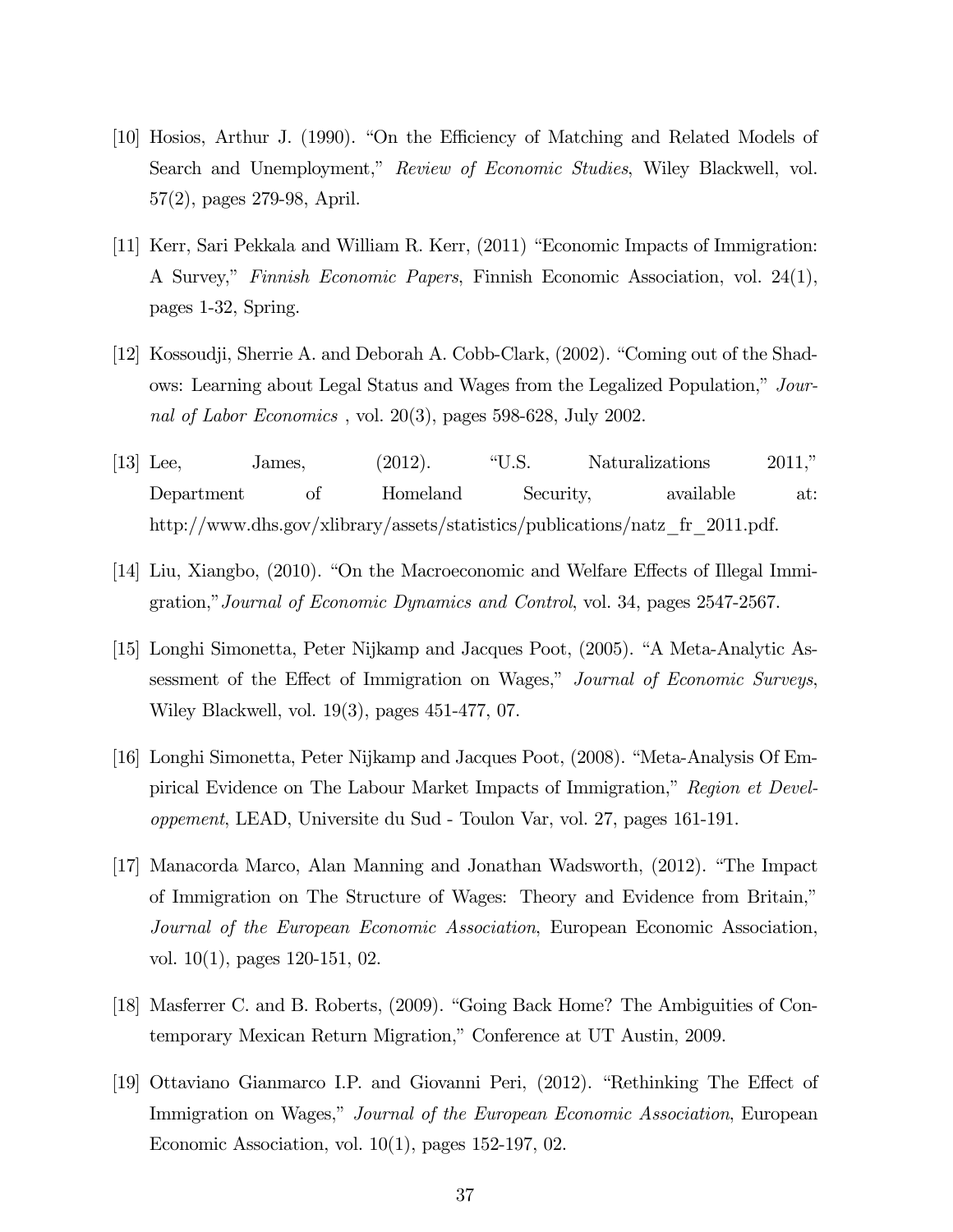- [20] Palivos, Theodore, (2009). "Welfare Effects of Illegal Immigration," Journal of Population Economics, vol. 22, pages 131-144.
- [21] Passel, Jeffrey and Randolph Capps, (2004). "Undocumented Immigrants: Facts and Figures," The Urban Institute Washington D.C., available at: http://www.urban.org/publications/1000587.html).
- [22] Pissarides Christopher A. and Barbara Petrongolo, (2001). "Looking into the Black Box: A Survey of the Matching Function," Journal of Economic Literature, American Economic Association, vol. 39(2), pages 390-431, June.
- [23] Rivera-Batiz, Francisco L. (1999) "Undocumented Workers in the Labor Market: An Analysis of the Earnings of Legal and Illegal Mexican Immigrants in the United States," Journal of Population Economics, vol. 12, pages 91-116, Spring.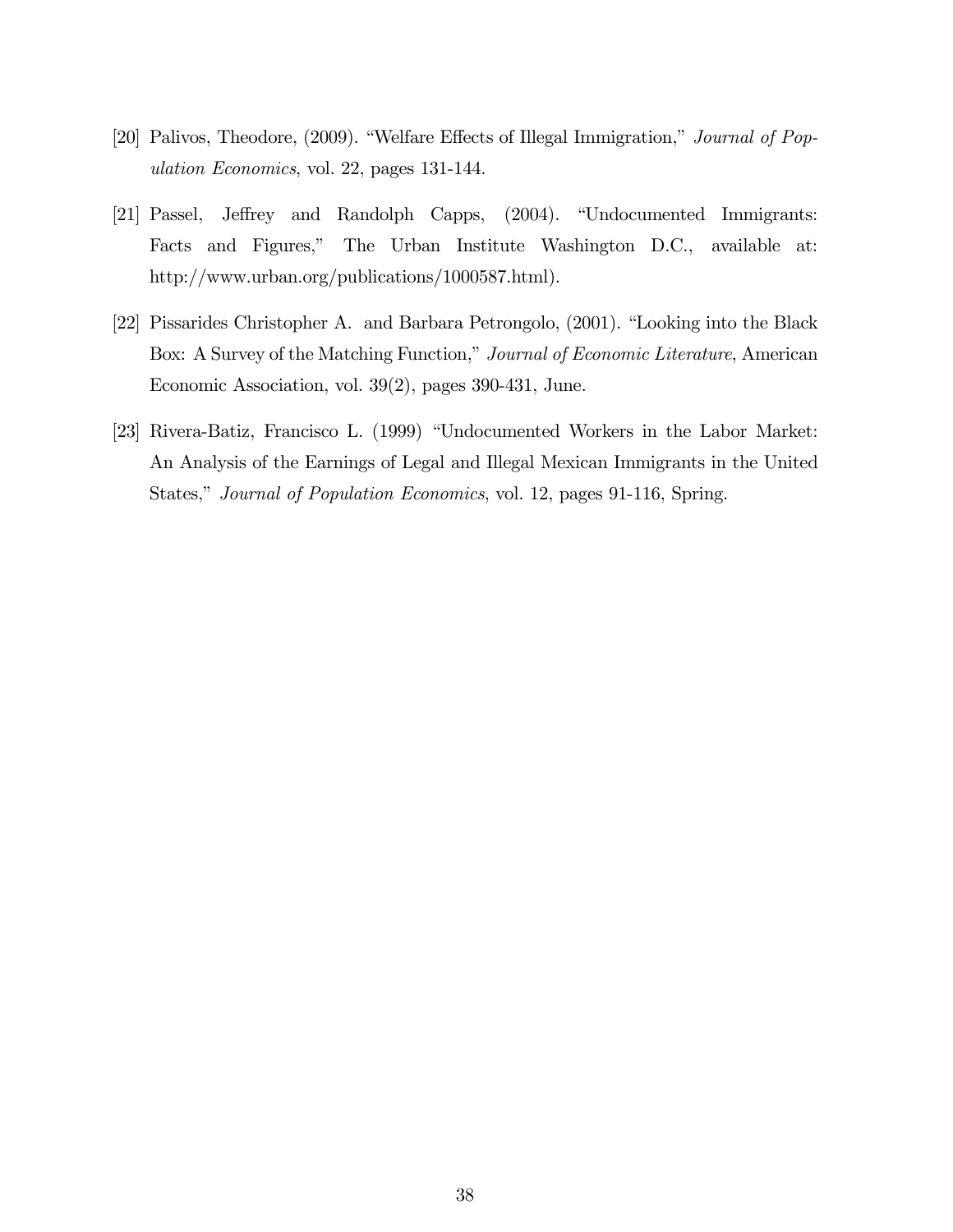# A Appendix: Details of the Model

# A.1 Bellman Equations

The bellman equations represent the dynamic optimality condition for each state of the economy. Those describing the value of unfilled vacancies in country 1 and 2 are as follows:

$$
rJ_1^V = -c_1 + q(\theta_1) \left[ \phi J_{1N}^F + (1 - \phi)(\lambda J_{1L}^F + (1 - \lambda)J_{1I}^F) - J_1^V \right]
$$
 (27)

$$
rJ_2^V = -c_2 + q(\theta_2) \left[ J_2^F - J_2^V \right] \tag{28}
$$

The value to the firm of filled Jobs is expressed by the following four equations, depending on the type of worker filling the job (native, legal immigrant and illegal immigrant) and on the country (1 and 2):

$$
rJ_{1N}^F = p_1 - w_{1N} - s_1 \left[ J_{1N}^F - J_1^V \right] \tag{29}
$$

$$
rJ_{1L}^F = p_1 - w_{1L} - (s_1 + \delta_L) \left[ J_{1L}^F - J_1^V \right] \tag{30}
$$

$$
rJ_{1I}^F = p_1 - w_{1I} - (s_1 + \delta_I) \left[ J_{1I}^F - J_1^V \right] + n \left[ J_{1L}^F - J_{1I}^F \right] \tag{31}
$$

$$
rJ_2^F = p_2 - w_2 - s_2 \left[ J_2^F - J_2^V \right] \tag{32}
$$

The value of being unemployed is described in the following four equations, relative to each country and worker type:

$$
rJ_{1N}^U = b_1 + m(\theta_1) \left[ J_{1N}^E - J_{1N}^U \right] \tag{33}
$$

$$
rJ_{1L}^U = b_1 - \pi_L + m(\theta_1) \left[ J_{1L}^E - J_{1L}^U \right] - \delta_L \left[ J_{1L}^U - J_2^U \right] \tag{34}
$$

$$
rJ_{1I}^U = b_1 - \pi_I + m(\theta_1) \left[ J_{1I}^E - J_{1I}^U \right] - \delta_I \left[ J_{1I}^U - J_2^U \right] + n \left[ J_{1L}^U - J_{1I}^U \right] \tag{35}
$$

$$
rJ_2^U = b_2 + m(\theta_2) \left[ J_2^E - J_2^U \right] + \mu_I \int_0^\infty \max \left[ J_{1I}^U - J_2^U - z, 0 \right] d\Phi(z)
$$

$$
+ \mu_L \int_0^{\bar{z}} \max \left[ J_{1L}^U - J_2^U - z, 0 \right] d\Phi(z)
$$
(36)

Finally the value of being employed in steady state is given by the following four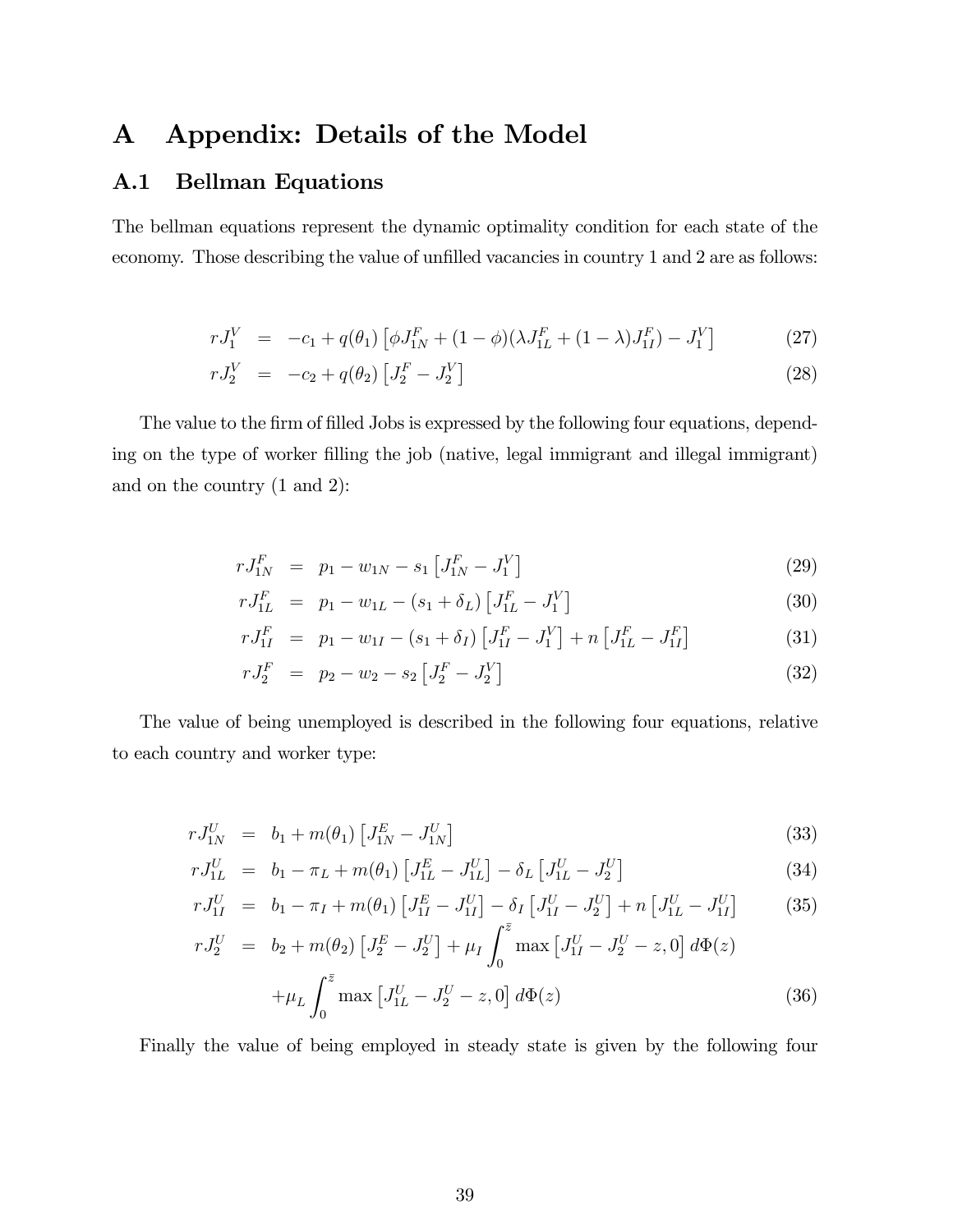conditions relative to each country and worker type::

$$
rJ_{1N}^{E} = w_{1N} - s_1 \left[ J_{1N}^{E} - J_{1N}^{U} \right] \tag{37}
$$

$$
rJ_{1L}^{E} = w_{1L} - s_1 \left[ J_{1L}^{E} - J_{1L}^{U} \right] - \delta_L \left[ J_{1L}^{E} - J_2^{U} \right] \tag{38}
$$

$$
rJ_{1I}^{E} = w_{1I} - s_1 \left[ J_{1I}^{E} - J_{1I}^{U} \right] - \delta_I \left[ J_{1I}^{E} - J_2^{U} \right] + n \left[ J_{1L}^{E} - J_{1I}^{E} \right] \tag{39}
$$

$$
rJ_2^E = w_2 - s_2 \left[ J_2^E - J_2^U \right] \tag{40}
$$

In expressions (27)-(40),  $w_{ij}$  denotes the wage rate for individual of type j in country i.

Expressions such as these have, by now, a relatively familiar interpretation. For instance, consider equation (27). The term  $rJ_1^V$  is the flow-value of a vacancy in country 1. It equals the flow cost of maintaining the vacancy  $c_1$ , plus the flow probability that the vacancy is matched with a worker (native or immigrant) multiplied by the expected value gain from such an event which is the expected value of filling a vacancy with a native, legal immigrant and illegal immigrant worker, respectively, times the probability of each of those events. The other equations follow similar interpretations.

### A.2 Steady-state Conditions

The condition for steady unemployment of each type are as follows:

$$
s_1(1 - U_{1N}) = m(\theta_1)U_{1N}
$$
\n(41)

$$
s_2(F - I - L - U_2) + \delta_I I + \delta_L L = (m(\theta_2) + \mu_L \Phi(z_L^*) + \mu_I \Phi(z_I^*))U_2 \tag{42}
$$

$$
s_1(L - U_{1L}) + \mu_L \Phi(z_L^*) U_2 + nU_{1I} = [\delta_L + m(\theta_1)] U_{1L}
$$
\n(43)

$$
s_1(I - U_{1I}) + \mu_I \Phi(z_I^*) U_2 = [\delta_I + n + m(\theta_1)] U_{1I}
$$
\n(44)

Equation (41) shows that the natives of country 1 flow into unemployment at the exogenous rate  $s_1$  (job destruction) and exit unemployment at the job-finding rate  $m(\theta_1)$  that depends on the country 1 labor market tightness  $\theta_1$ . For the natives of country 2, the flows into unemployment (represented by the left-hand-side of 42) include separations as well as the exogenous return-events  $(\delta_I I + \delta_L L)$  that move immigrants back to country 2 as unemployed. On the other hand the flow of native workers out of the unemployment in country 2 (right-hand-side of 42) includes both those who find jobs and those who migrate to country 1 legally or illegally (at rate  $\mu_L \Phi(z_L^*)$  and  $\mu_I \Phi(z_I^*)$ , respectively). Since new immigrants arrive in country 1 without a job, the flow into the pool of unemployed immigrants in country 1 (left-hand-sides of 43 and 44) comes partly from the inflow of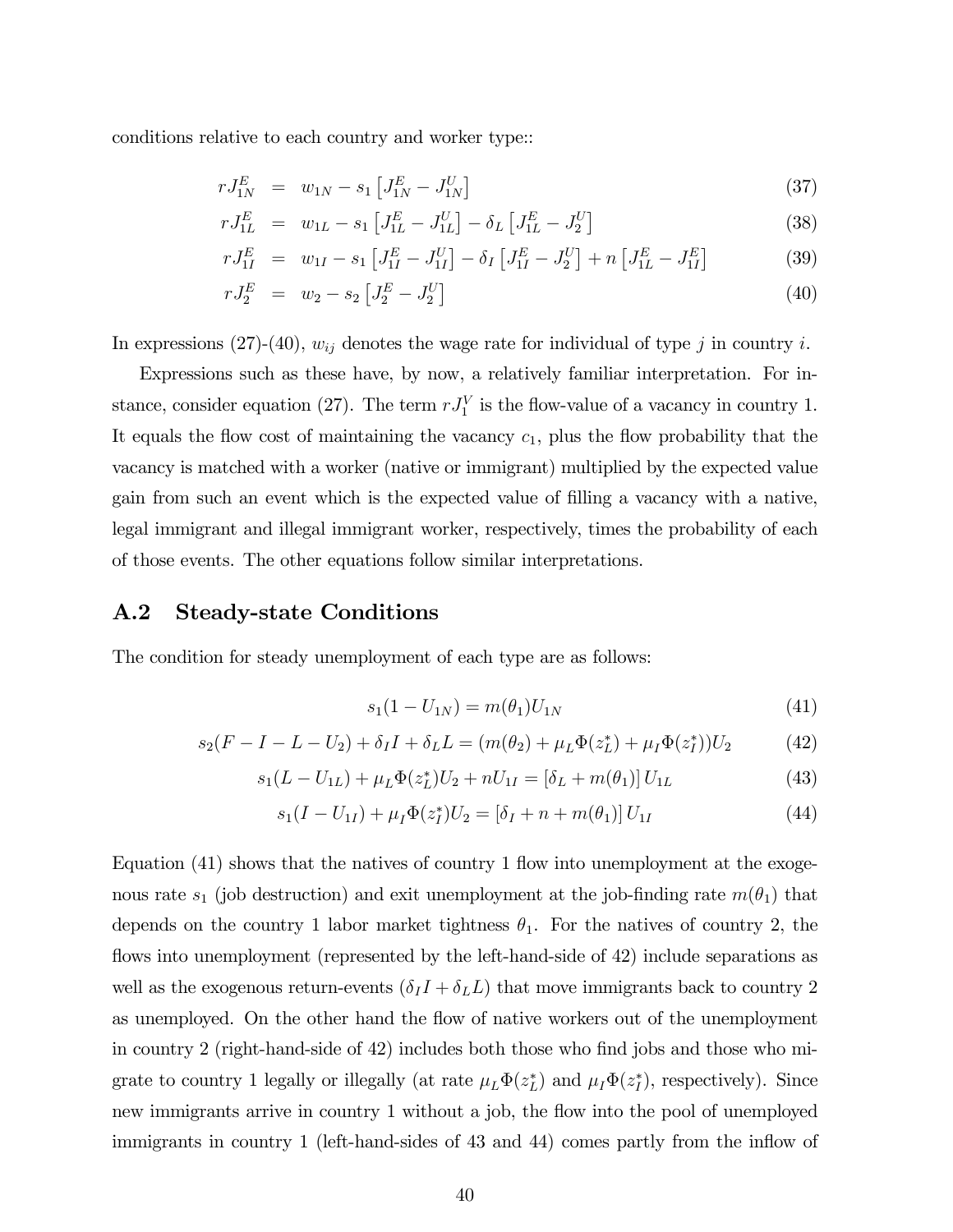new immigrants and partly from the job separations of incumbent immigrants. Flows into the pool of legal unemployed immigrants (left-hand-side of 43) come also from incumbent unemployed immigrants who switch from illegal to legal status  $(n U_{1I})$ . The flows of legal immigrants out of unemployment (right-hand-side of 43) can be either due to job finding or due to exogenous return to country 2. Similarly, flows of illegal immigrants out of unemployment (right-hand-side of 44) come partly from job finding,  $m(\theta_1)U_{1I}$ , partly from returns,  $\delta_I U_{1I}$ , and partly from legalizations,  $nU_{1I}$ .

Then equations (41) to (44) and equations (5) and (6) in the main text can be used to derive expressions for the steady-state values of the unemployment rate and unemployment level  $U_{1N}, U_{1I}, U_{1L}$  and  $U_2$  for each group of workers (native, illegal and legal immigrants in country 1 and natives in country 2):

$$
u_{1N} = U_{1N} = \frac{s_1}{s_1 + m(\theta_1)}\tag{45}
$$

$$
u_{1I} = \frac{U_{1I}}{I} = \frac{s_1 + \delta_I + n}{s_1 + \delta_I + n + m(\theta_1)}
$$
(46)

$$
u_{1L} = \frac{U_{1L}}{L} = \frac{s_1 + \delta_L - n\frac{I}{L}(1 - u_{1I})}{s_1 + \delta_L + m(\theta_1)}
$$
(47)

$$
u_2 = \frac{U_2}{F - I - L} = \frac{s_2}{s_2 + m(\theta_2)}\tag{48}
$$

where, consistently with the rest of the notation,  $U_{ij}(u_{ij})$  denote the unemployment level (unemployment rate) in country  $i = [1,2]$  of workers of type  $j = [I, L, N]$ . As it is conventional, all unemployment rates increase with the relative separation probability  $s_i$ and decrease with the matching probability  $m(\theta_i)$ . The unemployment rates of illegal and legal immigrants,  $u_{1I}$  and  $u_{1L}$ , increase also with the probability of exogenous return  $\delta_I$ and  $\delta_L$ , respectively that in steady state act in a similar way as a separation rate. Return rates in fact move workers out of employment in country 1 (as separation rates), and while those workers flow to country 2, rather than to the unemployment pool of country 1, the steady state conditions (5)-(6) ensure that there is an equal flow of migrants from country 2 to unemployment in country 1, hence reproducing the effect of separation. Notice that while the legalization rate (as we will show below) increases the steady state value of legal immigrants,  $L$  and decreases the steady state number of illegal immigrants  $I$ , it also increases the unemployment rate among illegal  $u_{1I}$  and decreases it among legal,  $u_{1L}$ . The reason is that in steady state a higher flow out of illegal status (due to legalization) must be balanced by a larger flow into it, which can only be provided by new illegal entry. As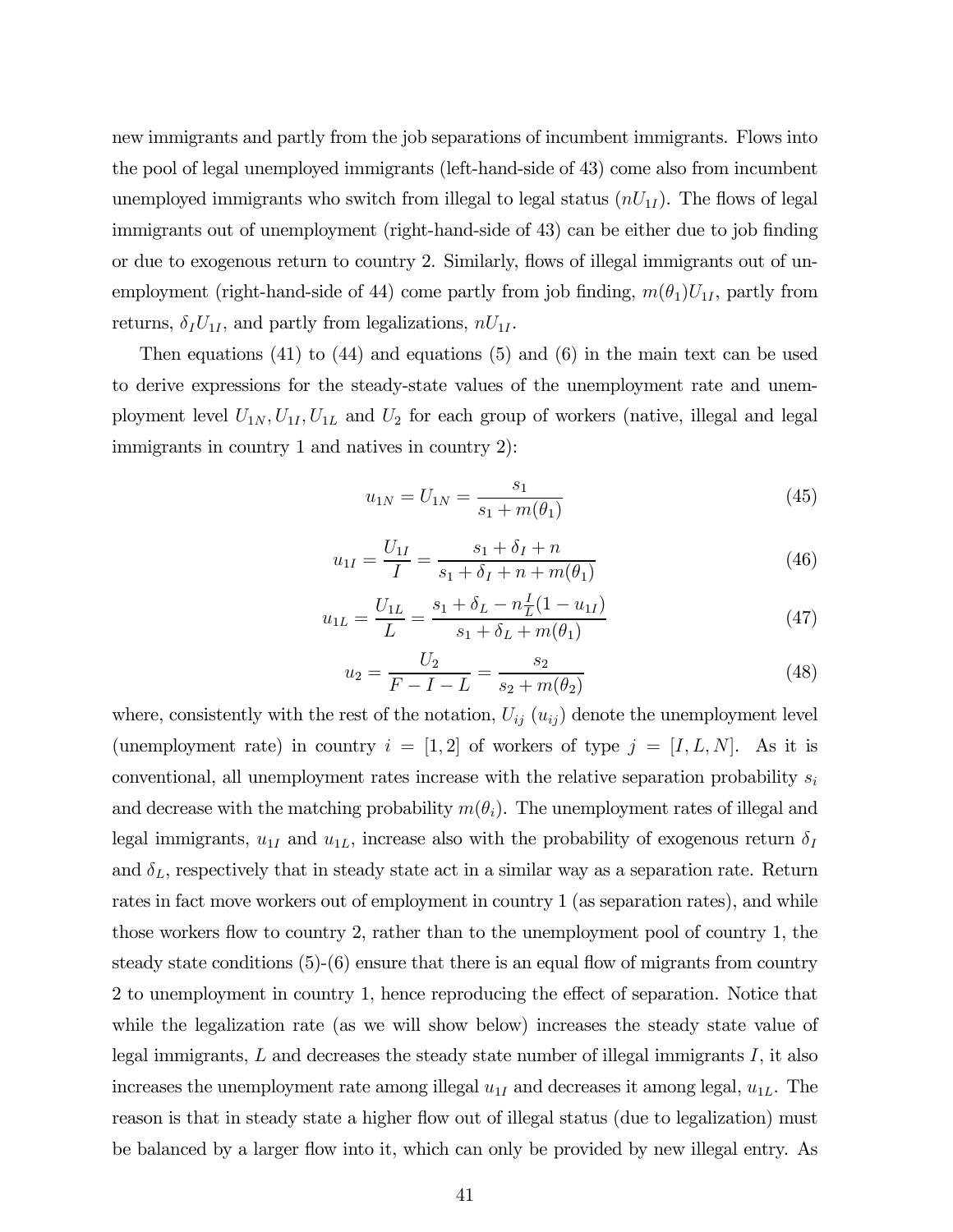those new illegal entrants are unemployed, the unemployment rate of that group rises. Symmetrically for legal immigrants a higher legalization rate implies a larger flow into the legalized pool and for a given flow out, this must be balanced by a lower flow of new legal immigrants, with a decrease of unemployed new legal immigrants.

### A.3 Wages

To understand the intuition behind the conditions that determine wages we can write equations  $(9)$  to  $(12)$  in the text as follows:

$$
w_{1N} = \beta p_1 + (1 - \beta) \left[ b_1 + m(\theta_1)(J_{1N}^E - J_{1N}^U) \right]
$$
 (49)

$$
w_{1L} = \beta p_1 + (1 - \beta) \left[ b_1 - \pi_L + m(\theta_1) (J_{1L}^E - J_{1L}^U) \right]
$$
 (50)

$$
w_{1I} = \beta p_1 + (1 - \beta) \left[ b_1 - \pi_I + m(\theta_1) (J_{1I}^E - J_{1I}^U) \right]
$$
(51)

$$
w_2 = \beta p_2 + (1 - \beta) \left[ b_2 + m(\theta_2)(J_2^E - J_2^U) + M \right]
$$
 (52)

The term  $M \equiv \mu_I \int_{\underline{z}}^{z_I^*}(z_I^*-z) d\Phi(z) + \mu_L \int_{\underline{z}}^{z_L^*}(z_L^*-z) d\Phi(z)$ , in expression (52) measures the expected gain of an immigration opportunity for a native of country 2. A worker's wage is a weighted average of the productivity of the match with a firm,  $p_i$ , which only depends on the country, and the outside option available to her (the term in the bracket). The parameter expressing the workers' bargaining power  $(\beta)$  is the weight put on productivity by the Nash-bargaining formula. The outside options of the workers of country 1 depend on their nativity and immigration status and they are equal to their unemployment flow income plus the expected gain from search. The outside option of native workers of country 2, instead, includes also the expected gain from a migration opportunity (either legal or illegal) to country  $1(M)$ . Anything that improves the worker's outside option will also increase her wage, as it will improve her "threat point" in the wage setting process. This explains why wages rise with the unemployment income  $b_i$  and the matching rate  $m(\theta_i)$ , and in addition, fall with the search costs  $\pi_x$ <sup>18</sup>

<sup>&</sup>lt;sup>18</sup>It should be noted that in expression (51) the probability of deportation  $\delta_I$ , and the probability of legalization *n* affect wages only thought their impact on  $J_{1I}^E - J_{1I}^U$ . This is because we are assuming that the probabilities of deportation and legalization are independent of employment status. It should be noted that if we were to assume that illegal immigrants were more likely to become legal or that their deportation probability was lower when employed than unemployed the wage expression (51) would contain a term depending on those. In that case, immigrants would accept jobs at even lower wages, because by so doing they could improve their chances of becoming legal or they would reduce their deportation risk.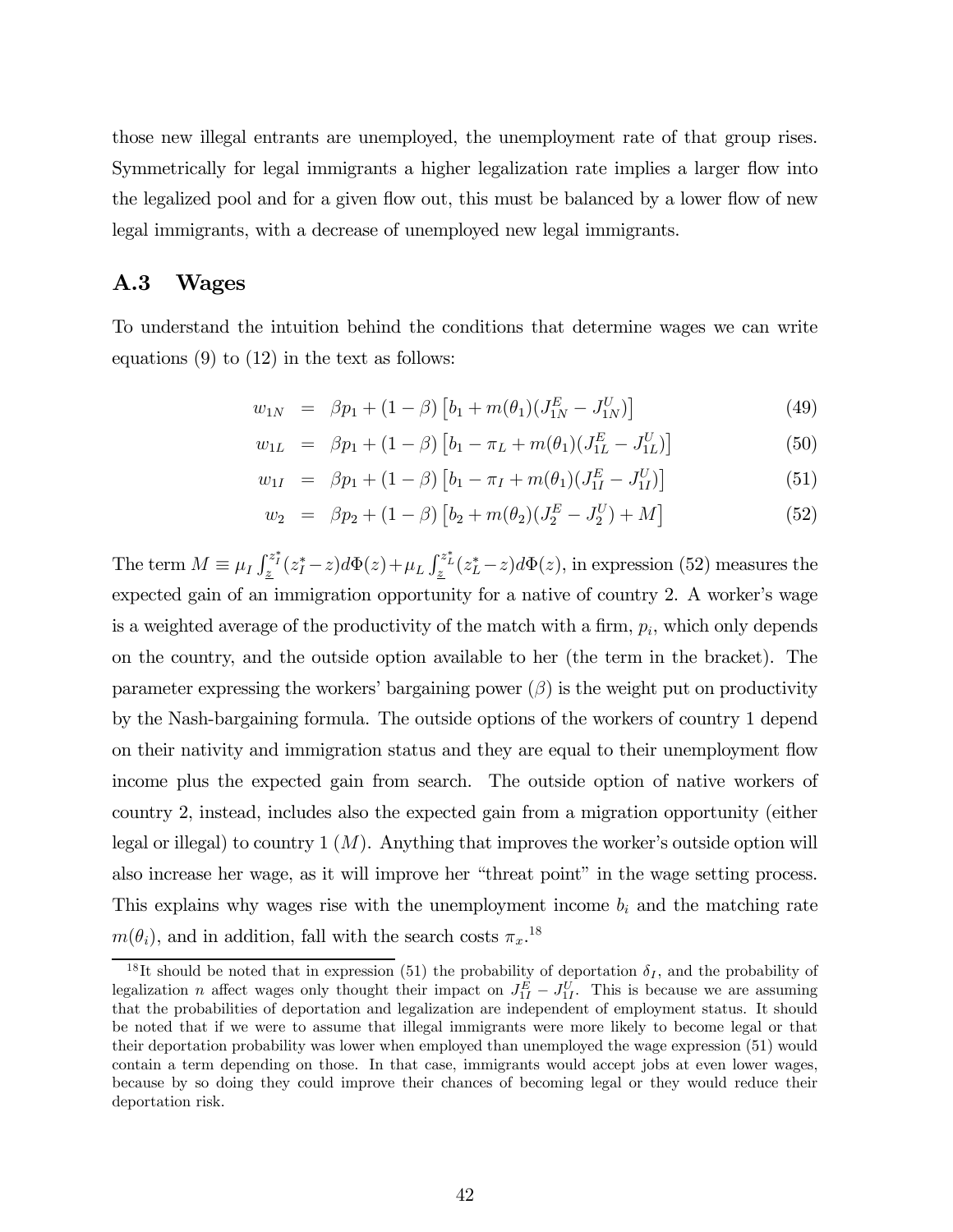### A.4 Immigration Cost Thresholds

Equations (13) and (14) in the text can be written in a more intuitive way as a function of the endogenous wages:

$$
(1 - \beta)z_I^* = \frac{[\alpha w_{1L} + (1 - \alpha)w_{1I} - \beta p_1] - [w_2 - \beta p_2]}{r + \alpha \delta_L + (1 - \alpha)\delta_I}
$$
(53)

$$
(1 - \beta)z_L^* = \frac{[w_{1L} - \beta p_1] - [w_2 - \beta p_2]}{r + \delta_L} \tag{54}
$$

where  $\alpha \equiv \frac{n}{r+n+\delta_L}$ . Expressions (53) and (54) make clear that the benefits from immigrating to country 1 increase when the wage that an immigrant worker can obtain in country 1 increases relative to the wage that she can obtain at home and when the return probability is small which implies that an immigrant worker's stay in country 1 is expected to last long. Essentially the terms in square brackets on the right hand side of equation (53) are the flow value from being unemployed in country 1 for an illegal immigrant and the flow value from unemployment in country 2. The difference depends positively on the wage differential and also on the productivity differential (as the endogenous wages grow faster than  $\beta p_i$  with an increase in  $p_i$ ). Similarly the terms in square brackets on the right hand side of  $(54)$  is the difference between the flow value from being unemployed as legal immigrant in country 1 and being unemployed in country 2.

Since illegal immigrants may become legal with probability  $n$ , their expected wage is a weighted average of the wage they can get as illegal,  $w_{1I}$ , and the wage they can get if they become legal,  $w_{1L}$ , with the weight on  $w_{1L}$  ( $w_{1I}$ ) increasing (decreasing) as the probability of becoming legal  $(n)$  increases. Likewise, their return probability is a weighted average of  $\delta_I$  and  $\delta_L$ , and the weight on  $\delta_L$  is larger when n is larger. The expected duration of an immigrant's stay in country 1 matters for incentives to enter into country 1, since, as shown in the above equations, the effective discount rate for the benefits from entering into country 1 is the discount rate  $r$  plus the return probability  $\delta_L$ , if entry is legal, and the average return probability  $\alpha \delta_L + (1 - \alpha) \delta_I$ , if entry is illegal. Given that  $w_{1L} > w_{1I}$ and  $\delta_L > \delta_I$ , an increase in *n* implies an increase in the benefit from illegal entry and therefore an increase in  $z_I^*$ . By obtaining the legal status an immigrant worker can both bargain for a higher wage and reduce his return probability, thus when the probability of legalization increases the benefit from illegal entry also increases.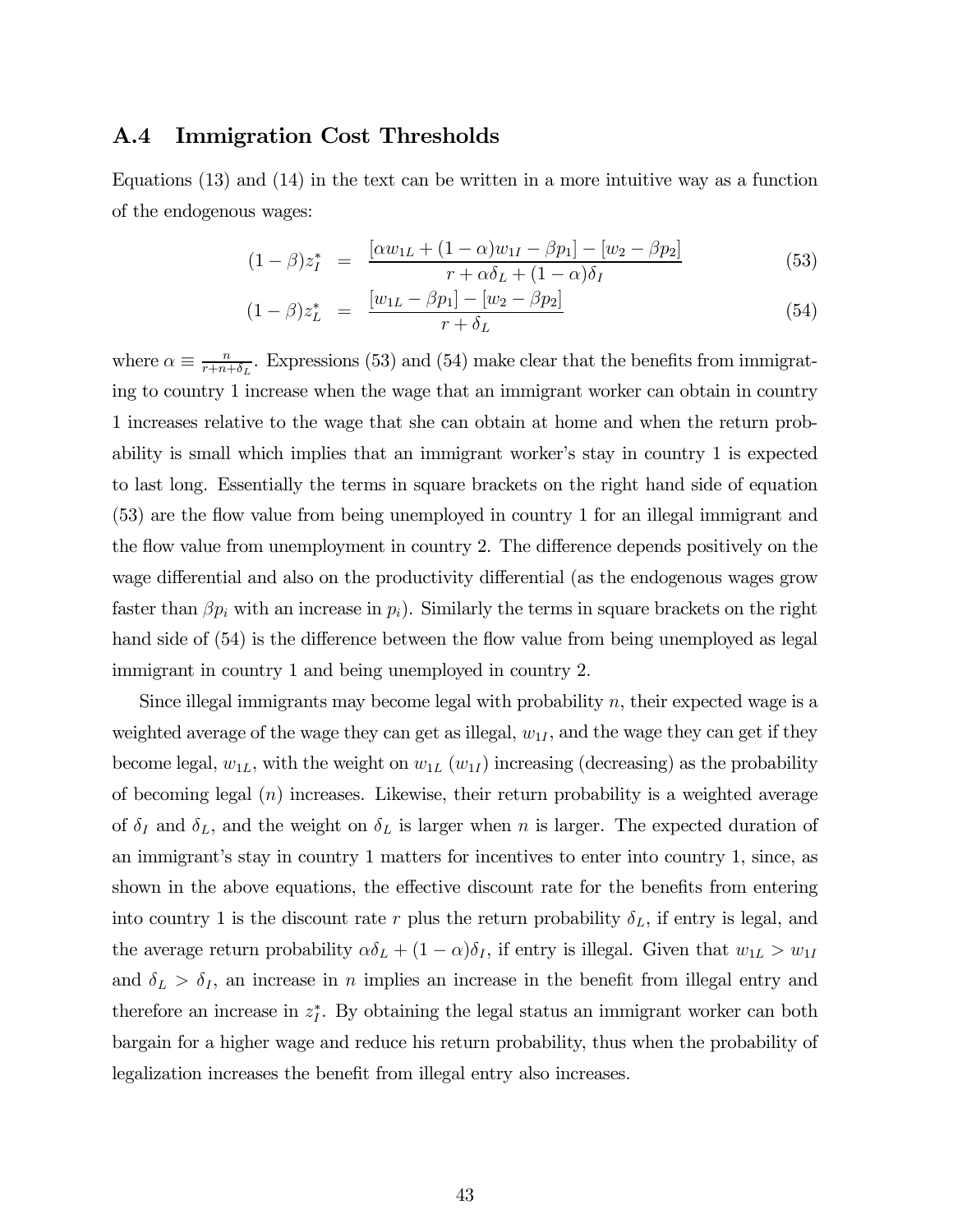### A.5 Value of a Filled Vacancy

Substituting the equilibrium wages (given in equations (9) to (12)) into equations (17) to (20) the values of filled vacancies can be written as:

$$
J_{1N}^{F} = (1 - \beta)S_{1N} = \frac{(1 - \beta)(p_1 - b_1)}{r + s_1 + \beta m(\theta_1)}
$$
(55)

$$
J_{1L}^F = (1 - \beta)S_{1L} = \frac{(1 - \beta)(p_1 - b_1 + \pi_L)}{r + s_1 + \delta_L + \beta m(\theta_1)}
$$
(56)

$$
J_{1I}^{F} = (1 - \beta)S_{1I} = \frac{(1 - \beta)(p_1 - b_1 + \pi_I) + n\left(J_{1L}^{F} - J_{1I}^{F}\right)}{r + s_1 + \delta_I + \beta m(\theta_1)}
$$
(57)

$$
J_2^F = (1 - \beta)S_2 = \frac{(1 - \beta)(p_2 - b_2 - M)}{r + s_2 + \beta m(\theta_2)}
$$
(58)

Obviously if  $\delta_I = \delta_L = 0$  and  $\pi_L = \pi_I = 0$ , implying  $w_{1N} = w_{1I} = w_{1L}$ , then  $J_{1N}^F =$  $J_{1I}^F = J_{1I}^F$  and the firm is indifferent between hiring an immigrant (legal or illegal) or a native worker. In general, however, the value of a filled job to the firm depends on the worker's origin and legal status, since as explained above, immigrants legal or illegal and native workers earn different wages and in addition jobs filled by immigrants have lower expected duration. More specifically, subtracting (56) from (55) and (57) from (56) gives the two expressions (21) and (22) in the text.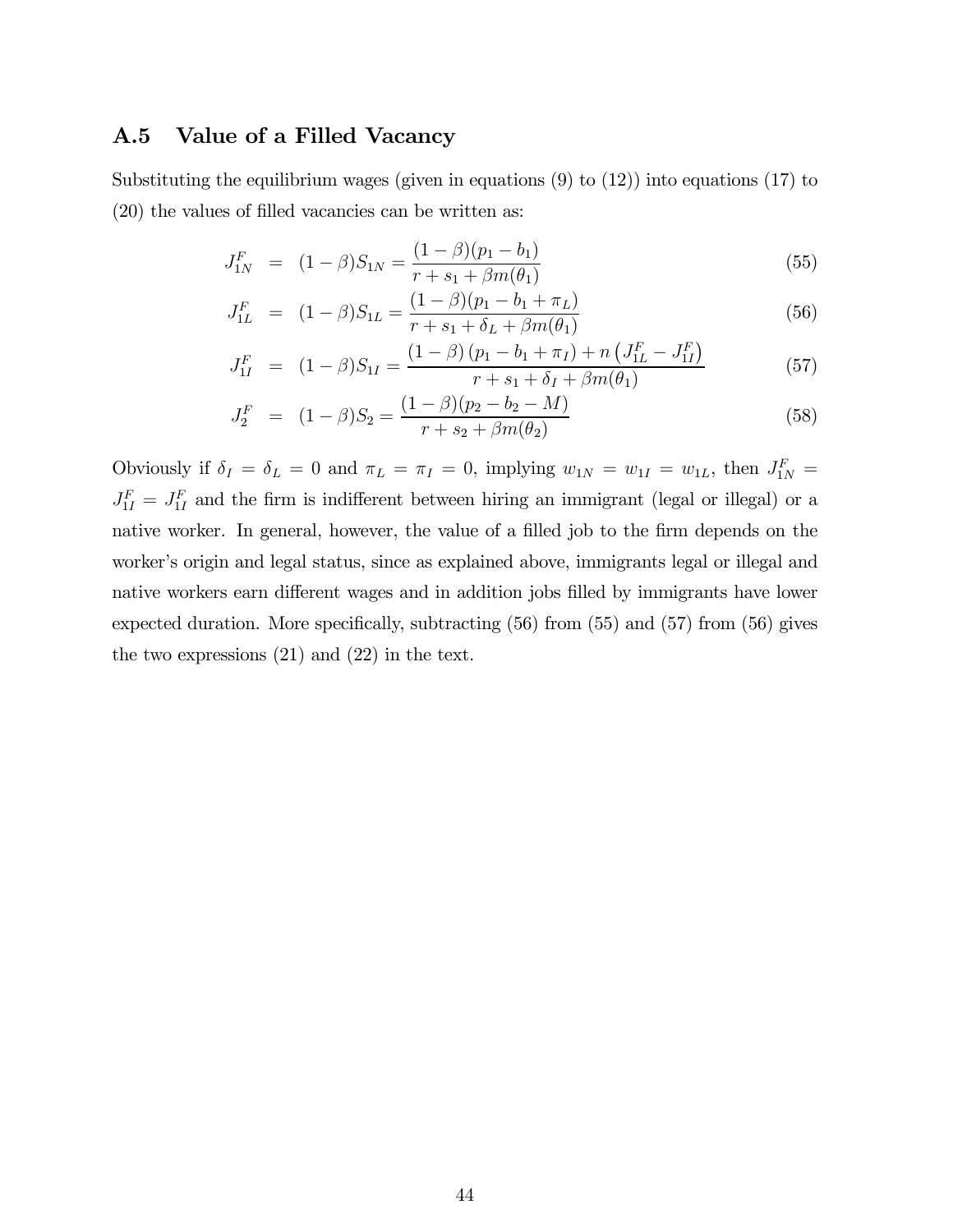#### **Table 1**

|                                                       | Parameterisation of the model                                                                               |  |  |  |  |  |  |  |  |  |
|-------------------------------------------------------|-------------------------------------------------------------------------------------------------------------|--|--|--|--|--|--|--|--|--|
| $\varepsilon = 0.5$                                   | Petrongolo and Pissarides (2001).                                                                           |  |  |  |  |  |  |  |  |  |
| $\beta$ =0.5                                          | Satisfies the Hosios (1990) condition.                                                                      |  |  |  |  |  |  |  |  |  |
| $r = 0.004$                                           | Monthly interest rate.                                                                                      |  |  |  |  |  |  |  |  |  |
| $s_1 = s_2 = 0.034$                                   | Hall (2005).                                                                                                |  |  |  |  |  |  |  |  |  |
| $p_1 = 1, z = 0$                                      | Normalizations.                                                                                             |  |  |  |  |  |  |  |  |  |
|                                                       | <b>Measured from the data:</b>                                                                              |  |  |  |  |  |  |  |  |  |
| $F = 1/3$                                             | The average ratio of Mexican to US population for the 2000s.*                                               |  |  |  |  |  |  |  |  |  |
| $\delta_L = 0.0023$                                   | Our calculations from several sources (see text).                                                           |  |  |  |  |  |  |  |  |  |
| $\delta_1 = 0.0039$                                   | Our calculations from several sources (see text).                                                           |  |  |  |  |  |  |  |  |  |
| $n = 0.0006$                                          | Our calculations from several sources (See text).                                                           |  |  |  |  |  |  |  |  |  |
|                                                       | Jointly calibrated to match:                                                                                |  |  |  |  |  |  |  |  |  |
| $\xi_1 = 0.197$                                       | The employment rate of US-native workers: 0.82. +                                                           |  |  |  |  |  |  |  |  |  |
| $\xi_2 = 0.053$                                       | The employment rate in Mexico: 0.55. <sup>+</sup>                                                           |  |  |  |  |  |  |  |  |  |
| $p_2 = 0.262$                                         | The wage ratio between US and Mexico, equal to 4, close to the ratio of income                              |  |  |  |  |  |  |  |  |  |
|                                                       | per person in the two countries.‡                                                                           |  |  |  |  |  |  |  |  |  |
| $b_1 = 0.672$                                         | The ratio of unemployment to employment income of                                                           |  |  |  |  |  |  |  |  |  |
| $b_2 = 0.166$                                         | 71% for both countries (Hall and Milgrom, 2008).                                                            |  |  |  |  |  |  |  |  |  |
| $\pi_L$ =1.180                                        | The native-immigrant wage gap: -25% (Borjas and Friedberg, 2009).                                           |  |  |  |  |  |  |  |  |  |
| $\pi_I = 1.613$                                       | The legal-illegal immigrant wage gap: -10% (e.g. Rivera-Batiz, 1999 and Kossoudji<br>and Cobb-Clark, 2012). |  |  |  |  |  |  |  |  |  |
| $c_1 = 0.412$                                         | The ratio of Mexican immigrants to the US-native labor force: $I + L = 0.038$ . $\dagger$                   |  |  |  |  |  |  |  |  |  |
| $c_2 = 0.048$                                         | The proportion of legal immigrants in the total number of Mexican immigrants:                               |  |  |  |  |  |  |  |  |  |
|                                                       | 56% (Hoefer et al, 2012).                                                                                   |  |  |  |  |  |  |  |  |  |
| $\tilde{\mu}_L$ =0.0067%<br>$\tilde{\mu}_I = 0.035\%$ | The vacancy to unemployment ratio in Mexico and the US: 0:620.¥                                             |  |  |  |  |  |  |  |  |  |
|                                                       | * http://www.oecd-ilibrary.org/statistics.                                                                  |  |  |  |  |  |  |  |  |  |
|                                                       | ** http://www.migrationinformation.org/DataHub/charts/fb-mexicans.cfm.                                      |  |  |  |  |  |  |  |  |  |
| <sup>†</sup> IPUMS International data.                |                                                                                                             |  |  |  |  |  |  |  |  |  |
|                                                       | # Penn World Table, version 7.1, available at: https://pwt.sas.upenn.edu/php site/pwt index.php.            |  |  |  |  |  |  |  |  |  |

ⱡ IPUMS in 2000.

¥ Conference Board's Help-Wanted Index.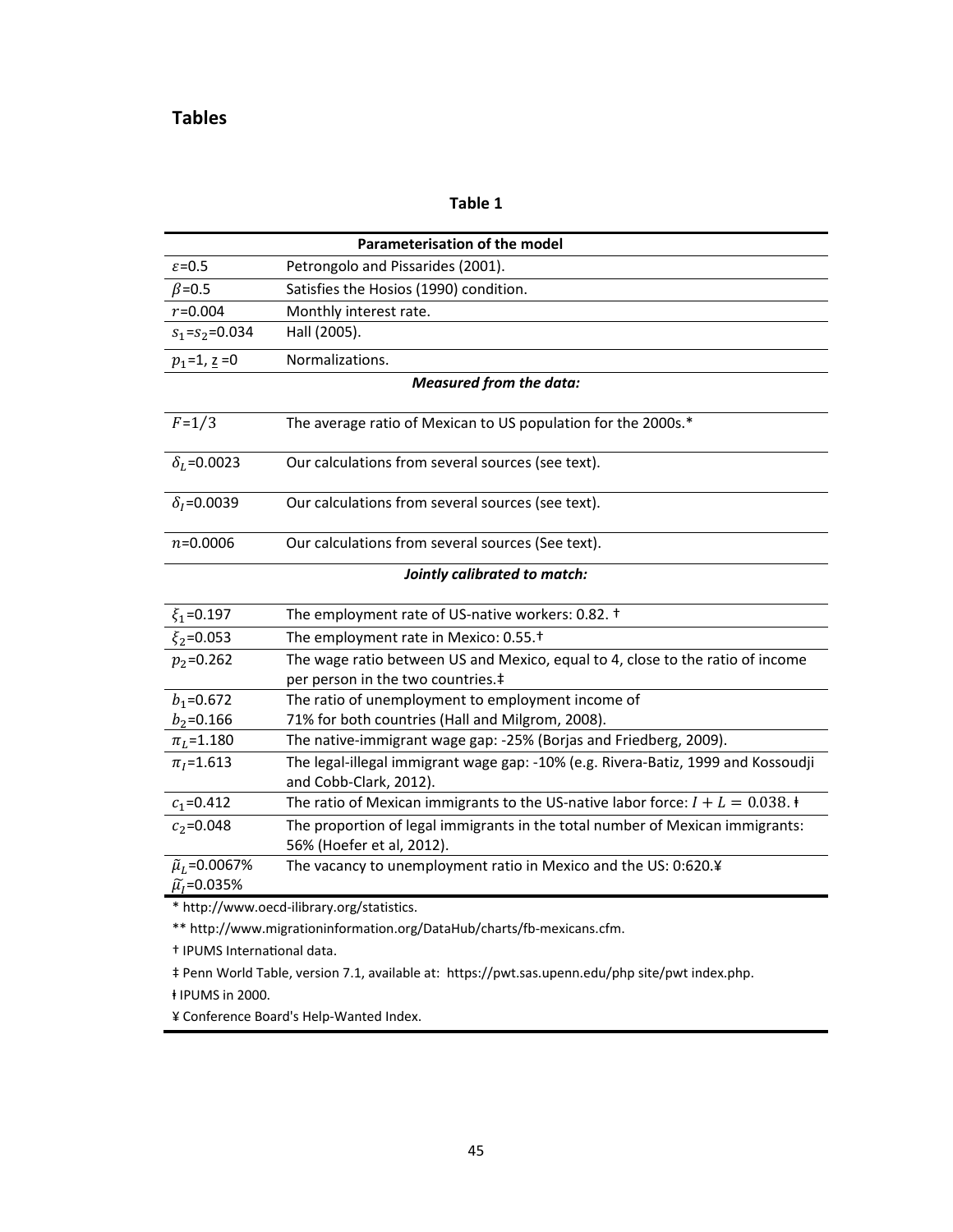|                         | -15% native-   |          | -5% legal-illegal |          | Double $\delta_L$ |          | <b>Reduce the ratio</b> |          |  |
|-------------------------|----------------|----------|-------------------|----------|-------------------|----------|-------------------------|----------|--|
|                         | immigrant wage |          | wage gap          |          |                   |          | of                      |          |  |
|                         | gap            |          |                   |          |                   |          | unemployment            |          |  |
|                         |                |          |                   |          |                   |          | to employment           |          |  |
|                         |                |          |                   |          |                   |          | income to 0.5           |          |  |
| $\boldsymbol{I}$        | $-10$          | $-50$    | $-10$             | $-50$    | $-10$             | $-50$    | $-10$                   | $-50$    |  |
| $\pi_I$                 | 7,69           | 28,71    | 3,00              | 11,56    | 1,92              | 7,50     | 1,88                    | 7,31     |  |
|                         |                |          |                   |          |                   |          |                         |          |  |
| $\boldsymbol{\theta}_1$ | $-0,20$        | $-1,45$  | $-0,68$           | $-3,18$  | $-0,72$           | $-3,26$  | $-0,47$                 | $-2,12$  |  |
|                         |                |          |                   |          |                   |          |                         |          |  |
| $u_{1N}$                | 0,08           | 0,60     | 0,28              | 1,30     | 0,30              | 1,33     | 0,19                    | 0,87     |  |
| $u_{1L}$                | 0,16           | 0,94     | 0,35              | 1,64     | 0,37              | 1,66     | 0,27                    | 1,22     |  |
| $u_{1I}$                | 0,08           | 0,58     | 0,27              | 1,27     | 0,29              | 1,30     | 0, 19                   | 0,85     |  |
|                         |                |          |                   |          |                   |          |                         |          |  |
| $W_{1N}$                | 0,00           | $-0,03$  | $-0,01$           | $-0,06$  | $-0,01$           | $-0,06$  | $-0,02$                 | $-0,07$  |  |
| $W_{1L}$                | $-0,01$        | $-0,09$  | $-0,08$           | $-0,40$  | $-0,08$           | $-0,37$  | $-0,06$                 | $-0,28$  |  |
| $W_{1I}$                | $-2,11$        | $-9,18$  | $-1,29$           | $-5,44$  | $-0,97$           | $-4,04$  | $-0,92$                 | $-3,77$  |  |
|                         |                |          |                   |          |                   |          |                         |          |  |
| $Y_1$                   | $-0,01$        | $-0,07$  | $-0,03$           | $-0,14$  | $-0,03$           | $-0,14$  | $-0,04$                 | $-0,17$  |  |
| $Y_{1a}$                | $-0,02$        | $-0,17$  | $-0,08$           | $-0,36$  | $-0,08$           | $-0,37$  | $-0,06$                 | $-0,28$  |  |
|                         |                |          |                   |          |                   |          |                         |          |  |
| $z_I^*$                 | $-9,58$        | $-48,91$ | $-10,15$          | $-50,92$ | $-10,18$          | $-50,98$ | $-10,47$                | $-52,04$ |  |
| $z_L^{\star}$           | 0,15           | 0,36     | $-0,29$           | $-1,61$  | $-0,29$           | $-1,46$  | $-0,21$                 | $-1,11$  |  |
| L                       | $-2,19$        | $-9,04$  | $-2,08$           | $-9,01$  | $-1,08$           | $-4,57$  | $-1,76$                 | $-7,60$  |  |
| $\boldsymbol{\varphi}$  | 0,21           | 0,88     | 0,21              | 0,88     | 0,19              | 0,80     | 0,21                    | 0,85     |  |
| $\lambda$               | 3,51           | 16,70    | 3,56              | 16,71    | 3,88              | 17,72    | 3,69                    | 17,21    |  |
| $L/(L+I+1)$             | $-1,99$        | $-8,23$  | $-1,89$           | $-8,19$  | $-0,91$           | $-3,85$  | $-1,57$                 | $-6,81$  |  |
| $(L+1) / (L+1+1)$       | $-5,35$        | $-24,23$ | $-5,29$           | $-24,21$ | $-4,73$           | $-21,36$ | $-5,12$                 | $-23,31$ |  |
|                         |                |          |                   |          |                   |          |                         |          |  |
| $\boldsymbol{\theta}_2$ | 4,03           | 13,95    | 1,96              | 6,80     | 1,58              | 5,57     | 0,71                    | 2,46     |  |
| $u_2$                   | $-1,11$        | $-3,90$  | $-0,54$           | $-1,88$  | $-0,44$           | $-1,54$  | $-0,20$                 | $-0,68$  |  |
| $W_2$                   | $-0,19$        | $-0,68$  | $-0,11$           | $-0,40$  | $-0,09$           | $-0,31$  | $-0,08$                 | $-0,27$  |  |
| $Y_2$                   | 0,75           | 3,01     | 0,70              | 2,87     | 0,63              | 2,58     | 0,67                    | 2,75     |  |
| $Y_{2a}$                | 1,42           | 5,29     | 1,02              | 3,97     | 0,89              | 3,49     | 0,75                    | 3,03     |  |

## Table 2: Higher search cost (increase in  $\pi_I$ ) **(percentage changes)**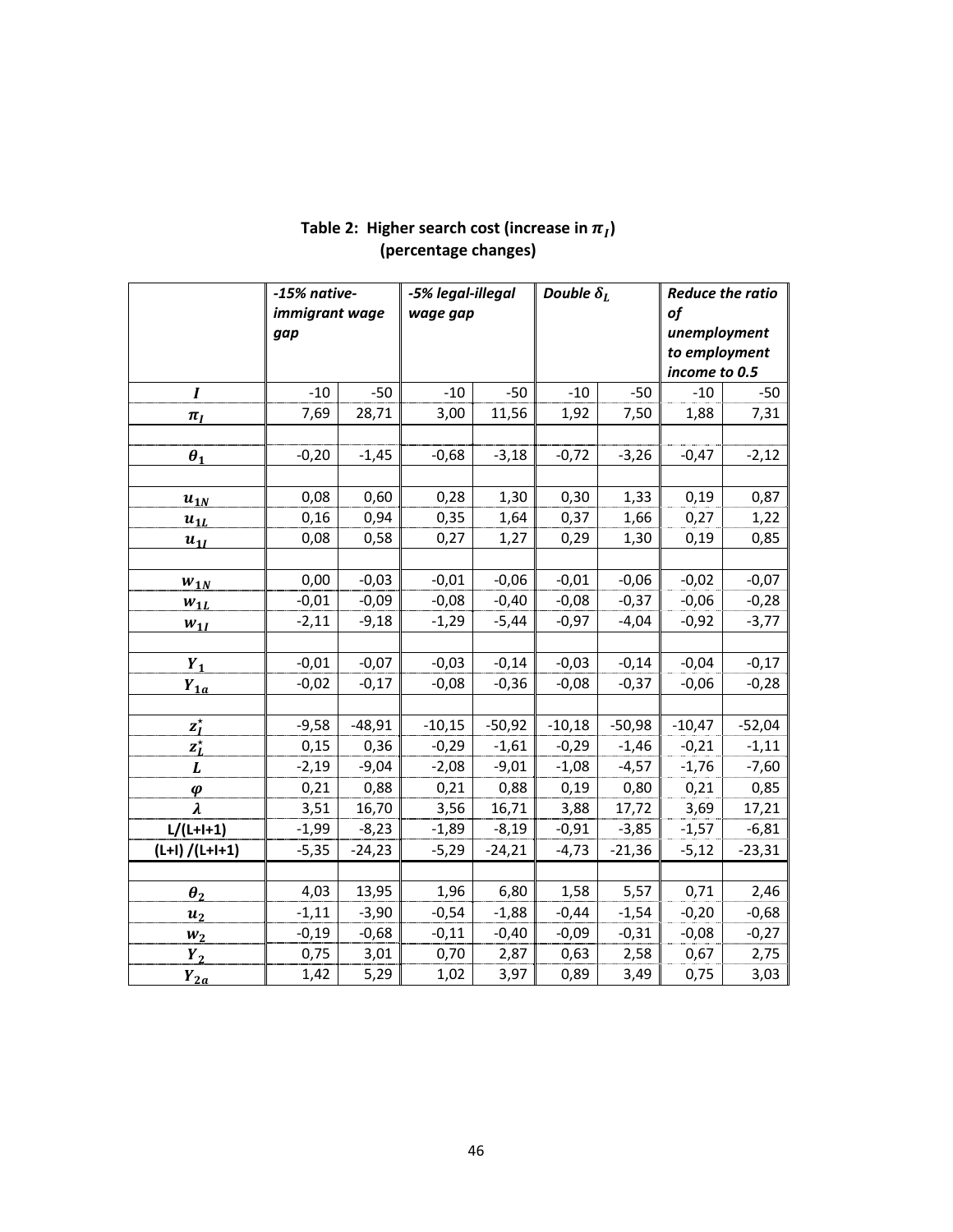|                         | -15% native- |          | -5% legal-illegal |          | Double $\delta_L$ |          | <b>Reduce the ratio</b> |          |  |
|-------------------------|--------------|----------|-------------------|----------|-------------------|----------|-------------------------|----------|--|
|                         | immigrant    |          | wage gap          |          |                   |          | of                      |          |  |
|                         | wage gap     |          |                   |          |                   |          | unemployment            |          |  |
|                         |              |          |                   |          |                   |          | to employment           |          |  |
|                         |              |          |                   |          |                   |          | income to 0.5           |          |  |
| $\boldsymbol{I}$        | $-10$        | $-50$    | $-10$             | $-50$    | $-10$             | $-50$    | $-10$                   | $-50$    |  |
| $\delta_I$              | 6,96         | 33,30    | 6,04              | 28,80    | 5,37              | 25,58    | 5,44                    | 25,59    |  |
|                         |              |          |                   |          |                   |          |                         |          |  |
| $\boldsymbol{\theta}_1$ | $-0,63$      | $-2,66$  | $-0,88$           | $-3,74$  | $-0,86$           | $-3,62$  | $-0,56$                 | $-2,34$  |  |
|                         |              |          |                   |          |                   |          |                         |          |  |
| $u_{1N}$                | 0,26         | 1,09     | 0,36              | 1,53     | 0,35              | 1,48     | 0,23                    | 0,96     |  |
| $u_{1L}$                | 0,34         | 1,44     | 0,44              | 1,87     | 0,43              | 1,81     | 0,31                    | 1,31     |  |
| $u_{1I}$                | 0,83         | 4,19     | 0,86              | 4,14     | 0,79              | 3,76     | 0,67                    | 3,26     |  |
|                         |              |          |                   |          |                   |          |                         |          |  |
| $W_{1N}$                | $-0,01$      | $-0,05$  | $-0,02$           | $-0,07$  | $-0,02$           | $-0,07$  | $-0,02$                 | $-0,08$  |  |
| $W_{1L}$                | $-0,04$      | $-0,17$  | $-0,11$           | $-0,47$  | $-0,10$           | $-0,41$  | $-0,07$                 | $-0,31$  |  |
| $W_{1I}$                | $-0,21$      | $-1,07$  | $-0,31$           | $-1,52$  | $-0,32$           | $-1,52$  | $-0,30$                 | $-1,46$  |  |
|                         |              |          |                   |          |                   |          |                         |          |  |
| $Y_1$                   | $-0,03$      | $-0,12$  | $-0,04$           | $-0,16$  | $-0,04$           | $-0,16$  | $-0,04$                 | $-0,18$  |  |
| $Y_{1a}$                | $-0,07$      | $-0,30$  | $-0,10$           | $-0,43$  | $-0,10$           | $-0,41$  | $-0,07$                 | $-0,31$  |  |
|                         |              |          |                   |          |                   |          |                         |          |  |
| $z_I^*$                 | $-4,09$      | $-21,07$ | $-5,13$           | $-26,13$ | $-5,66$           | $-28,84$ | $-5,81$                 | $-29,70$ |  |
| $z_L^{\star}$           | $-0,05$      | $-0,21$  | $-0,53$           | $-2,30$  | $-0,42$           | $-1,83$  | $-0,33$                 | $-1,41$  |  |
| L                       | $-1,89$      | $-8,14$  | $-2,10$           | $-9,07$  | $-1,06$           | $-4,54$  | $-1,80$                 | $-7,70$  |  |
| $\boldsymbol{\varphi}$  | 0,20         | 0,83     | 0,20              | 0,85     | 0,18              | 0,77     | 0,20                    | 0,83     |  |
| $\lambda$               | 3,39         | 15,91    | 3,33              | 15,75    | 3,70              | 16,95    | 3,49                    | 16,35    |  |
| $L/(L+I+1)$             | $-1,70$      | $-7,34$  | $-1,90$           | $-8,25$  | $-0,89$           | $-3,82$  | $-1,61$                 | $-6,91$  |  |
| $(L+1) / (L+1+1)$       | $-5,19$      | $-23,65$ | $-5,30$           | $-24,24$ | $-4,72$           | $-21,34$ | $-5,13$                 | $-23,37$ |  |
|                         |              |          |                   |          |                   |          |                         |          |  |
| $\boldsymbol{\theta}_2$ | 1,89         | 8,05     | 1,12              | 4,61     | 1,02              | 4,16     | 0,44                    | 1,78     |  |
| $u_2$                   | $-0,52$      | $-2,23$  | $-0,31$           | $-1,28$  | $-0,28$           | $-1,15$  | $-0,12$                 | $-0,49$  |  |
| $W_2$                   | $-0,09$      | $-0,39$  | $-0,06$           | $-0,27$  | $-0,06$           | $-0,23$  | $-0,05$                 | $-0,20$  |  |
| $Y_2$                   | 0,70         | 2,87     | 0,70              | 2,86     | 0,63              | 2,56     | 0,67                    | 2,75     |  |
| $Y_{2a}$                | 1,02         | 4,20     | 0,88              | 3,61     | 0,79              | 3,24     | 0,72                    | 2,95     |  |

# Table 3: Increased rates of deportation (increase in  $\delta_I$ ) **(percentage changes)**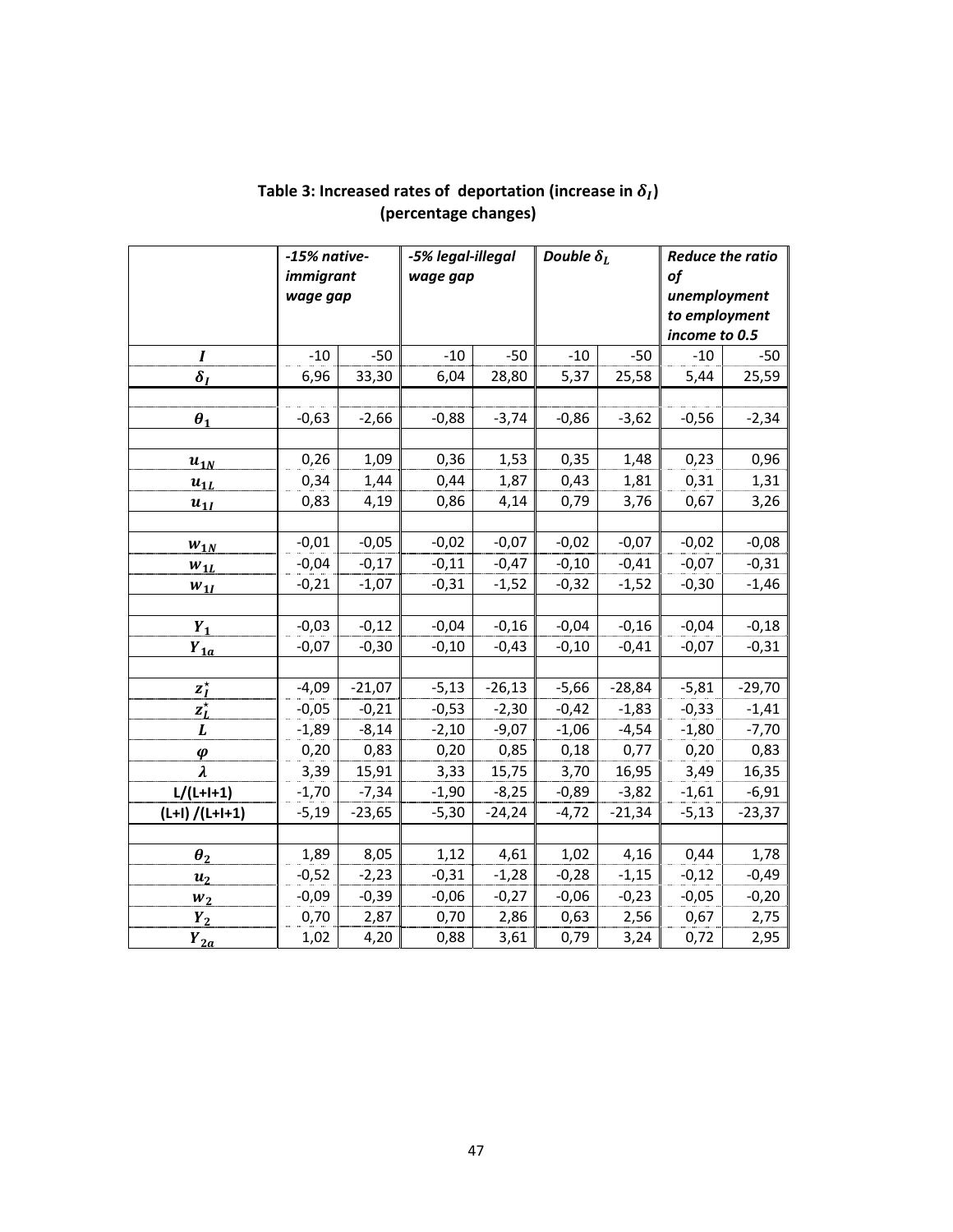|                        | -15% native-   |          |          | -5% legal-illegal |         | Double $\delta_L$ | <b>Reduce the ratio</b> |          |  |
|------------------------|----------------|----------|----------|-------------------|---------|-------------------|-------------------------|----------|--|
|                        | immigrant wage |          | wage gap |                   |         |                   | of                      |          |  |
|                        | gap            |          |          |                   |         |                   | unemployment            |          |  |
|                        |                |          |          |                   |         |                   | to employment           |          |  |
|                        |                |          |          |                   |         |                   | income to 0.5           |          |  |
| $\boldsymbol{I}$       | $-10$          | $-50$    | $-10$    | $-50$             | $-10$   | $-50$             | $-10$                   | $-50$    |  |
| $\mu_I$                | $-9,87$        | $-49,47$ | $-9,40$  | $-47,36$          | $-8,94$ | $-45,34$          | $-9,47$                 | $-47,59$ |  |
|                        |                |          |          |                   |         |                   |                         |          |  |
| $\theta_1$             | $-0,65$        | $-2,72$  | $-0,90$  | $-3,81$           | $-0,87$ | $-3,69$           | $-0,57$                 | $-2,37$  |  |
|                        |                |          |          |                   |         |                   |                         |          |  |
| $u_{1N}$               | 0,27           | 1,11     | 0,37     | 1,56              | 0,36    | 1,51              | 0,23                    | 0,97     |  |
| $u_{1L}$               | 0,34           | 1,46     | 0,45     | 1,90              | 0,44    | 1,84              | 0,31                    | 1,32     |  |
| $u_{1I}$               | 0,26           | 1,09     | 0,36     | 1,52              | 0,35    | 1,47              | 0,23                    | 0,95     |  |
|                        |                |          |          |                   |         |                   |                         |          |  |
| $W_{1N}$               | $-0,01$        | $-0,05$  | $-0,02$  | $-0,07$           | $-0,02$ | $-0,07$           | $-0,02$                 | $-0,08$  |  |
| $W_{1L}$               | $-0,04$        | $-0,17$  | $-0,11$  | $-0,48$           | $-0,10$ | $-0,42$           | $-0,07$                 | $-0,31$  |  |
| $W_{1I}$               | $-0,07$        | $-0,29$  | $-0,14$  | $-0,58$           | $-0,15$ | $-0,62$           | $-0,11$                 | $-0,45$  |  |
|                        |                |          |          |                   |         |                   |                         |          |  |
| $Y_1$                  | $-0,03$        | $-0,12$  | $-0,04$  | $-0,17$           | $-0,04$ | $-0,16$           | $-0,04$                 | $-0,19$  |  |
| $Y_{1a}$               | $-0,07$        | $-0,31$  | $-0,10$  | $-0,44$           | $-0,10$ | $-0,42$           | $-0,07$                 | $-0,31$  |  |
|                        |                |          |          |                   |         |                   |                         |          |  |
| $z_I^*$                | $-0,17$        | $-0,72$  | $-0,95$  | $-4,13$           | $-1,38$ | $-6,03$           | $-1,08$                 | $-4,66$  |  |
| $z_L^{\star}$          | $-0,04$        | $-0,16$  | $-0,54$  | $-2,33$           | $-0,43$ | $-1,86$           | $-0,34$                 | $-1,45$  |  |
| L                      | $-1,97$        | $-8,38$  | $-2,12$  | $-9,14$           | $-1,08$ | $-4,58$           | $-1,80$                 | $-7,72$  |  |
| $\boldsymbol{\varphi}$ | 0,21           | 0,87     | 0,21     | 0,88              | 0,19    | 0,80              | 0,21                    | 0,85     |  |
| $\lambda$              | 3,61           | 16,93    | 3,54     | 16,67             | 3,88    | 17,71             | 3,68                    | 17,17    |  |
| $L/(L+I+1)$            | $-1,77$        | $-7,58$  | $-1,92$  | $-8,32$           | $-0,90$ | $-3,85$           | $-1,61$                 | $-6,93$  |  |
| $(L+1) / (L+1+1)$      | $-5,23$        | $-23,81$ | $-5,31$  | $-24,29$          | $-4,73$ | $-21,36$          | $-5,14$                 | $-23,38$ |  |
|                        |                |          |          |                   |         |                   |                         |          |  |
| $\theta_2$             | 2,31           | 9,26     | 1,22     | 4,82              | 1,05    | 4,16              | 0,44                    | 1,73     |  |
| $u_2$                  | $-0,64$        | $-2,57$  | $-0,33$  | $-1,33$           | $-0,29$ | $-1,15$           | $-0,12$                 | $-0,48$  |  |
| $W_2$                  | $-0,11$        | $-0,45$  | $-0,07$  | $-0,28$           | $-0,06$ | $-0,23$           | $-0,05$                 | $-0,19$  |  |
| $Y_2$                  | 0,71           | 2,90     | 0,70     | 2,86              | 0,63    | 2,57              | 0,67                    | 2,75     |  |
| $Y_{2a}$               | 1,10           | 4,43     | 0,90     | 3,64              | 0,80    | 3,25              | 0,72                    | 2,95     |  |

## Table 4: Increased border control (entry restrictions) (decrease in  $\mu_I$ ) **(percentage changes)**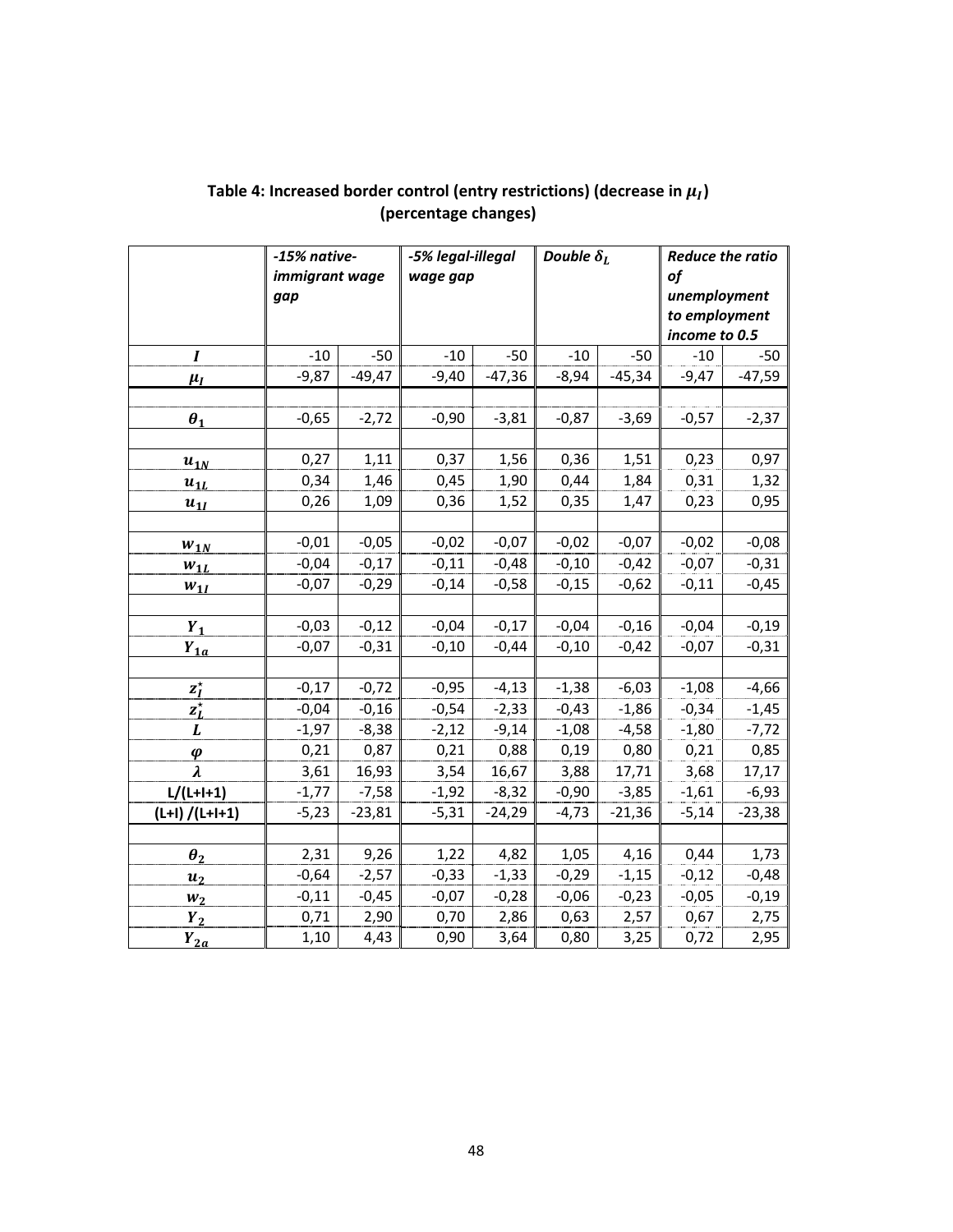|                         | -15% native-   |          | -5% legal-illegal |         | Double $\delta_L$ |         | <b>Reduce the ratio</b> |          |  |
|-------------------------|----------------|----------|-------------------|---------|-------------------|---------|-------------------------|----------|--|
|                         | immigrant wage |          | wage gap          |         |                   |         | of                      |          |  |
|                         | gap            |          |                   |         |                   |         | unemployment            |          |  |
|                         |                |          |                   |         |                   |         | to employment           |          |  |
|                         |                |          |                   |         |                   |         | income to 0.5           |          |  |
| $\boldsymbol{I}$        | $-10$          | $-50$    | $-10$             | $-50$   | $-10$             | $-50$   | $-10$                   | $-50$    |  |
| $\boldsymbol{n}$        | 87,26          | 227,79   | 90,10             | 229,45  | 95,48             | 237,52  | 164,85                  | 282,46   |  |
|                         |                |          |                   |         |                   |         |                         |          |  |
| $\boldsymbol{\theta}_1$ | 0,40           | 1,71     | 1,32              | 5,18    | 0,25              | 0,96    | 2,84                    | 6,10     |  |
|                         |                |          |                   |         |                   |         |                         |          |  |
| $u_{1N}$                | $-0,16$        | $-0,70$  | $-0,54$           | $-2,13$ | $-0,10$           | $-0,39$ | $-1,17$                 | $-2,51$  |  |
| $u_{1L}$                | $-0,95$        | $-2,69$  | $-1,35$           | $-4,12$ | $-1,15$           | $-3,44$ | $-2,93$                 | $-5,09$  |  |
| $u_{1I}$                | 1,56           | 9,44     | 1,28              | 8,26    | 1,87              | 10,80   | 3,92                    | 14,94    |  |
|                         |                |          |                   |         |                   |         |                         |          |  |
| $W_{1N}$                | 0,01           | 0,03     | 0,03              | 0,10    | 0,00              | 0,02    | 0,09                    | 0,20     |  |
| $W_{1L}$                | 0,02           | 0,11     | 0,16              | 0,64    | 0,03              | 0,11    | 0,37                    | 0,80     |  |
| $W_{1I}$                | $-0,10$        | $-0,68$  | 0,13              | 0,40    | $-0,15$           | $-0,97$ | 0,12                    | $-0,33$  |  |
|                         |                |          |                   |         |                   |         |                         |          |  |
| $Y_1$                   | 0,02           | 0,08     | 0,06              | 0,23    | 0,01              | 0,04    | 0,23                    | 0,49     |  |
| $Y_{1a}$                | 0,05           | 0,20     | 0,15              | 0,59    | 0,03              | 0,11    | 0,38                    | 0,81     |  |
|                         |                |          |                   |         |                   |         |                         |          |  |
| $z_I^*$                 | 7,20           | 27,50    | 8,52              | 31,00   | 9,32              | 33,09   | 38,17                   | 71,90    |  |
| $\mathbf{z}^\star_L$    | $-0,08$        | $-0,45$  | 0,74              | 2,73    | 0,00              | $-0,12$ | 1,26                    | 2,13     |  |
| L                       | 21,26          | 69,47    | 22,47             | 70,75   | 12,96             | 44,91   | 55,39                   | 104,48   |  |
| $\boldsymbol{\varphi}$  | $-0,34$        | $-1,46$  | $-0,38$           | $-1,52$ | $-0,15$           | $-0,59$ | $-1,42$                 | $-3,23$  |  |
| $\lambda$               | 12,05          | 35,52    | 12,47             | 35,75   | 8,33              | 28,06   | 22,48                   | 40,93    |  |
| $L/(L+I+1)$             | 20,93          | 68,06    | 22,11             | 69,29   | 12,83             | 44,38   | 54,04                   | 101,38   |  |
| $(L+1) / (L+1+1)$       | 8,36           | 31,42    | 9,10              | 32,40   | 3,37              | 12,95   | 30,31                   | 58,90    |  |
|                         |                |          |                   |         |                   |         |                         |          |  |
| $\theta_2$              | $-3,71$        | $-18,52$ | $-2,10$           | $-9,88$ | $-1,65$           | $-7,68$ | $-4,40$                 | $-12,55$ |  |
| u <sub>2</sub>          | 1,02           | 4,99     | 0,58              | 2,69    | 0,45              | 2,09    | 1,20                    | 3,40     |  |
| $W_2$                   | 0,17           | 0,83     | 0,12              | 0,55    | 0,09              | 0,41    | 0,47                    | 1,32     |  |
| $Y_2$                   | $-1,24$        | $-5,47$  | $-1,31$           | $-5,44$ | $-0,48$           | $-1,98$ | $-4,98$                 | $-11,94$ |  |
| $Y_{2a}$                | $-1,86$        | $-8,67$  | $-1,65$           | $-7,09$ | $-0,75$           | $-3,26$ | $-5,49$                 | $-13,43$ |  |

### Table 5: Legalization (increase in  $n$ ) **(percentage changes)**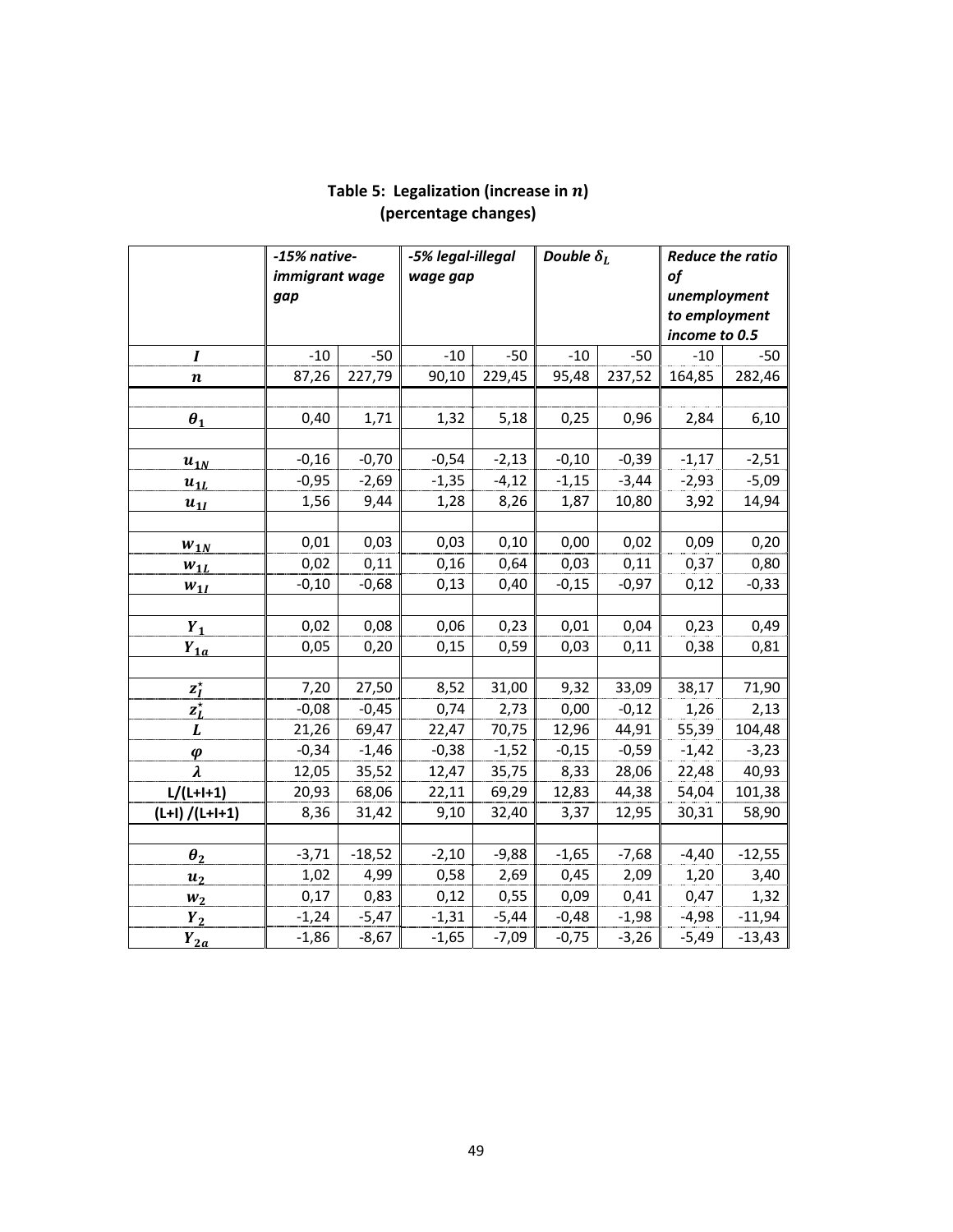| $\bm{I}$               | $-10$   | $-20$    | $-30$    | $-40$    | $-50$    | $-60$    | $-70$    | $-80$    | $-90$    |
|------------------------|---------|----------|----------|----------|----------|----------|----------|----------|----------|
| $\pi_I$                | 593.69  | 659.20   | 695.90   | 720.76   | 739.11   | 753.34   | 764.74   | 774.08   | 781.86   |
|                        |         |          |          |          |          |          |          |          |          |
| $\theta_1$             | 0.29    | 0.35     | 0.23     | $-0.03$  | $-0.39$  | $-0.83$  | $-1.32$  | $-1.84$  | $-2.38$  |
|                        |         |          |          |          |          |          |          |          |          |
| $u_{1N}$               | $-0.12$ | $-0.14$  | $-0.10$  | 0.01     | 0.16     | 0.34     | 0.54     | 0.75     | 0.97     |
| $u_{1L}$               | $-0.04$ | 0.01     | 0.13     | 0.30     | 0.51     | 0.74     | 0.99     | 1.25     | 1.51     |
| $u_{1I}$               | $-0.12$ | $-0.14$  | $-0.09$  | 0.01     | 0.16     | 0.33     | 0.53     | 0.74     | 0.95     |
|                        |         |          |          |          |          |          |          |          |          |
| $W_{1N}$               | 0.01    | 0.01     | 0.00     | 0.00     | $-0.01$  | $-0.02$  | $-0.03$  | $-0.04$  | $-0.05$  |
| $W_{1L}$               | 0.03    | 0.04     | 0.03     | 0.00     | $-0.05$  | $-0.10$  | $-0.15$  | $-0.21$  | $-0.27$  |
| $W_{1I}$               | $-6.77$ | $-13.49$ | $-20.12$ | $-26.63$ | $-32.98$ | $-39.14$ | $-45.11$ | $-50.85$ | $-56.37$ |
|                        |         |          |          |          |          |          |          |          |          |
| $Y_1$                  | 0.01    | 0.01     | 0.01     | $-0.01$  | $-0.02$  | $-0.04$  | $-0.06$  | $-0.08$  | $-0.11$  |
| $Y_{1a}$               | 0.03    | 0.04     | 0.02     | $-0.01$  | $-0.05$  | $-0.10$  | $-0.16$  | $-0.22$  | $-0.28$  |
|                        |         |          |          |          |          |          |          |          |          |
| $z_I^*$                | $-9.13$ | $-18.46$ | $-27.95$ | $-37.57$ | $-47.29$ | $-57.10$ | $-66.97$ | $-76.90$ | $-86.86$ |
| $\mathbf{z}_L^\star$   | 0.64    | 1.06     | 1.30     | 1.41     | 1.41     | 1.32     | 1.17     | 0.98     | 0.75     |
| L                      | $-2.15$ | $-4.18$  | $-6.08$  | $-7.87$  | $-9.53$  | $-11.08$ | $-12.53$ | $-13.88$ | $-15.13$ |
| $\boldsymbol{\varphi}$ | 0.21    | 0.41     | 0.58     | 0.74     | 0.89     | 1.02     | 1.14     | 1.25     | 1.35     |
| $\lambda$              | 3.52    | 6.94     | 10.25    | 13.45    | 16.52    | 19.47    | 22.29    | 24.97    | 27.53    |
| $L/(L+I+1)$            | $-1.96$ | $-3.81$  | $-5.54$  | $-7.18$  | $-8.71$  | $-10.14$ | $-11.47$ | $-12.72$ | $-13.88$ |
| $(L+1) / (L+I+1)$      | $-5.33$ | $-10.46$ | $-15.37$ | $-20.07$ | $-24.54$ | $-28.80$ | $-32.83$ | $-36.65$ | $-40.26$ |
|                        |         |          |          |          |          |          |          |          |          |
| $\theta_2$             | 5.62    | 10.24    | 14.04    | 17.17    | 19.73    | 21.85    | 23.59    | 25.02    | 26.20    |
| $u_2$                  | $-1.56$ | $-2.85$  | $-3.92$  | $-4.81$  | $-5.55$  | $-6.15$  | $-6.66$  | $-7.07$  | $-7.42$  |
| $W_2$                  | $-0.26$ | $-0.49$  | $-0.68$  | $-0.83$  | $-0.97$  | $-1.08$  | $-1.17$  | $-1.24$  | $-1.31$  |
| $Y_2$                  | 0.78    | 1.47     | 2.08     | 2.62     | 3.11     | 3.55     | 3.94     | 4.29     | 4.61     |
| $Y_{2a}$               | 1.71    | 3.15     | 4.37     | 5.41     | 6.31     | 7.07     | 7.73     | 8.31     | 8.81     |

Table 6: Take it or leave it offer, Higher search cost (increase in  $\pi_I$ ) **(percentage changes)**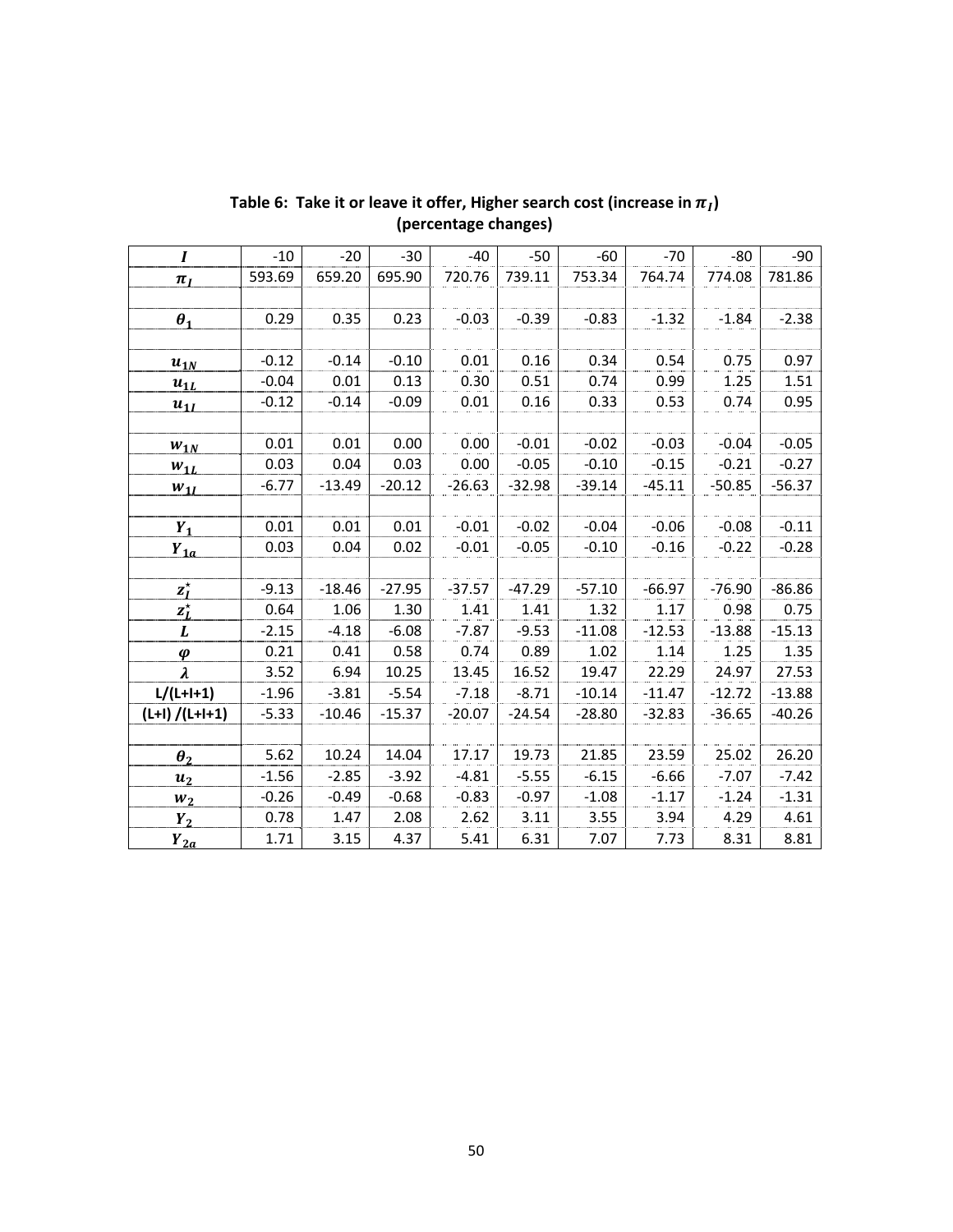| $\boldsymbol{I}$        | $-10$   | $-20$    | $-30$    | $-40$    | $-50$    | $-60$    | $-70$    | $-80$    | $-90$    |
|-------------------------|---------|----------|----------|----------|----------|----------|----------|----------|----------|
| $\delta_I$              | 7.55    | 14.93    | 22.16    | 29.25    | 36.20    | 43.04    | 49.76    | 56.38    | 62.91    |
|                         |         |          |          |          |          |          |          |          |          |
| $\boldsymbol{\theta}_1$ | $-0.92$ | $-1.76$  | $-2.53$  | $-3.23$  | $-3.87$  | $-4.46$  | $-5.00$  | $-5.48$  | $-5.93$  |
|                         |         |          |          |          |          |          |          |          |          |
| $u_{1N}$                | 0.38    | 0.72     | 1.04     | 1.32     | 1.59     | 1.83     | 2.04     | 2.24     | 2.42     |
| $u_{1L}$                | 0.45    | 0.87     | 1.25     | 1.60     | 1.92     | 2.22     | 2.49     | 2.73     | 2.96     |
| $u_{1l}$                | 1.00    | 2.00     | 2.99     | 3.98     | 4.98     | 5.99     | 7.00     | 8.03     | 9.08     |
|                         |         |          |          |          |          |          |          |          |          |
| $W_{1N}$                | $-0.02$ | $-0.03$  | $-0.05$  | $-0.06$  | $-0.07$  | $-0.09$  | $-0.10$  | $-0.11$  | $-0.11$  |
| $W_{1L}$                | $-0.11$ | $-0.20$  | $-0.29$  | $-0.37$  | $-0.45$  | $-0.51$  | $-0.58$  | $-0.63$  | $-0.68$  |
| $W_{1I}$                | 0.00    | 0.00     | 0.00     | $-0.01$  | $-0.01$  | $-0.01$  | $-0.01$  | $-0.01$  | $-0.01$  |
|                         |         |          |          |          |          |          |          |          |          |
| $Y_1$                   | $-0.04$ | $-0.08$  | $-0.12$  | $-0.15$  | $-0.18$  | $-0.21$  | $-0.23$  | $-0.26$  | $-0.28$  |
| $Y_{1a}$                | $-0.11$ | $-0.21$  | $-0.30$  | $-0.38$  | $-0.46$  | $-0.53$  | $-0.59$  | $-0.65$  | $-0.70$  |
|                         |         |          |          |          |          |          |          |          |          |
| $z_I^{\star}$           | $-3.45$ | $-6.95$  | $-10.52$ | $-14.15$ | $-17.84$ | $-21.58$ | $-25.38$ | $-29.23$ | $-33.13$ |
| $z_L^{\star}$           | $-0.38$ | $-0.72$  | $-1.04$  | $-1.32$  | $-1.57$  | $-1.80$  | $-2.01$  | $-2.19$  | $-2.36$  |
| L                       | $-2.26$ | $-4.37$  | $-6.33$  | $-8.15$  | $-9.85$  | $-11.42$ | $-12.87$ | $-14.21$ | $-15.45$ |
| $\boldsymbol{\varphi}$  | 0.21    | 0.39     | 0.56     | 0.72     | 0.86     | 0.99     | 1.11     | 1.21     | 1.31     |
| $\lambda$               | 3.20    | 6.33     | 9.37     | 12.32    | 15.17    | 17.92    | 20.56    | 23.09    | 25.51    |
| $L/(L+I+1)$             | $-2.06$ | $-3.99$  | $-5.78$  | $-7.46$  | $-9.02$  | $-10.47$ | $-11.81$ | $-13.05$ | $-14.19$ |
| $(L+1) / (L+1+1)$       | $-5.39$ | $-10.57$ | $-15.52$ | $-20.24$ | $-24.74$ | $-29.02$ | $-33.06$ | $-36.89$ | $-40.49$ |
|                         |         |          |          |          |          |          |          |          |          |
| $\boldsymbol{\theta}_2$ | 2.44    | 4.72     | 6.83     | 8.80     | 10.63    | 12.33    | 13.90    | 15.36    | 16.71    |
| $u_2$                   | $-0.67$ | $-1.30$  | $-1.89$  | $-2.44$  | $-2.96$  | $-3.44$  | $-3.88$  | $-4.30$  | $-4.68$  |
| $W_2$                   | $-0.11$ | $-0.22$  | $-0.32$  | $-0.42$  | $-0.51$  | $-0.59$  | $-0.67$  | $-0.74$  | $-0.81$  |
| $Y_2$                   | 0.74    | 1.40     | 2.00     | 2.53     | 3.02     | 3.46     | 3.85     | 4.21     | 4.53     |
| $Y_{2a}$                | 1.14    | 2.18     | 3.13     | 3.99     | 4.77     | 5.48     | 6.13     | 6.72     | 7.25     |

Table 7: Take it or leave it offer, Enforcement of deportation (increase in  $\delta_I$ ) **(percentage changes)**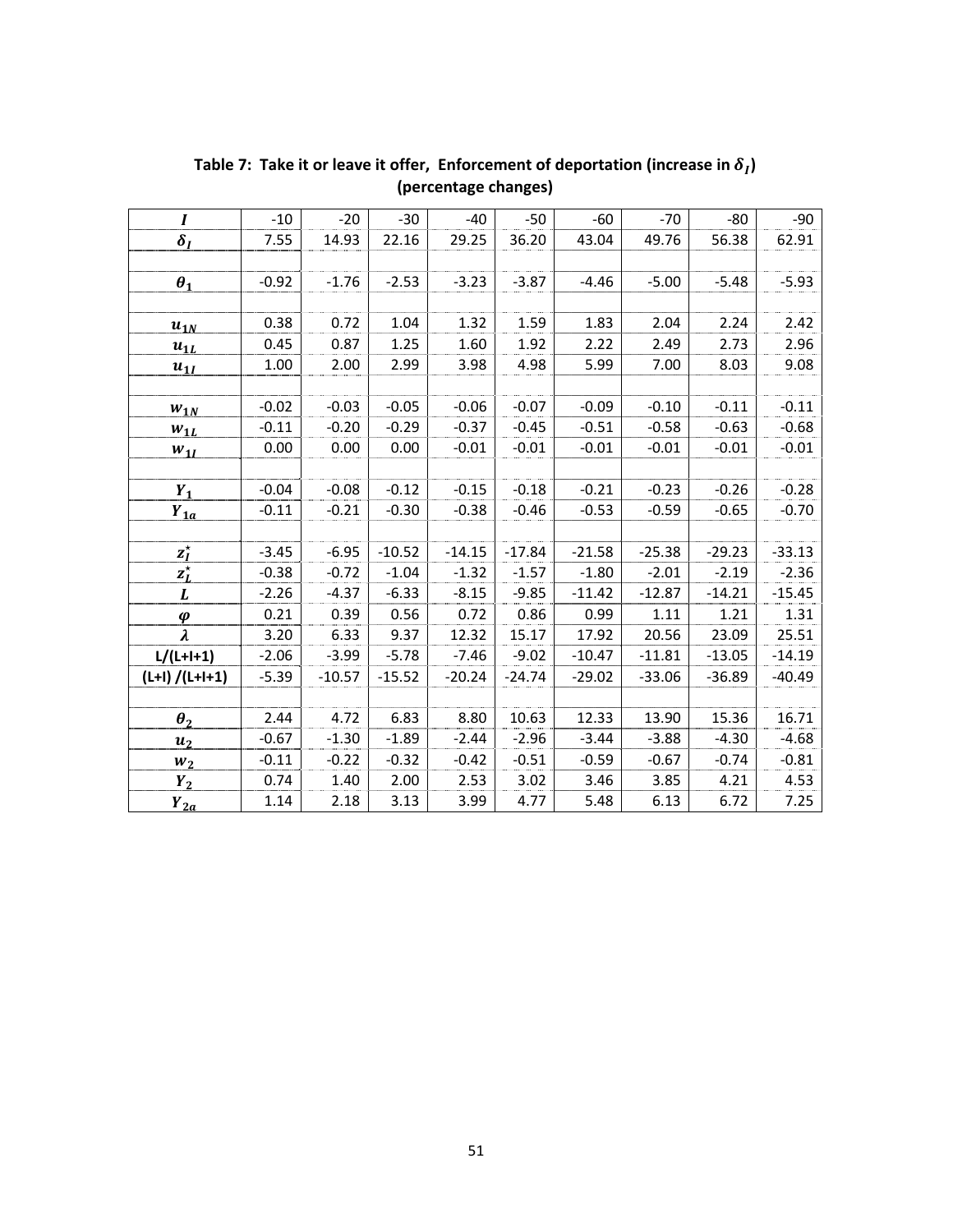| $\boldsymbol{I}$        | $-10$   | $-20$    | $-30$    | $-40$    | $-50$    | $-60$    | $-70$    | $-80$    | $-90$    |
|-------------------------|---------|----------|----------|----------|----------|----------|----------|----------|----------|
|                         | $-9.92$ | $-19.86$ | $-29.80$ | $-39.75$ | $-49.71$ | $-59.67$ | $-69.64$ | $-79.61$ | $-89.58$ |
| $\mu_I$                 |         |          |          |          |          |          |          |          |          |
|                         |         |          |          |          |          |          |          |          |          |
| $\boldsymbol{\theta}_1$ | $-0.98$ | $-1.87$  | $-2.69$  | $-3.43$  | $-4.10$  | $-4.71$  | $-5.26$  | $-5.77$  | $-6.22$  |
|                         |         |          |          |          |          |          |          |          |          |
| $u_{1N}$                | 0.40    | 0.77     | 1.10     | 1.40     | 1.68     | 1.93     | 2.15     | 2.36     | 2.54     |
| $u_{1L}$                | 0.47    | 0.91     | 1.31     | 1.67     | 2.00     | 2.31     | 2.58     | 2.83     | 3.06     |
| $u_{1l}$                | 0.39    | 0.75     | 1.07     | 1.37     | 1.64     | 1.88     | 2.10     | 2.30     | 2.48     |
|                         |         |          |          |          |          |          |          |          |          |
| $W_{1N}$                | $-0.02$ | $-0.04$  | $-0.05$  | $-0.07$  | $-0.08$  | $-0.09$  | $-0.10$  | $-0.11$  | $-0.12$  |
| $W_{1L}$                | $-0.11$ | $-0.21$  | $-0.31$  | $-0.39$  | $-0.47$  | $-0.54$  | $-0.61$  | $-0.67$  | $-0.72$  |
| $W_{1I}$                | 0.00    | 0.00     | $-0.01$  | $-0.01$  | $-0.01$  | $-0.01$  | $-0.01$  | $-0.01$  | $-0.01$  |
|                         |         |          |          |          |          |          |          |          |          |
| $Y_1$                   | $-0.04$ | $-0.08$  | $-0.12$  | $-0.15$  | $-0.18$  | $-0.20$  | $-0.23$  | $-0.25$  | $-0.27$  |
| $Y_{1a}$                | $-0.11$ | $-0.21$  | $-0.31$  | $-0.39$  | $-0.47$  | $-0.54$  | $-0.60$  | $-0.66$  | $-0.71$  |
|                         |         |          |          |          |          |          |          |          |          |
| $z_I^{\star}$           | 0.13    | 0.25     | 0.36     | 0.45     | 0.54     | 0.62     | 0.69     | 0.75     | 0.81     |
| $z_L^{\star}$           | $-0.35$ | $-0.67$  | $-0.96$  | $-1.23$  | $-1.48$  | $-1.70$  | $-1.91$  | $-2.10$  | $-2.27$  |
| $\boldsymbol{L}$        | $-2.42$ | $-4.66$  | $-6.73$  | $-8.64$  | $-10.40$ | $-12.02$ | $-13.51$ | $-14.88$ | $-16.13$ |
| $\boldsymbol{\varphi}$  | 0.22    | 0.42     | 0.60     | 0.76     | 0.91     | 1.04     | 1.16     | 1.27     | 1.37     |
| $\boldsymbol{\lambda}$  | 3.41    | 6.75     | 10.00    | 13.16    | 16.21    | 19.15    | 21.98    | 24.68    | 27.25    |
| $L/(L+I+1)$             | $-2.22$ | $-4.27$  | $-6.18$  | $-7.94$  | $-9.56$  | $-11.06$ | $-12.44$ | $-13.70$ | $-14.86$ |
| $(L+1) / (L+1+1)$       | $-5.48$ | $-10.74$ | $-15.76$ | $-20.54$ | $-25.10$ | $-29.41$ | $-33.49$ | $-37.35$ | $-40.97$ |
|                         |         |          |          |          |          |          |          |          |          |
| $\theta_2$              | 3.32    | 6.27     | 8.91     | 11.26    | 13.36    | 15.24    | 16.92    | 18.43    | 19.79    |
| $u_2$                   | $-0.92$ | $-1.74$  | $-2.47$  | $-3.13$  | $-3.73$  | $-4.26$  | $-4.74$  | $-5.17$  | $-5.56$  |
| $W_2$                   | $-0.16$ | $-0.30$  | $-0.42$  | $-0.54$  | $-0.64$  | $-0.74$  | $-0.82$  | $-0.90$  | $-0.97$  |
| $Y_2$                   | 0.76    | 1.44     | 2.05     | 2.60     | 3.09     | 3.53     | 3.93     | 4.28     | 4.60     |
| $Y_{2a}$                | 1.31    | 2.48     | 3.52     | 4.45     | 5.28     | 6.02     | 6.68     | 7.28     | 7.81     |

Table 8: Take it or leave it offer, Restrictions on entry (decrease in  $\mu_I$ ) **(percentage changes)**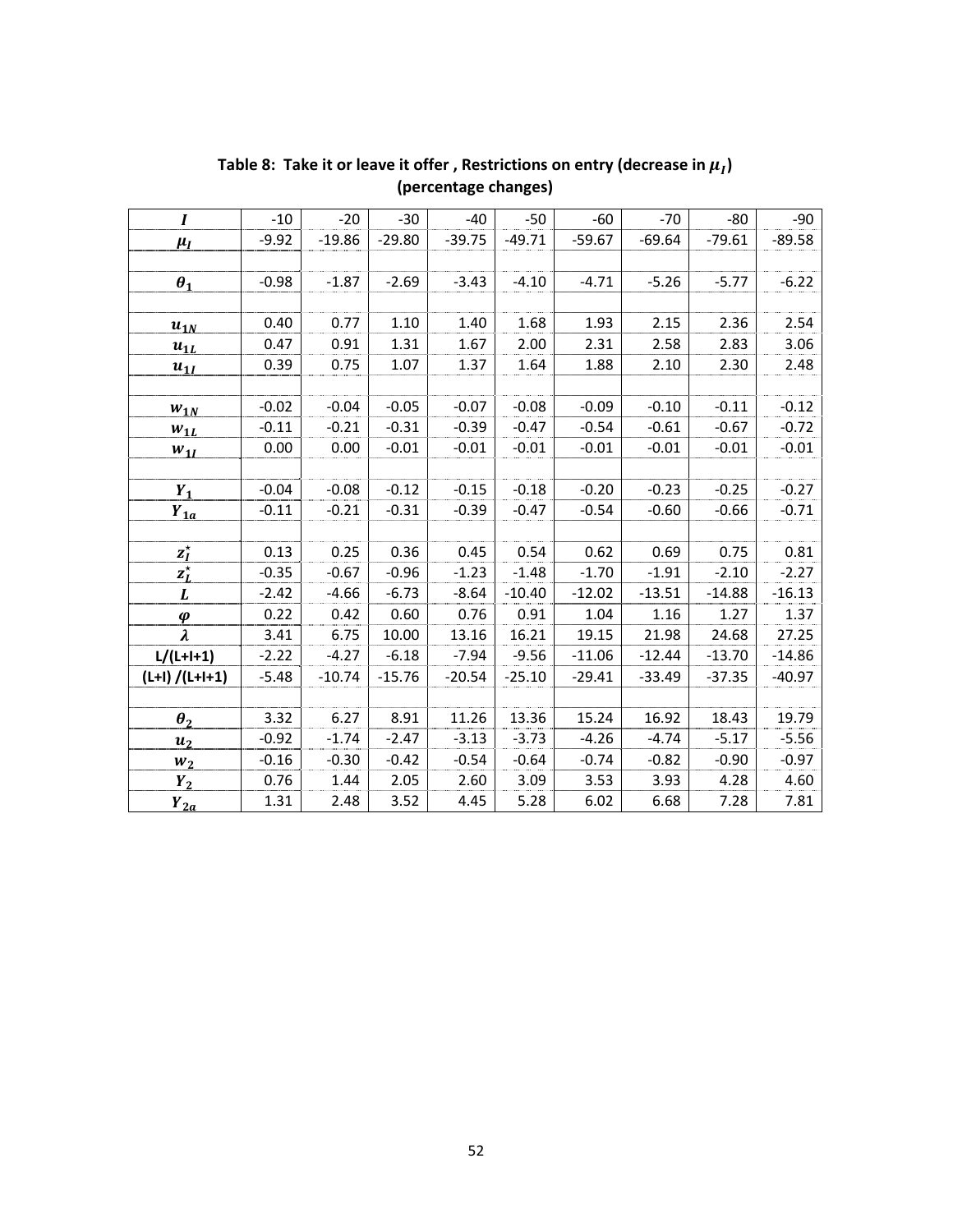| I                       | $-10$   | $-20$   | $-30$   | $-40$   | $-50$   | $-60$   | $-70$   | $-80$   | $-90$   |
|-------------------------|---------|---------|---------|---------|---------|---------|---------|---------|---------|
| $\boldsymbol{n}$        | 51.17   | 87.47   | 116.20  | 140.35  | 161.43  | 180.33  | 197.60  | 213.63  | 228.67  |
|                         |         |         |         |         |         |         |         |         |         |
| $\boldsymbol{\theta}_1$ | 0.07    | 0.12    | 0.15    | 0.17    | 0.18    | 0.18    | 0.16    | 0.14    | 0.12    |
|                         |         |         |         |         |         |         |         |         |         |
| $u_{1N}$                | $-0.03$ | $-0.05$ | $-0.06$ | $-0.07$ | $-0.07$ | $-0.07$ | $-0.07$ | $-0.06$ | $-0.05$ |
| $u_{1L}$                | $-0.41$ | $-0.72$ | $-0.96$ | $-1.14$ | $-1.27$ | $-1.38$ | $-1.46$ | $-1.52$ | $-1.57$ |
| $u_{1I}$                | 0.80    | 1.67    | 2.63    | 3.66    | 4.77    | 5.97    | 7.27    | 8.66    | 10.16   |
|                         |         |         |         |         |         |         |         |         |         |
| $W_{1N}$                | 0.00    | 0.00    | 0.00    | 0.00    | 0.00    | 0.00    | 0.00    | 0.00    | 0.00    |
| $W_{1L}$                | 0.01    | 0.01    | 0.02    | 0.02    | 0.02    | 0.02    | 0.02    | 0.02    | 0.01    |
| $W_{1I}$                | $-0.39$ | $-0.81$ | $-1.27$ | $-1.78$ | $-2.34$ | $-2.96$ | $-3.64$ | $-4.39$ | $-5.22$ |
|                         |         |         |         |         |         |         |         |         |         |
| $Y_1$                   | 0.00    | 0.01    | 0.01    | 0.01    | 0.01    | 0.01    | 0.01    | 0.01    | 0.01    |
| $Y_{1a}$                | 0.01    | 0.01    | 0.02    | 0.02    | 0.02    | 0.02    | 0.02    | 0.02    | 0.02    |
|                         |         |         |         |         |         |         |         |         |         |
| $z_I^{\star}$           | $-1.07$ | $-2.15$ | $-3.22$ | $-4.30$ | $-5.37$ | $-6.43$ | $-7.48$ | $-8.51$ | $-9.53$ |
| $\mathbf{z}^\star_L$    | 0.10    | 0.19    | 0.27    | 0.33    | 0.39    | 0.44    | 0.48    | 0.52    | 0.55    |
| L                       | 9.72    | 17.65   | 24.20   | 29.69   | 34.32   | 38.25   | 41.61   | 44.48   | 46.95   |
| $\boldsymbol{\varphi}$  | $-0.05$ | $-0.10$ | $-0.14$ | $-0.17$ | $-0.19$ | $-0.21$ | $-0.23$ | $-0.24$ | $-0.25$ |
| λ                       | 7.98    | 14.50   | 19.90   | 24.45   | 28.32   | 31.64   | 34.52   | 37.02   | 39.22   |
| $L/(L+1+1)$             | 9.66    | 17.54   | 24.06   | 29.51   | 34.12   | 38.02   | 41.36   | 44.22   | 46.68   |
| $(L+1) / (L+1+1)$       | 1.46    | 2.69    | 3.71    | 4.56    | 5.26    | 5.83    | 6.28    | 6.64    | 6.91    |
|                         |         |         |         |         |         |         |         |         |         |
| $\boldsymbol{\theta}_2$ | 0.72    | 1.43    | 2.12    | 2.80    | 3.46    | 4.09    | 4.71    | 5.30    | 5.87    |
| $u_2$                   | $-0.20$ | $-0.39$ | $-0.59$ | $-0.77$ | $-0.95$ | $-1.13$ | $-1.30$ | $-1.47$ | $-1.62$ |
| $W_2$                   | $-0.03$ | $-0.07$ | $-0.10$ | $-0.13$ | $-0.16$ | $-0.19$ | $-0.22$ | $-0.25$ | $-0.28$ |
| $Y_2$                   | $-0.19$ | $-0.34$ | $-0.47$ | $-0.58$ | $-0.67$ | $-0.74$ | $-0.80$ | $-0.84$ | $-0.87$ |
| $Y_{2a}$                | $-0.06$ | $-0.10$ | $-0.12$ | $-0.12$ | $-0.10$ | $-0.06$ | $-0.02$ | 0.04    | 0.10    |

## Table 9: Take it or leave it offer, Legalization (increase in  $n$ ) **(percentage changes)**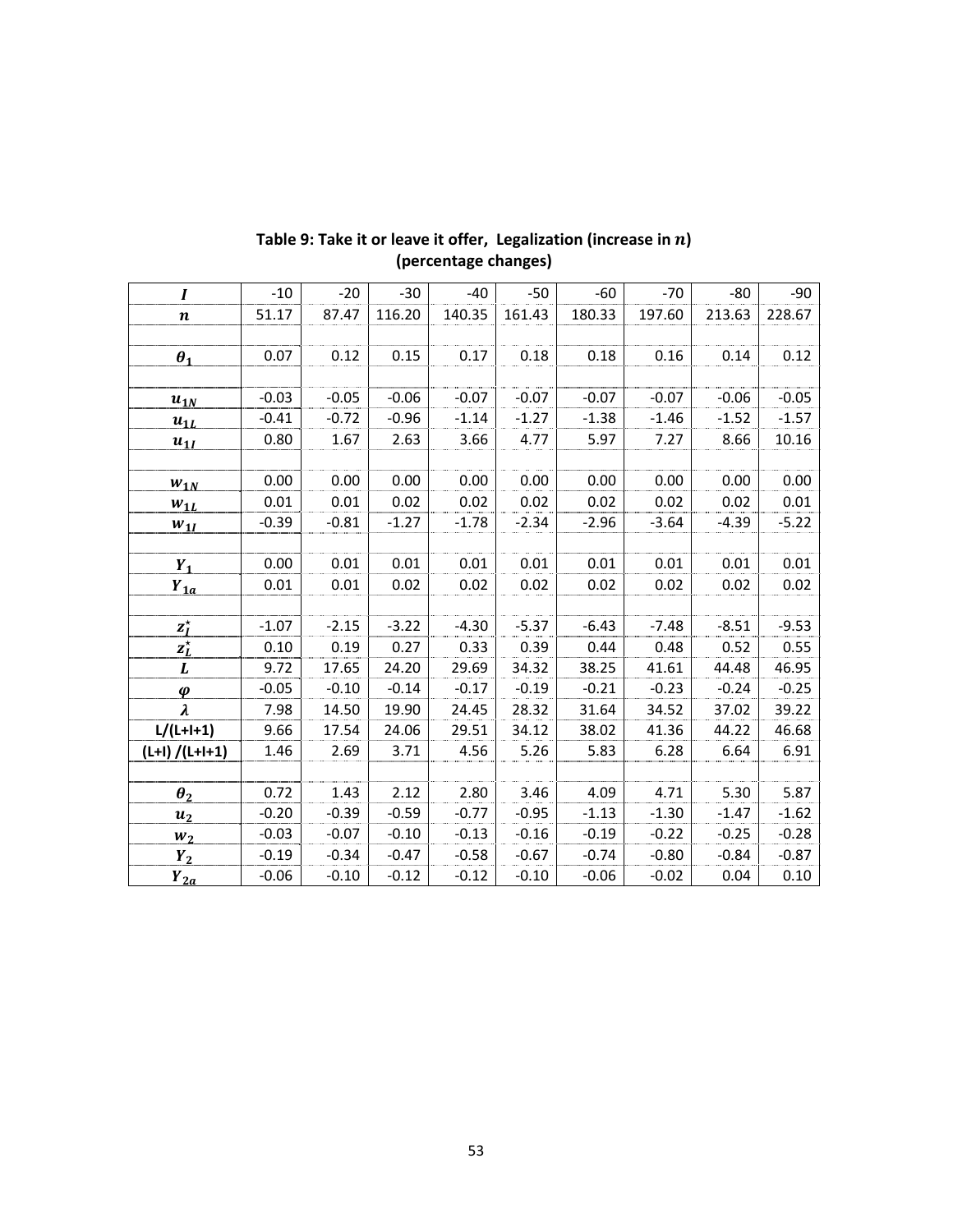# **Figures**



0 -10 -20 -30 -40 -50 -60 -70 -80 -90 -100

% change in I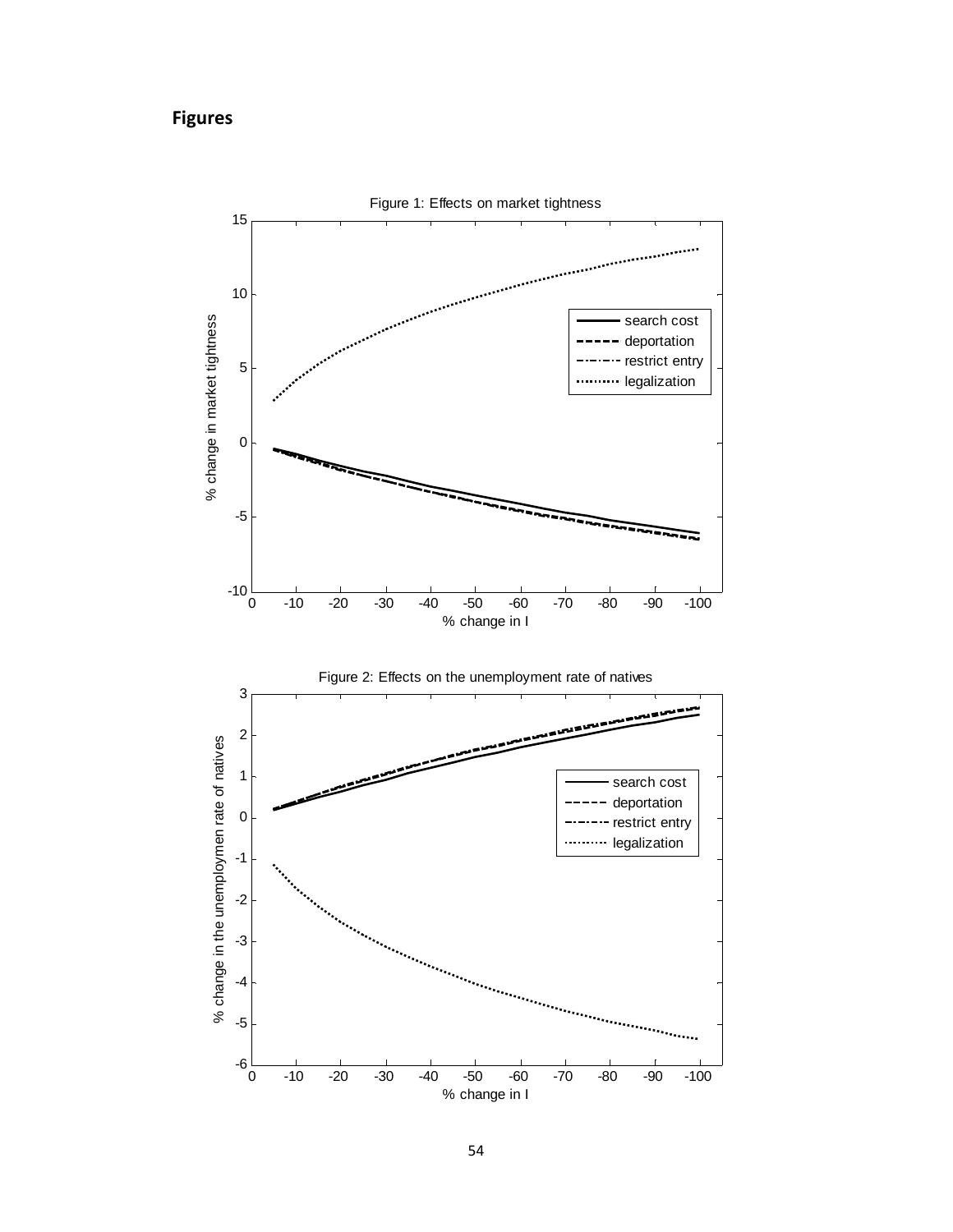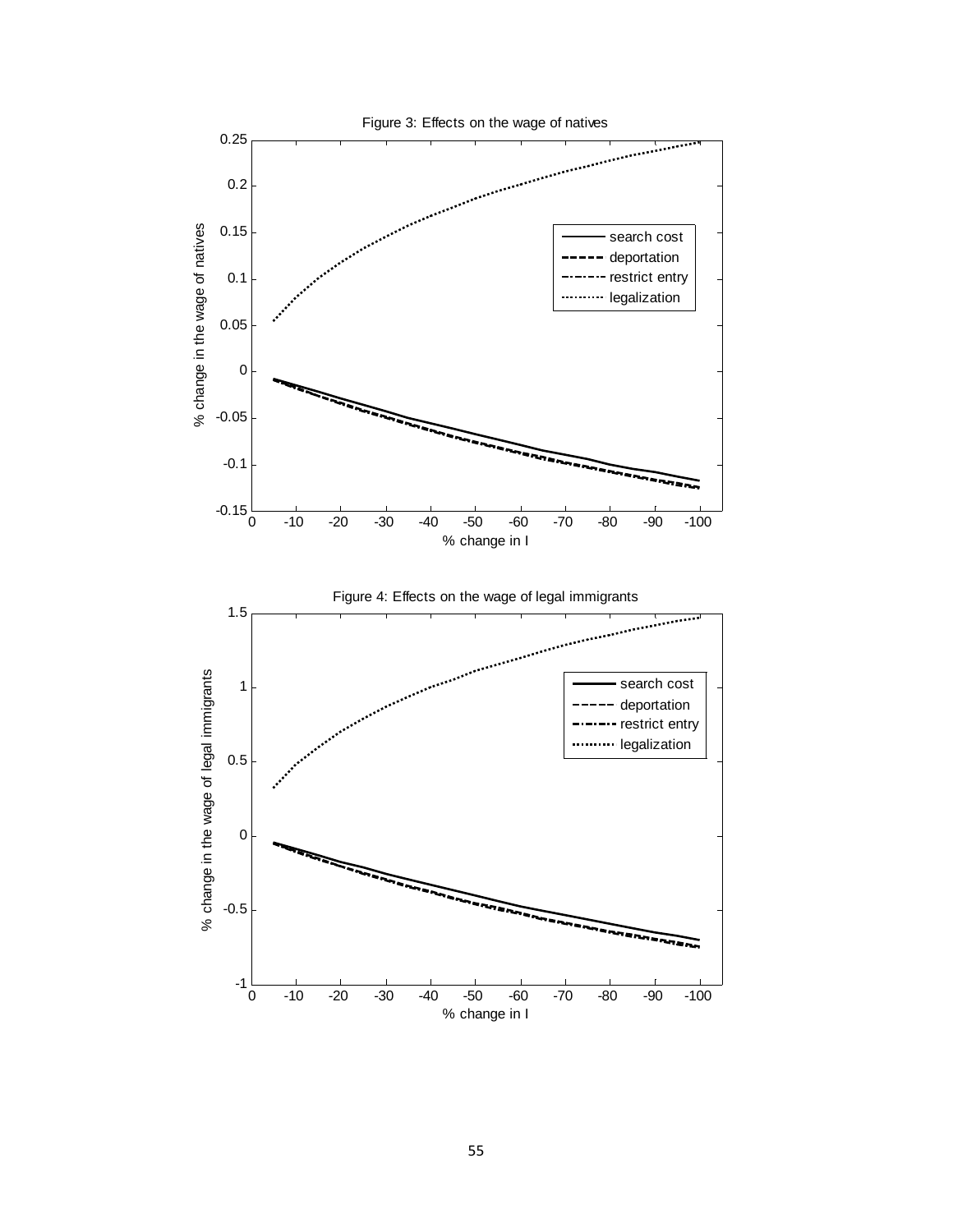

56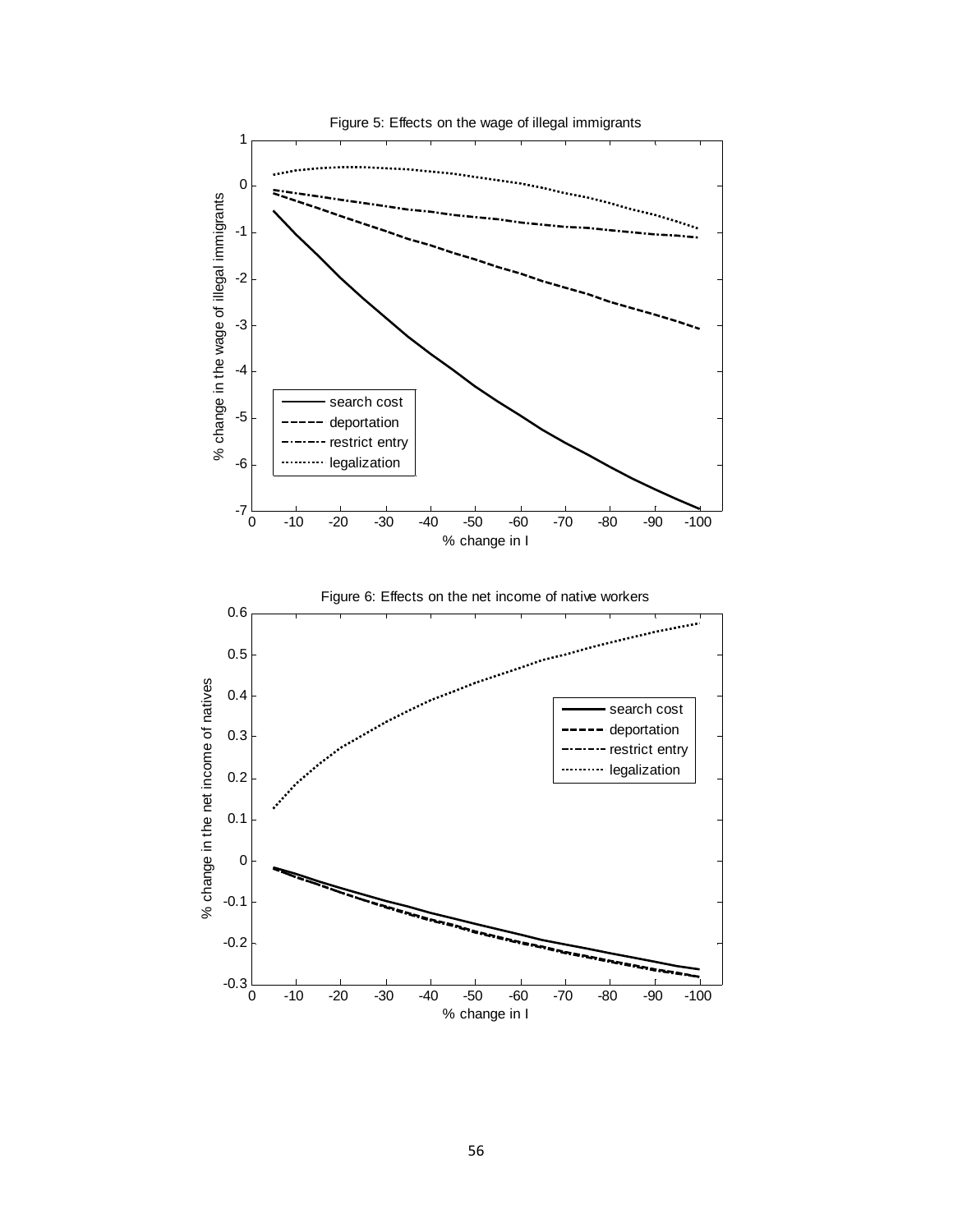

57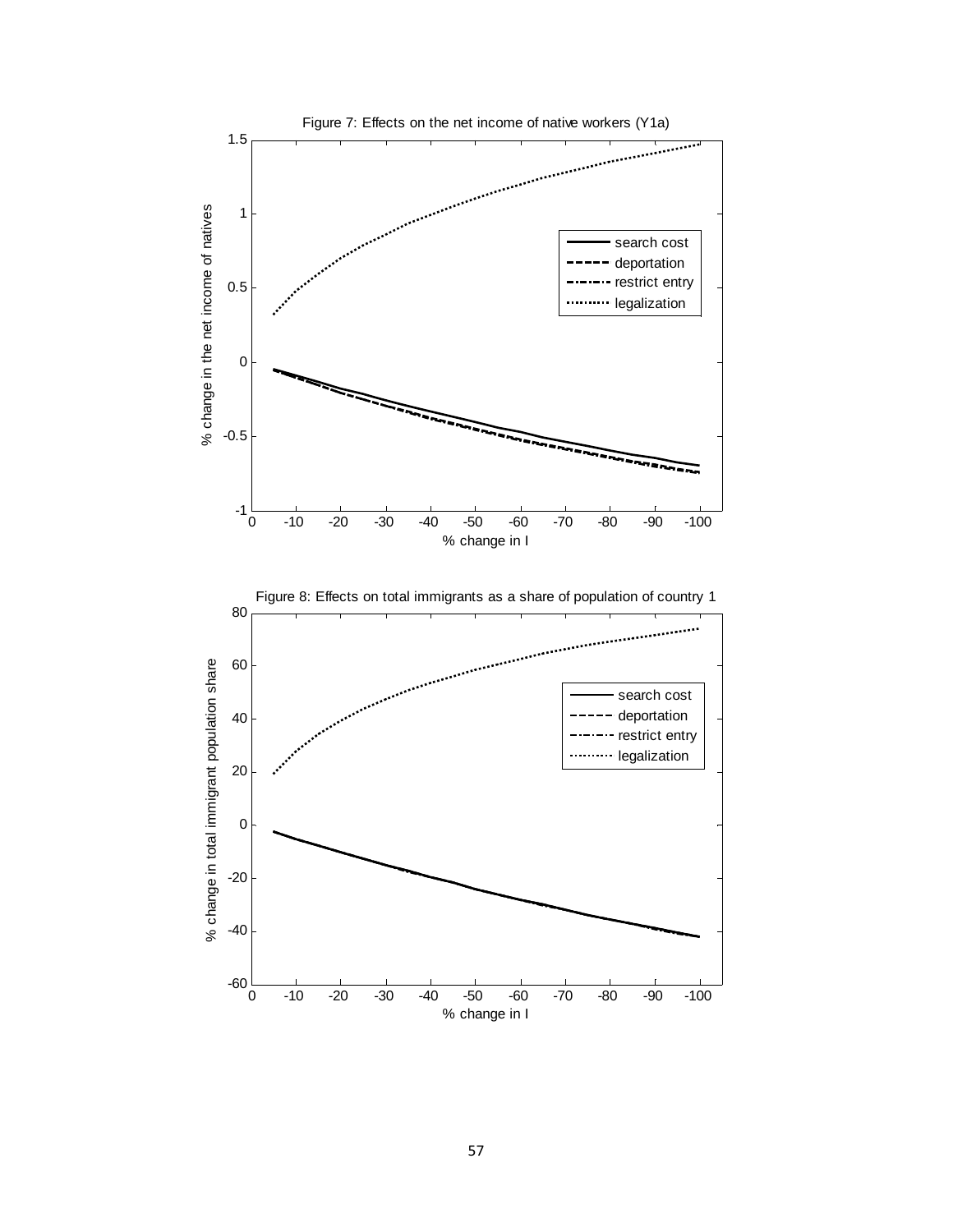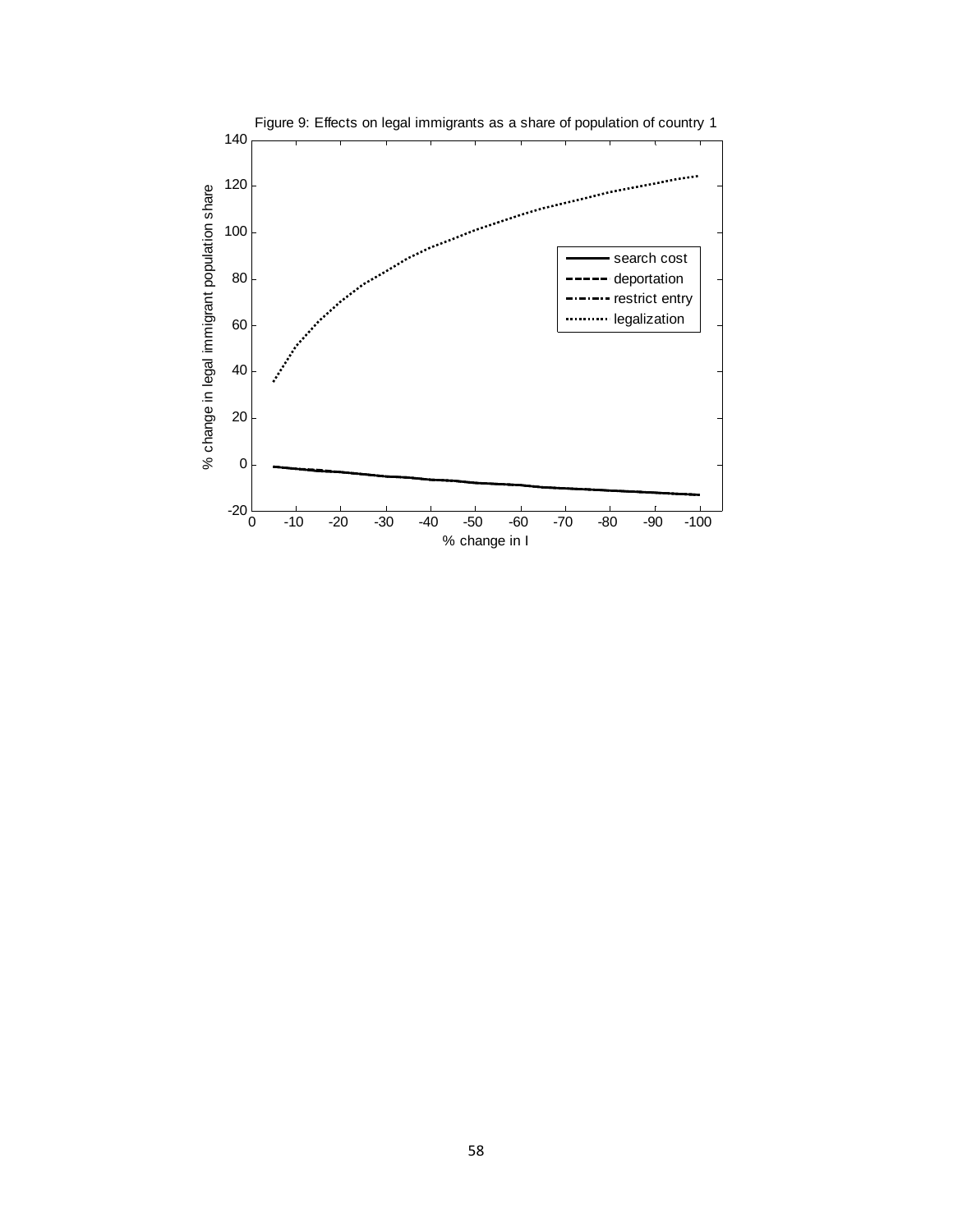# **Appendix of Tables**

| I                       | $-5$    | $-10$    | $-15$    | $-20$    | $-25$                             | $-30$    | $-35$    | $-40$    | $-45$    | $-50$    |  |
|-------------------------|---------|----------|----------|----------|-----------------------------------|----------|----------|----------|----------|----------|--|
| $\pi_I$                 | 1,06    | 2,05     | 2,98     | 3,84     | 4,64                              | 5,40     | 6,10     | 6,76     | 7,37     | 7,95     |  |
|                         |         |          |          |          | <b>Country 1</b>                  |          |          |          |          |          |  |
| $\boldsymbol{\theta}_1$ | $-0,39$ | $-0,78$  | $-1,16$  | $-1,53$  | $-1,89$                           | $-2,24$  | $-2,58$  | $-2,91$  | $-3,23$  | $-3,54$  |  |
|                         |         |          |          |          | <b>Unemployment rates</b>         |          |          |          |          |          |  |
| $u_{1N}$                | 0,16    | 0,32     | 0,48     | 0,63     | 0,77                              | 0,92     | 1,06     | 1,19     | 1,32     | 1,45     |  |
| $u_{1L}$                | 0,20    | 0,40     | 0,59     | 0,78     | 0,96                              | 1,14     | 1,31     | 1,47     | 1,63     | 1,79     |  |
| $u_{1I}$                | 0,16    | 0,31     | 0,46     | 0,61     | 0,76                              | 0,90     | 1,03     | 1,16     | 1,29     | 1,42     |  |
| <b>Wages</b>            |         |          |          |          |                                   |          |          |          |          |          |  |
| $W_{1N}$                | $-0,01$ | $-0,01$  | $-0,02$  | $-0,03$  | $-0,04$                           | $-0,04$  | $-0,05$  | $-0,06$  | $-0,06$  | $-0,07$  |  |
| $W_{1L}$                | $-0,05$ | $-0,09$  | $-0,13$  | $-0,18$  | $-0,22$                           | $-0,26$  | $-0,30$  | $-0,33$  | $-0,37$  | $-0,41$  |  |
| $W_{1I}$                | $-0,53$ | $-1,04$  | $-1,52$  | $-1,98$  | $-2,42$                           | $-2,84$  | $-3,24$  | $-3,62$  | $-3,98$  | $-4,32$  |  |
| <b>Net output</b>       |         |          |          |          |                                   |          |          |          |          |          |  |
| $Y_1$                   | $-0,02$ | $-0,03$  | $-0,05$  | $-0,07$  | $-0,08$                           | $-0,10$  | $-0,11$  | $-0,13$  | $-0,14$  | $-0,15$  |  |
| $Y_{1a}$                | $-0,04$ | $-0,09$  | $-0,13$  | $-0,17$  | $-0,22$                           | $-0,26$  | $-0,29$  | $-0,33$  | $-0,37$  | $-0,40$  |  |
|                         |         |          |          |          | Legal immigration and composition |          |          |          |          |          |  |
| $z_I^{\star}$           | $-5,13$ | $-10,26$ | $-15,39$ | $-20,52$ | $-25,65$                          | $-30,79$ | $-35,92$ | $-41,05$ | $-46,18$ | $-51,31$ |  |
| $z_L^{\star}$           | $-0,16$ | $-0,33$  | $-0,50$  | $-0,67$  | $-0,83$                           | $-1,00$  | $-1,17$  | $-1,33$  | $-1,50$  | $-1,66$  |  |
| L                       | $-1,03$ | $-2,03$  | $-2,98$  | $-3,90$  | $-4,79$                           | $-5,64$  | $-6,45$  | $-7,24$  | $-7,99$  | $-8,71$  |  |
| $\boldsymbol{\varphi}$  | 0,11    | 0,21     | 0,31     | 0,40     | 0,49                              | 0,58     | 0,66     | 0,73     | 0,81     | 0,87     |  |
| λ                       | 1,80    | 3,58     | 5,33     | 7,06     | 8,76                              | 10,43    | 12,08    | 13,69    | 15,27    | 16,82    |  |
|                         |         |          |          |          | <b>Country 2</b>                  |          |          |          |          |          |  |
| $\boldsymbol{\theta}_2$ | 0,81    | 1,54     | 2,20     | 2,80     | 3,34                              | 3,83     | 4,27     | 4,67     | 5,04     | 5,37     |  |
| $u_2$                   | $-0,22$ | $-0,42$  | $-0,61$  | $-0,77$  | $-0,92$                           | $-1,06$  | $-1,18$  | $-1,29$  | $-1,39$  | $-1,48$  |  |
| $W_2$                   | $-0,05$ | $-0,09$  | $-0,13$  | $-0,16$  | $-0,20$                           | $-0,22$  | $-0,25$  | $-0,27$  | $-0,30$  | $-0,32$  |  |
| $Y_2$                   | 0,36    | 0,70     | 1,02     | 1,32     | 1,61                              | 1,88     | 2,14     | 2,39     | 2,62     | 2,84     |  |
| $Y_{2a}$                | 0,49    | 0,95     | 1,38     | 1,78     | 2,15                              | 2,50     | 2,83     | 3,14     | 3,43     | 3,71     |  |

### Table A1: Higher search cost (increase in  $\pi_I$ ) **(percentage changes)**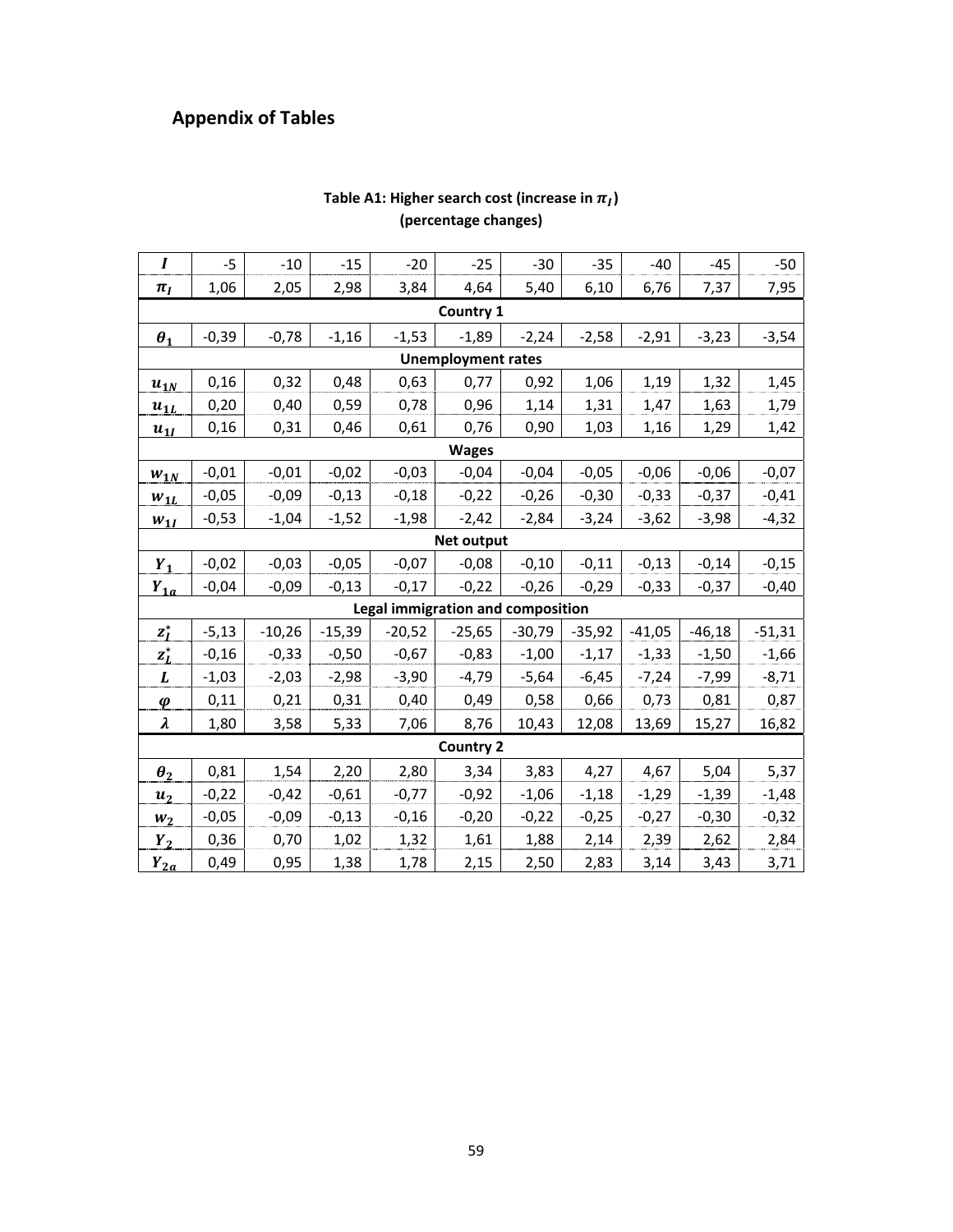| $\boldsymbol{I}$       | $-5$                                                                         | $-10$   | $-15$   | $-20$    | $-25$                             | $-30$    | $-35$    | $-40$    | $-45$    | $-50$    |  |  |
|------------------------|------------------------------------------------------------------------------|---------|---------|----------|-----------------------------------|----------|----------|----------|----------|----------|--|--|
| $\delta_I$             | 2,74                                                                         | 5,45    | 8,12    | 10,76    | 13,37                             | 15,95    | 18,49    | 21,01    | 23,49    | 25,95    |  |  |
|                        |                                                                              |         |         |          | Country 1                         |          |          |          |          |          |  |  |
| $\theta_1$             | $-0,47$                                                                      | $-0,93$ | $-1,36$ | $-1,78$  | $-2,18$                           | $-2,56$  | $-2,93$  | $-3,28$  | $-3,61$  | $-3,93$  |  |  |
|                        |                                                                              |         |         |          | <b>Unemployment rates</b>         |          |          |          |          |          |  |  |
| $u_{1N}$               | 0,38<br>0,19<br>0,56<br>0,73<br>0,89<br>1,05<br>1,34<br>1,61<br>1,20<br>1,48 |         |         |          |                                   |          |          |          |          |          |  |  |
| $u_{1L}$               | 0,23                                                                         | 0,46    | 0,67    | 0,88     | 1,08                              | 1,27     | 1,45     | 1,63     | 1,79     | 1,95     |  |  |
| $u_{1I}$               | 0,41                                                                         | 0,82    | 1,23    | 1,63     | 2,02                              | 2,41     | 2,79     | 3,17     | 3,55     | 3,92     |  |  |
| <b>Wages</b>           |                                                                              |         |         |          |                                   |          |          |          |          |          |  |  |
| $W_{1N}$               | $-0,01$                                                                      | $-0,02$ | $-0,03$ | $-0,03$  | $-0,04$                           | $-0,05$  | $-0,06$  | $-0,06$  | $-0,07$  | $-0,08$  |  |  |
| $W_{1L}$               | $-0,05$                                                                      | $-0,11$ | $-0,16$ | $-0,20$  | $-0,25$                           | $-0,29$  | $-0,34$  | $-0,38$  | $-0,42$  | $-0,45$  |  |  |
| $W_{1I}$               | $-0,17$                                                                      | $-0,33$ | $-0,49$ | $-0,65$  | $-0,81$                           | $-0,97$  | $-1,13$  | $-1,29$  | $-1,44$  | $-1,59$  |  |  |
| Net output             |                                                                              |         |         |          |                                   |          |          |          |          |          |  |  |
| $Y_1$                  | $-0,02$                                                                      | $-0,04$ | $-0,06$ | $-0,08$  | $-0,10$                           | $-0,11$  | $-0,13$  | $-0,14$  | $-0,16$  | $-0,17$  |  |  |
| $Y_{1a}$               | $-0,05$                                                                      | $-0,11$ | $-0,16$ | $-0,20$  | $-0,25$                           | $-0,29$  | $-0,33$  | $-0,37$  | $-0,41$  | $-0,45$  |  |  |
|                        |                                                                              |         |         |          | Legal immigration and composition |          |          |          |          |          |  |  |
| $z_I^{\star}$          | $-2,83$                                                                      | $-5,68$ | $-8,53$ | $-11,40$ | $-14,28$                          | $-17,17$ | $-20,07$ | $-22,99$ | $-25,92$ | $-28,86$ |  |  |
| $z_L^{\star}$          | $-0,24$                                                                      | $-0,48$ | $-0,70$ | $-0,92$  | $-1,13$                           | $-1,33$  | $-1,52$  | $-1,71$  | $-1,89$  | $-2,06$  |  |  |
| $\pmb{L}$              | $-1,03$                                                                      | $-2,02$ | $-2,97$ | $-3,89$  | $-4,77$                           | $-5,62$  | $-6,44$  | $-7,23$  | $-7,98$  | $-8,70$  |  |  |
| $\boldsymbol{\varphi}$ | 0,10                                                                         | 0,20    | 0,30    | 0,39     | 0,47                              | 0,56     | 0,63     | 0,71     | 0,78     | 0,85     |  |  |
| λ                      | 1,70                                                                         | 3,39    | 5,05    | 6,69     | 8,30                              | 9,89     | 11,46    | 12,99    | 14,50    | 15,98    |  |  |
|                        |                                                                              |         |         |          | <b>Country 2</b>                  |          |          |          |          |          |  |  |
| $\theta_2$             | 0,49                                                                         | 0,96    | 1,40    | 1,82     | 2,21                              | 2,58     | 2,94     | 3,27     | 3,59     | 3,89     |  |  |
| $u_2$                  | $-0,14$                                                                      | $-0,26$ | $-0,39$ | $-0,50$  | $-0,61$                           | $-0,71$  | $-0,81$  | $-0,90$  | $-0,99$  | $-1,07$  |  |  |
| $W_2$                  | $-0,03$                                                                      | $-0,06$ | $-0,08$ | $-0,11$  | $-0,13$                           | $-0,15$  | $-0,17$  | $-0,19$  | $-0,21$  | $-0,23$  |  |  |
| $Y_2$                  | 0,35                                                                         | 0,69    | 1,01    | 1,31     | 1,60                              | 1,87     | 2,13     | 2,37     | 2,60     | 2,83     |  |  |
| $Y_{2a}$               | 0,43                                                                         | 0,85    | 1,24    | 1,61     | 1,96                              | 2,29     | 2,61     | 2,90     | 3,19     | 3,46     |  |  |

### Table A2: Increased rates of deportation (increase in  $\delta_I$ ) **(percentage changes)**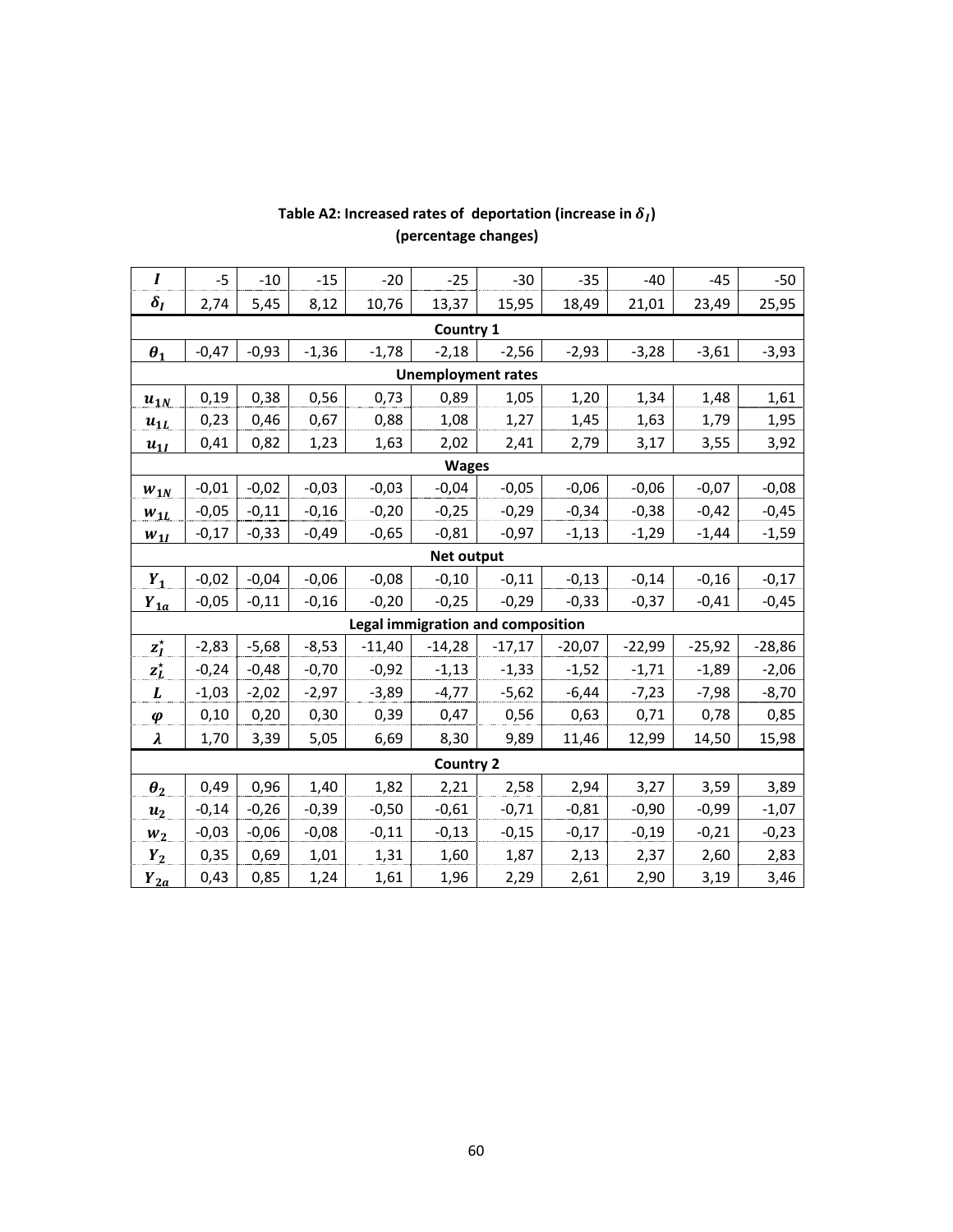| $\boldsymbol{I}$        | $-5$                                                                         | $-10$   | $-15$    | $-20$                                    | $-25$            | $-30$    | $-35$    | $-40$    | $-45$    | $-50$    |  |  |
|-------------------------|------------------------------------------------------------------------------|---------|----------|------------------------------------------|------------------|----------|----------|----------|----------|----------|--|--|
| $\mu_I$                 | -4,47                                                                        | $-8,96$ | $-13,47$ | $-17,98$                                 | $-22,51$         | $-27,06$ | $-31,62$ | $-36,20$ | $-40,79$ | $-45,39$ |  |  |
|                         |                                                                              |         |          |                                          | Country 1        |          |          |          |          |          |  |  |
| $\boldsymbol{\theta}_1$ | $-0,48$                                                                      | $-0,95$ | $-1,39$  | $-1,81$                                  | $-2,22$          | $-2,61$  | $-2,98$  | $-3,33$  | $-3,67$  | $-4,00$  |  |  |
|                         | <b>Unemployment rates</b>                                                    |         |          |                                          |                  |          |          |          |          |          |  |  |
| $u_{1N}$                | 0,39<br>0,20<br>0,57<br>0,91<br>1,07<br>1,22<br>1,37<br>1,50<br>0,74<br>1,64 |         |          |                                          |                  |          |          |          |          |          |  |  |
| $u_{1L}$                | 0,24                                                                         | 0,46    | 0,68     | 0,89                                     | 1,09             | 1,28     | 1,47     | 1,64     | 1,81     | 1,97     |  |  |
| $u_{1I}$                | 0, 19                                                                        | 0,38    | 0,56     | 0,73                                     | 0,89             | 1,04     | 1,19     | 1,33     | 1,47     | 1,60     |  |  |
|                         | <b>Wages</b>                                                                 |         |          |                                          |                  |          |          |          |          |          |  |  |
| $W_{1N}$                | $-0,01$                                                                      | $-0,02$ | $-0,03$  | $-0,03$                                  | $-0,04$          | $-0,05$  | $-0,06$  | $-0,06$  | $-0,07$  | $-0,08$  |  |  |
| $W_{1L}$                | $-0,06$                                                                      | $-0,11$ | $-0,16$  | $-0,21$                                  | $-0,25$          | $-0,30$  | $-0,34$  | $-0,38$  | $-0,42$  | $-0,46$  |  |  |
| $W_{1I}$                | $-0,08$                                                                      | $-0,16$ | $-0,23$  | $-0,31$                                  | $-0,37$          | $-0,44$  | $-0,50$  | $-0,56$  | $-0,62$  | $-0,68$  |  |  |
| <b>Net output</b>       |                                                                              |         |          |                                          |                  |          |          |          |          |          |  |  |
| $Y_1$                   | $-0,02$                                                                      | $-0,04$ | $-0,06$  | $-0,08$                                  | $-0,10$          | $-0,11$  | $-0,13$  | $-0,14$  | $-0,16$  | $-0,17$  |  |  |
| $Y_{1a}$                | $-0,05$                                                                      | $-0,11$ | $-0,16$  | $-0,21$                                  | $-0,25$          | $-0,30$  | $-0,34$  | $-0,38$  | $-0,42$  | $-0,46$  |  |  |
|                         |                                                                              |         |          | <b>Legal immigration and composition</b> |                  |          |          |          |          |          |  |  |
| $z_I^{\star}$           | $-0,73$                                                                      | $-1,44$ | $-2,13$  | $-2,80$                                  | $-3,44$          | $-4,06$  | $-4,66$  | $-5,23$  | $-5,79$  | $-6,32$  |  |  |
| $z_L^{\star}$           | $-0,25$                                                                      | $-0,48$ | $-0,71$  | $-0,94$                                  | $-1,15$          | $-1,35$  | $-1,55$  | $-1,74$  | $-1,92$  | $-2,09$  |  |  |
| L                       | $-1,04$                                                                      | $-2,03$ | $-2,99$  | $-3,91$                                  | $-4,80$          | $-5,65$  | $-6,47$  | $-7,26$  | $-8,02$  | $-8,74$  |  |  |
| $\boldsymbol{\varphi}$  | 0,11                                                                         | 0,21    | 0,31     | 0,40                                     | 0,49             | 0,58     | 0,66     | 0,73     | 0,81     | 0,88     |  |  |
| λ                       | 1,80                                                                         | 3,58    | 5,33     | 7,06                                     | 8,76             | 10,43    | 12,07    | 13,68    | 15,26    | 16,81    |  |  |
|                         |                                                                              |         |          |                                          | <b>Country 2</b> |          |          |          |          |          |  |  |
| $\boldsymbol{\theta}_2$ | 0,51                                                                         | 0,99    | 1,45     | 1,87                                     | 2,26             | 2,64     | 2,98     | 3,31     | 3,62     | 3,91     |  |  |
| u <sub>2</sub>          | $-0,14$                                                                      | $-0,27$ | $-0,40$  | $-0,51$                                  | $-0,62$          | $-0,73$  | $-0,82$  | $-0,91$  | $-1,00$  | $-1,08$  |  |  |
| $W_2$                   | $-0,03$                                                                      | $-0,06$ | $-0,08$  | $-0,11$                                  | $-0,13$          | $-0,15$  | $-0,17$  | $-0,19$  | $-0,21$  | $-0,23$  |  |  |
| $Y_2$                   | 0,35                                                                         | 0,69    | 1,01     | 1,31                                     | 1,60             | 1,87     | 2,13     | 2,37     | 2,61     | 2,83     |  |  |
| $Y_{2a}$                | 0,44                                                                         | 0,85    | 1,25     | 1,62                                     | 1,97             | 2,30     | 2,62     | 2,91     | 3,20     | 3,46     |  |  |

# Table A3: Increased border control (entry restrictions) (decrease in  $\mu_I$ ) **(percentage changes)**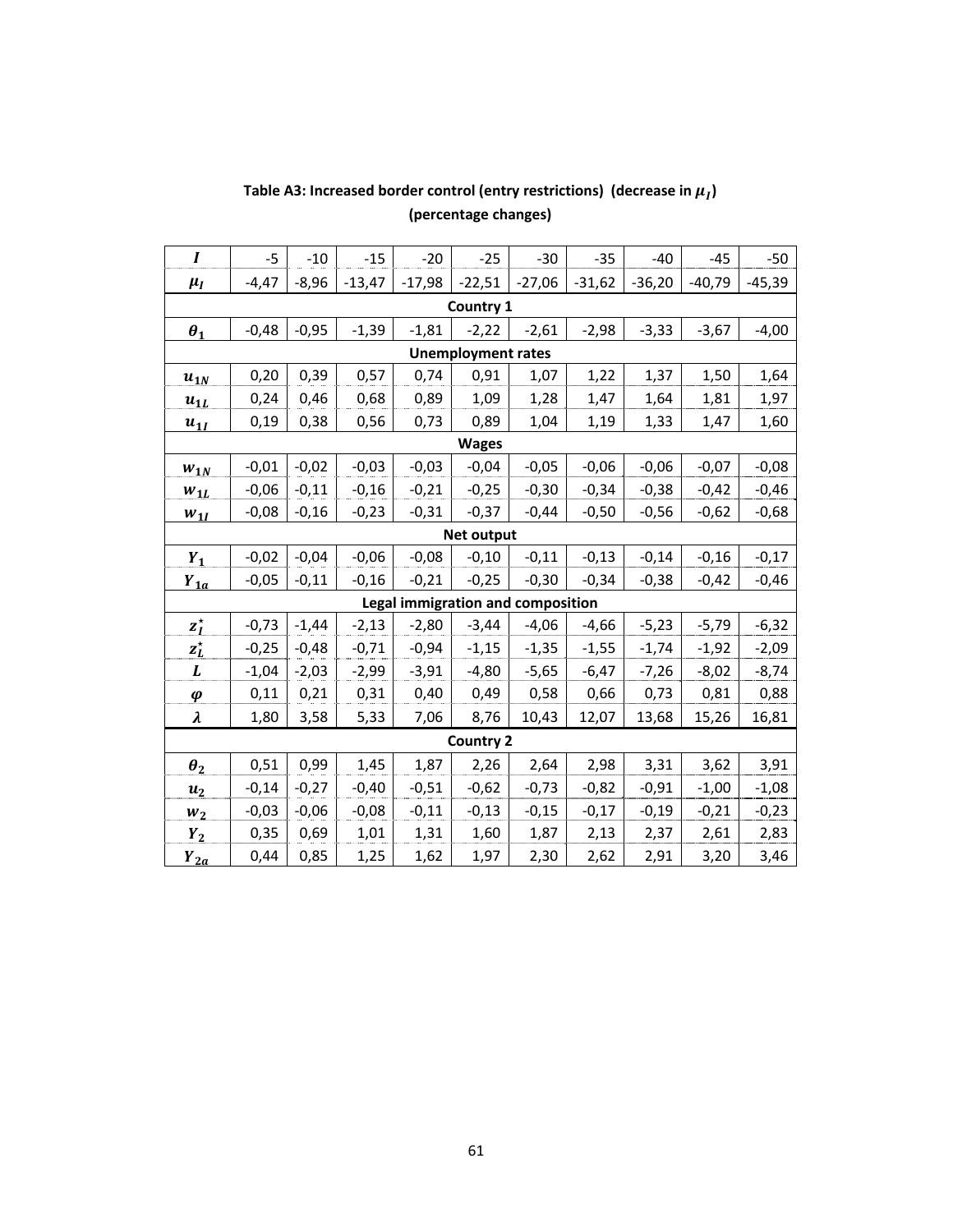| $\boldsymbol{I}$                  | $-5$      | $-10$   | $-15$    | $-20$    | $-25$    | $-30$    | $-35$    | $-40$    | $-45$    | $-50$    |  |
|-----------------------------------|-----------|---------|----------|----------|----------|----------|----------|----------|----------|----------|--|
| $\boldsymbol{n}$                  | 119,11    | 156,69  | 182,16   | 202,13   | 218,88   | 233,52   | 246,65   | 258,64   | 269,75   | 280,15   |  |
|                                   | Country 1 |         |          |          |          |          |          |          |          |          |  |
| $\boldsymbol{\theta}_1$           | 2,82      | 4,21    | 5,28     | 6,17     | 6,95     | 7,63     | 8,25     | 8,81     | 9,32     | 9,79     |  |
| <b>Unemployment rates</b>         |           |         |          |          |          |          |          |          |          |          |  |
| $u_{1N}$                          | $-1,16$   | $-1,73$ | $-2,17$  | $-2,54$  | $-2,86$  | $-3,14$  | $-3,39$  | $-3,63$  | $-3,84$  | $-4,03$  |  |
| $u_{1L}$                          | $-2,38$   | $-3,37$ | $-4,05$  | $-4,60$  | $-5,04$  | $-5,42$  | $-5,76$  | $-6,05$  | $-6,31$  | $-6,54$  |  |
| $u_{1I}$                          | 1,68      | 2,90    | 4,08     | 5,27     | 6,49     | 7,74     | 9,03     | 10,36    | 11,73    | 13,15    |  |
| <b>Wages</b>                      |           |         |          |          |          |          |          |          |          |          |  |
| $W_{1N}$                          | 0,05      | 0,08    | 0,10     | 0,12     | 0,13     | 0,15     | 0,16     | 0,17     | 0,18     | 0,19     |  |
| $W_{1L}$                          | 0,32      | 0,48    | 0,60     | 0,70     | 0,79     | 0,86     | 0,93     | 1,00     | 1,05     | 1,11     |  |
| $W_{1I}$                          | 0,24      | 0,33    | 0,38     | 0,40     | 0,40     | 0,38     | 0,35     | 0,31     | 0,26     | 0,20     |  |
| <b>Net output</b>                 |           |         |          |          |          |          |          |          |          |          |  |
| $Y_1$                             | 0,12      | 0,18    | 0,23     | 0,27     | 0,31     | 0,34     | 0,36     | 0,39     | 0,41     | 0,43     |  |
| $Y_{1a}$                          | 0,32      | 0,48    | 0,60     | 0,70     | 0,79     | 0,86     | 0,93     | 0,99     | 1,05     | 1,10     |  |
| Legal immigration and composition |           |         |          |          |          |          |          |          |          |          |  |
| $z_I^*$                           | 23,16     | 33,16   | 40,31    | 45,98    | 50,70    | 54,75    | 58,29    | 61,42    | 64,23    | 66,76    |  |
| $z_L^{\star}$                     | 1,23      | 1,78    | 2,17     | 2,48     | 2,74     | 2,95     | 3,13     | 3,29     | 3,43     | 3,55     |  |
| L                                 | 36,07     | 51,88   | 63,17    | 72,06    | 79,43    | 85,71    | 91,16    | 95,97    | 100,26   | 104,11   |  |
| $\boldsymbol{\varphi}$            | $-0,85$   | $-1,29$ | $-1,64$  | $-1,94$  | $-2,20$  | $-2,44$  | $-2,66$  | $-2,86$  | $-3,04$  | $-3,21$  |  |
| $\boldsymbol{\lambda}$            | 15,15     | 21,54   | 25,98    | 29,38    | 32,14    | 34,44    | 36,41    | 38,11    | 39,60    | 40,92    |  |
| <b>Country 2</b>                  |           |         |          |          |          |          |          |          |          |          |  |
| $\boldsymbol{\theta}_2$           | $-5,07$   | $-8,15$ | $-10,80$ | $-13,22$ | $-15,50$ | $-17,65$ | $-19,71$ | $-21,69$ | $-23,59$ | $-25,42$ |  |
| $u_2$                             | 1,39      | 2,22    | 2,93     | 3,58     | 4,19     | 4,76     | 5,30     | 5,82     | 6,31     | 6,79     |  |
| $W_2$                             | 0,29      | 0,46    | 0,61     | 0,74     | 0,86     | 0,98     | 1,08     | 1,19     | 1,28     | 1,38     |  |
| $Y_2$                             | $-2,95$   | $-4,55$ | $-5,85$  | $-6,97$  | $-7,98$  | $-8,90$  | $-9,75$  | $-10,54$ | $-11,28$ | $-11,98$ |  |
| $Y_{2a}$                          | $-3,79$   | $-5,90$ | $-7,65$  | $-9,18$  | $-10,58$ | $-11,87$ | $-13,09$ | $-14,22$ | $-15,30$ | $-16,33$ |  |

### Table A4: Legalization (increase in  $n$ ) **(percentage changes)**